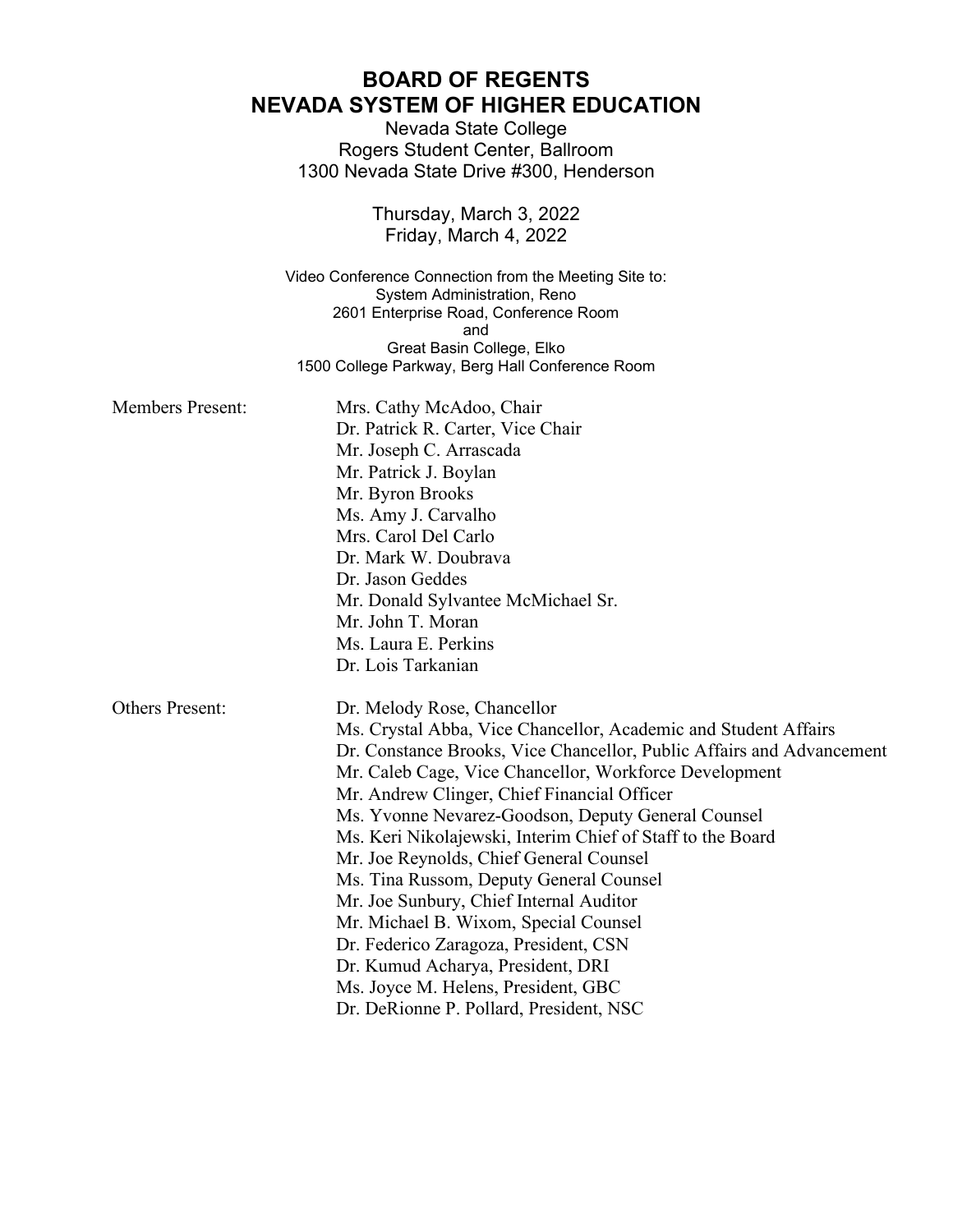Others Present: *(Continued)* Dr. Karin M. Hilgersom, President, TMCC Dr. Keith E. Whitfield, President, UNLV Mr. Brian Sandoval, President, UNR Dr. J. Kyle Dalpe, President, WNC

Faculty senate chairs in attendance were: Dr. Julian Smit, CSN; Dr. Dave Rhode, DRI; Mr. Kevin Seipp, GBC; Dr. Samantha Jewell, NSC; Mr. Glenn Heath, SA; Dr. Virginia Irintcheva, TMCC; Ms. Shannon Sumpter, UNLV; Dr. Amy Pason, UNR; and Mr. Jim Strange, WNC. Student body presidents in attendance were: Mr. Zachary Johnigan, ASCSN President, CSN; Mr. Zachary Stamp, SGA President, GBC; Ms. Lauren Porter, NSSA President, NSC; Ms. Darian Richards, SGA President, TMCC; Ms. Caren Yap, CSUN President, UNLV; Ms. Nicole Thomas, GPSA President, UNLV; Mr. Austin Brown, ASUN President, UNR; Mr. Matthew Hawn, GSA President, UNR; and Ms. Andrea Sanchez De Loza, ASWN President, WNC.

Chair McAdoo called the meeting to order at 1:00 p.m. with all members present except Regents Brooks and Perkins. Nevada State Student Alliance (NSSA) President and NSC Nursing Student Lauren Porter sang the National Anthem. Regent Del Carlo led the Pledge of Allegiance. Chair McAdoo provided the Land Acknowledgement.

### 1. Information Only – Introductions and Campus Updates

Great Basin College (GBC) President Joyce M. Helens congratulated GBC SGA President Zachary Stamp for being selected as GBC's nominee for the 2022 Sam Lieberman Regents' Award. She also thanked GBC Faculty Senate Chair Kevin Seipp for his leadership as GBC continues its joint discussion on faculty compensation. She expressed her appreciation to Susan Dabble, CEO, and Dr. Carol Raffield, Director of Education, Desert View Hospital, for continued collaboration in providing Pahrump with a well-skilled nursing and allied health technical workforce. In addition, the Federal Motor Carrier Safety Administration has approved GBC to be a driving training provider. Finally, GBC appreciates the Pennington Foundation grant that helps with living expenses for students as they train and the local consortium of businesses and industries that fund full scholarships for the training.

College of Southern Nevada (CSN) President Federico Zaragoza congratulated the 19 CSN faculty members being considered for tenure at this meeting and CSN's Creative Activities Award nominee Stephanie Espinoza Villamor. CSN's 2022 Spring enrollment is currently down 6.6 percent compared to last year. CSN launched an aggressive student enrollment management team to allow daily monitoring at the course level, reduce advising bottlenecks, and align course modality to student demand. CSN also targeted the growth of apprenticeship programs, extending to approximately 1,700 students. CSN has increased course offerings for the late term and expects an enrollment jump in the second eight-week session that begins March 14, 2022. President Zaragoza acknowledged that the COVID environment has been frustrating and disruptive for students and employees. Employees are fully compliant with Title 2, Chapter 12, with only four employees terminated for non-compliance. CSN incorporated new COVID protocols for students and employees that make face coverings optional per the Governor's directive. President Zaragoza congratulated CSN ASCSN President Zachary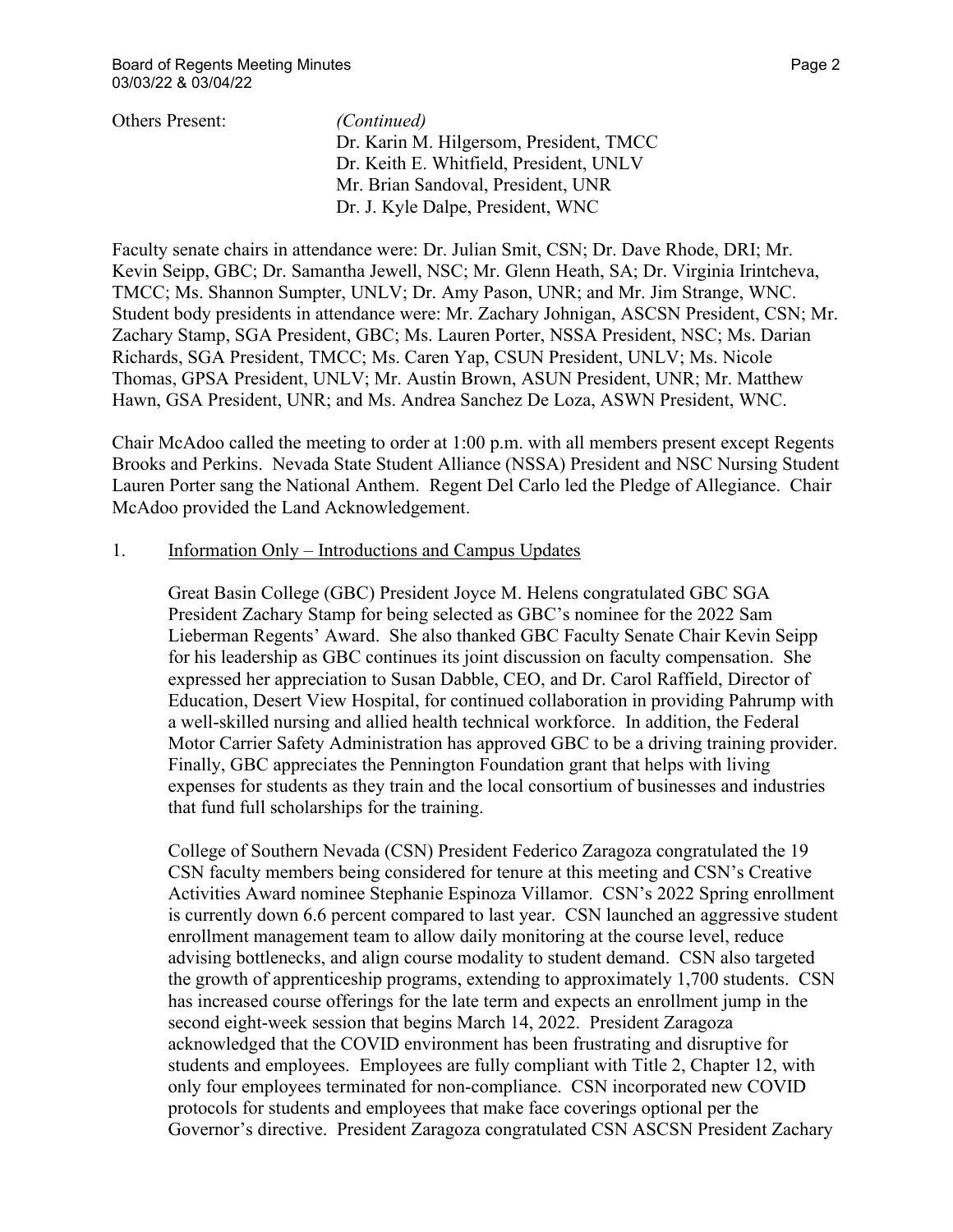Johnigan and Henderson Student Senator Yvette Machado for providing students a strong voice at the ACCT National Legislative Summit. While in Washington, Student Senator Machado strongly and effectively advocated for increased support for homeless students in Clark County and expressed the importance of increased access to FAFSA and Pell Grants. In addition, he congratulated CSN Student Karen Williams-Aguirre, nominated for the 2022 Sam Lieberman Regents' Award, and CSN Student Adrian Bell, recently selected as the 2022 Scholar for Achieving the Dream.

Western Nevada College (WNC) Officer in Charge J. Kyle Dalpe thanked the WNC community for their support while serving in the position. He recognized shared governance partners, WNC Faculty Senate Chair Jim Strange, WNC ASWN Andrea Sanchez De Loza, WNC Administrative Faculty Chair Loren Slaminda, and Amanda Godin. In addition, he thanked Darla Dodge for her 20 years of service and Jeff Downs for stepping into an interim vice president role to help with success initiatives. He welcomed Quentin Blue Horse as the new Director of Computing Services and congratulated Stephanie Arrigotti and Dianne Hilliard, celebrating 35 years of service to WNC. Spring enrollment headcount is up by approximately 4 percent, and weighted student credit hours are up 6 percent from last year. Compared to the count year, WNC is behind by 1.8 percent. The WNC Child Development Center was awarded an additional \$740,000 through the Children's Cabinet to assist with increased staff costs and tuition support for parents. The University Headquarters recognized WNC for overall affordability for its Bachelor of Applied Science in Organization and Project Management. WNC received \$250,000 to create a nursing scholarship endowment. Twenty-eight (28) percent of faculty report they have adopted Open Educational Resources (OER) whenever possible. Preliminary analysis shows that historically underserved populations have a much smaller achievement gap when classes use OER.

Truckee Meadows Community College (TMCC) President Karin M. Hilgersom stated Spring 2022 started with an enrollment decline of 3 percent. TMCC held a diversity fair that featured campus services and student-led poster sessions related to many topics. The fair signaled a return to face-to-face interaction. She congratulated the TMCC faculty considered for tenure, Cassandra Barber who is nominated for the 2022 Sam Lieberman Regents' Award, and Courtney Schachter for earning the Academic Advisor Award. A joint proposal with Reno Orthopedic Center to support cohorts of high school students seeking certification as nurse's aids were fully funded. The Radiation Technologists Program will bring back advanced medical imaging, and TMCC is partnering with Sierra Summit Surgery to provide clinical site support. TMCC is leveraging technology by upgrading four hybrid-technology classrooms. The TMCC Foundation was featured in a national digital publication for the successful Innovation Grant Program. TMCC Vice President of Student Services and Diversity Estella Gutierrez will be presented with a national community college award for excellence in advocacy and leadership from the American Association of Hispanics in Higher Education. President Hilgersom thanked NSC President DeRionne P. Pollard for her advocacy of TMCC in Washington, D.C.

The meeting recessed at 12:06 p.m. and reconvened at 12:31 p.m. with all Regents present.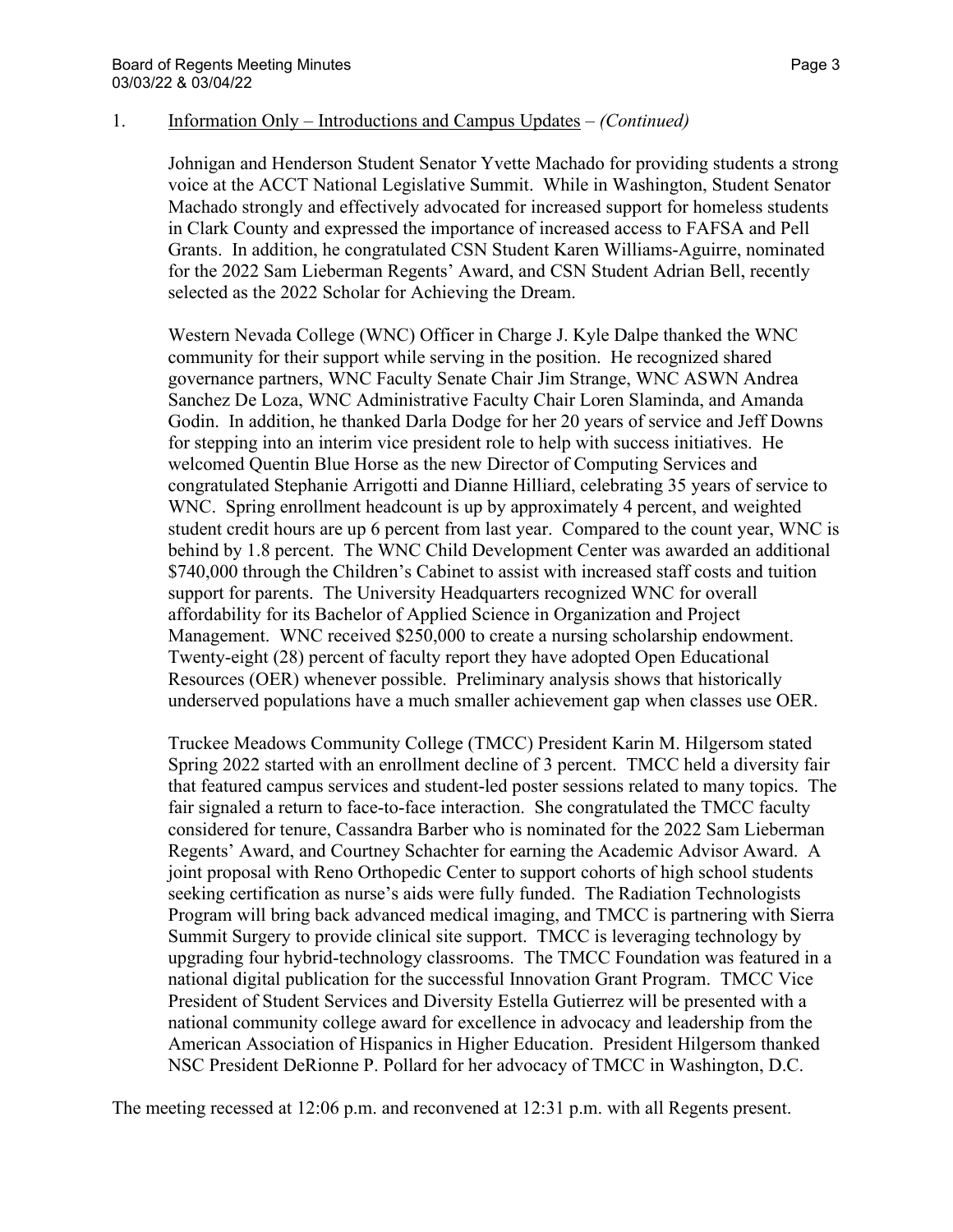#### 1. Information Only – Introductions and Campus Updates – *(Continued)*

University of Nevada, Las Vegas (UNLV) President Keith E. Whitfield thanked UNLV CSUN President Caren Yap, GPSA President Nicole Thomas, and Faculty Senate Chair Shannon Sumpter for their critical leadership. He also congratulated the 35 faculty members recommended for tenure. In addition, UNLV held the groundbreaking for the Engineering Building and he thanked those that attended. UNLV is proud of the Urban Affairs team and the MGM Public Policy Institute, which launched a Foster Youth Initiative with young adults that have experience in the foster care system. The Initiative will help the youth apply for jobs, improve their resume, and build professional networks and leadership skills. UNLV and the Cleveland Clinic's Lou Ruvo Center for Brain Health was awarded \$11.3 million to advance neuroscience in southern Nevada.

Desert Research Institute (DRI) President Kumud Acharya congratulated Dr. Benjamin Hatchett on the Regents' Rising Researcher Award. A collaborative team of researchers led by Dr. Maureen McCarthy received a \$1.5 million grant from the U.S. Department of Agriculture's National Institute of Food and Agriculture to support and strengthen the role of USDA [Climate Hubs](https://www.climatehubs.usda.gov/) in Indian Country. Dr. Sophie Wensman received nearly \$330,000 from the National Science Foundation to investigate 25,000 years of human history and atmospheric transport in Greenland. In collaboration with UNR researchers, Dr. Henry Son received a NASA grant to study how they can make a powerful sunscreen for astronauts. DRI was honored to have its scientists present at 29 different research studies at the December American Geophysical Union in New Orleans. DRI held a soldout Science Distilled event highlighting four undergraduate and graduate students working to solve today's most significant extreme weather, wildfire, and public health challenges. The DRI Foundation welcomed new Trustees, each serving a four-year term. DRI continues to focus on raising DRI awareness in Nevada and on a national scale. Several proposals have been received to build in the DRI Research Park, which is an excellent opportunity for DRI to partner with private industries.

University of Nevada, Reno (UNR) President Brian Sandoval thanked NSC President Pollard and her team for their hospitality. In addition, he acknowledged the UNR faculty and staff for their perseverance, courage, and incredible job during challenging times. Tenured faculty will be recognized today along with award winners. UNR and Sierra Nevada University (SNU) continue to collaborate to obtain all necessary authorizations and approvals from the Northwest Commission on Colleges and Universities (NWCCU), the Nevada Commission on Post-Secondary Education, and the U.S. Department of Education. Therefore, UNR will move forward with the change in ownership effective July 1, 2022. UNR held a series of town halls, including an athletic town hall, with the students, faculty, and staff to keep all updated. UNR intends to pursue NCAA Division I Women's and Men's Alpine Skiing. SNU will have employee meetings the first week of April, and UNR is pleased to announce that most SNU faculty and staff will be offered positions beyond the acquisition date. Further, UNR completed a survey of the 2021 graduates that indicated 82 percent reported a positive career outcome, 72 percent stayed in Nevada, and 64 percent remained in the Reno area.

Nevada State College (NSC) President DeRionne Pollard welcomed the Board to NSC. She thanked the NSC teams that contributed to the success of this event, and she acknowledged NSC Faculty Senate Chair Samantha Jewell, Classified Council Chair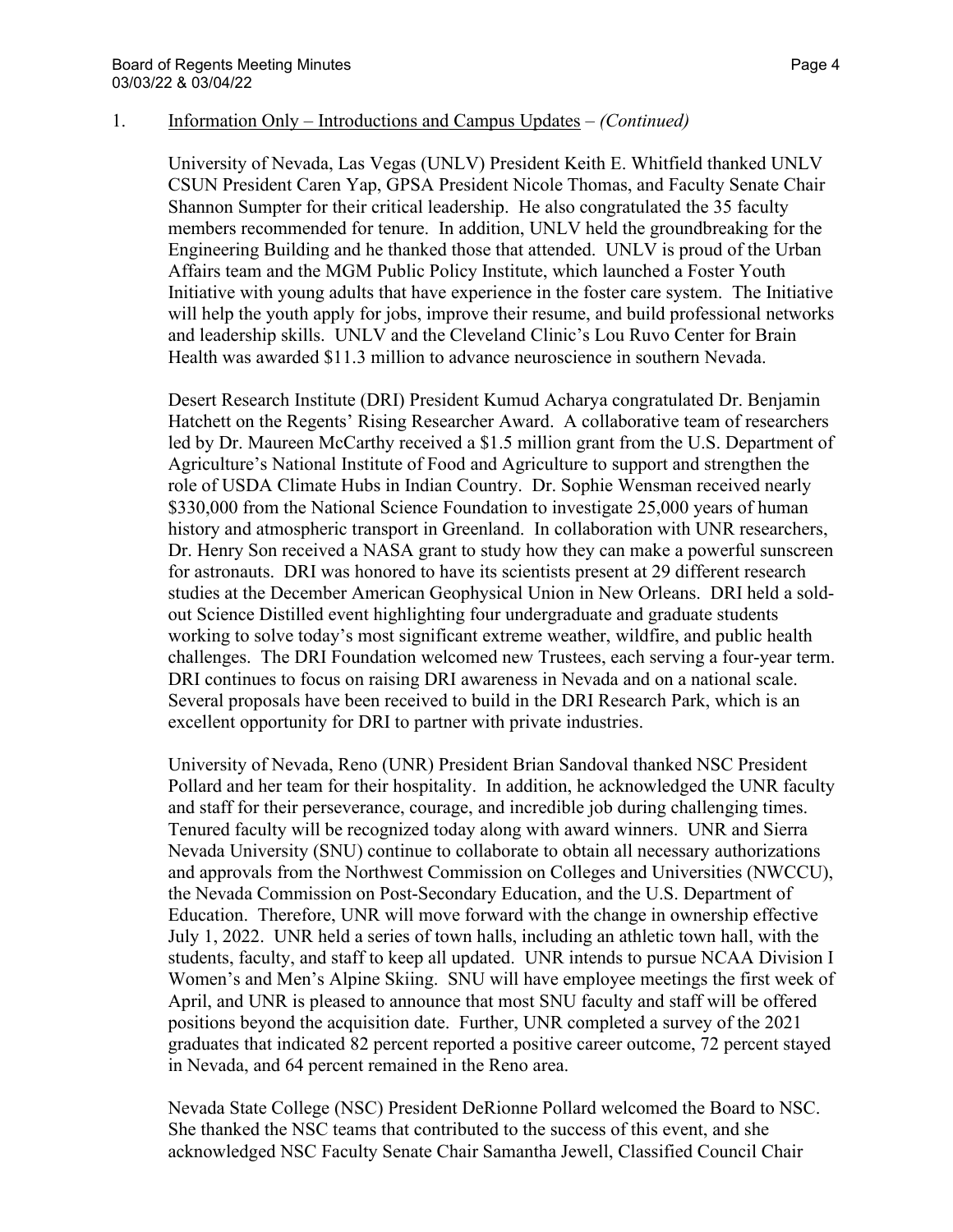### 1. Information Only – Introductions and Campus Updates – *(Continued)*

Phoebe McKnight, NFA President William Kennedy, and NSSA President Lauren Porter. President Pollard noted she provided each Regent with her "100 Day Report," a culmination of her first 100 days as President that includes a series of themes that she observed and heard from internal and external college community members. She stated the report outlines NSC's purpose, rooted in excellent teaching and serving the new majority. In addition, the report offers her perspective on what outstanding teaching looks like at NSC and plans to enhance access at NSC that benefit the entire state of Nevada. She details her idea of partnerships moving to alliances to advance specific outcomes that benefit the students and communities served. The report also provides observations related to organizational culture and NSC's structure. NSC is getting ready to celebrate its  $20<sup>th</sup>$  anniversary and making decisions that will affect the next 20 years. NSC is proud of its teaching mission, and she looks forward to telling NSC's story as the state's teaching institution.

2. Information Only – Institutional Student and Faculty Presentations – NSC President Pollard introduced Ms. Dulce Monroy, student presenter, and Dr. Vanessa Mari, faculty presenter.

Ms. Monroy discussed her experience at NSC and how it has helped enhance her educational journey.

Dr. Mari discussed the NSC's efforts to prepare teachers in bilingual education, emphasizing how NSC is at the forefront of providing its students with quality instruction and hands-on learning opportunities.

3. Information Only – Public Comment

The following individual shared her support for UNR's proposed Extension and Agricultural Experiment Station budget enhancement request:

Daniele Monroe-Moreno *(Monroe-Moreno.Daniele03.22 on file in the Board Office.)*

The following individual provided written public comment or spoke in support of the Anti-Discrimination Resolution:

- YeVonne Allen
- $\triangleright$  Zachary Johnigan
- Meaghan Lynch *(Lynch.Meaghan03.22 on file in the Board Office.)*

The following individual provided written public comment voicing concern and no confidence in Regents Boylan and Brooks:

Cristina Caputo *(Caputo.Cristina03.22 on file in the Board Office.)*

The following individual provided written public comment asking Regents to direct CSN President Zaragoza to implement the Sawgrass report recommendations to address issues of student support and employee retention and to provide representation of Asian American Pacific Islander Heritage students and the community:

Angel Clemens *(Clemens.Angel03.22 on file in the Board Office.)*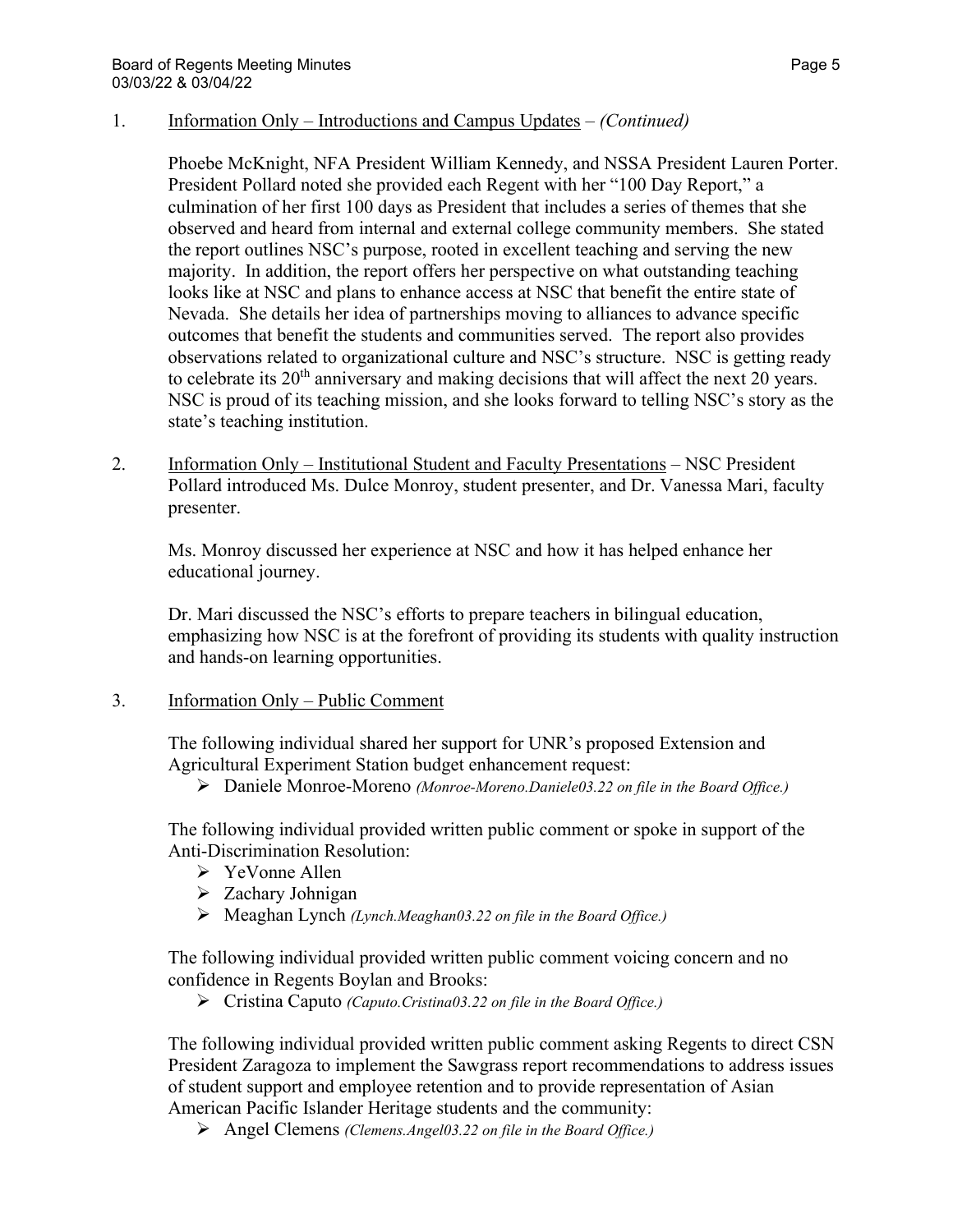The following individual provided written public comment asking Regents to direct CSN President Zaragoza to implement the Sawgrass report recommendations to address diversity issues and employee retention of black staff:

Sherida Devine *(Devine.Sherida03.22 on file in the Board Office.)*

The following individual provided written public comment stating how important UNR's CIP request for ADA and code upgrades are for people with disabilities and paramount to a thriving University:

Autumn Kidd *(Kidd.Autumn03.22 on file in the Board Office.)*

The following individuals provided written public comment requesting the Board to address pay and healthcare inequities that are resulting in retention issues:

- Logan Kennedy *(Kennedy.Logan03.22 on file in the Board Office.)*
- Alissa D. Surges *(Surges.Alissa03.22 on file in the Board Office.)*

The following individual provided written public comment requesting the Board implement Senate Bill 347 recommendations to protect students and survivors:

Madison Hale *(Hale.Madison03.22 on file in the Board Office.)*

The following individual provided written public comment urging the Board to reinstate the S/U grading policy for Spring 2022:

- Alan Cruz *(Cruz.Alan03.22 on file in the Board Office.)*
- Maryam Raja *(Raja.Maryam03.22 on file in the Board Office.)*

The following individual provided written public comment stating salary enhancements must be an ongoing purpose of formula funding and that salary compression and inequity are compounded with every round of faculty hiring:

Bradley Summerhill *(Summerhill.Bradley03.22 on file in the Board Office.)*

The following individual provided written public comment in support of awarding Mary and Carrie Dann with an Honorary Doctorate of Human Letters:

Mary Gibson *(Gibson.Mary03.22 on file in the Board Office.)*

The following individual provided written public comment voicing concern that Nevada students do not have access to direct and consultative psychologist services. Nevada is in dire need of training programs to create pipeline opportunities:

Jessica Shearin *(Shearin.Jessica03.22 on file in the Board Office.)*

Dr. Kent Ervin asked NSHE to work with public health experts to develop policies for mitigation measures appropriate for the campuses to keep students, faculty, and staff safe, including individuals who are health compromised or unvaccinated, to prepare for the next surge.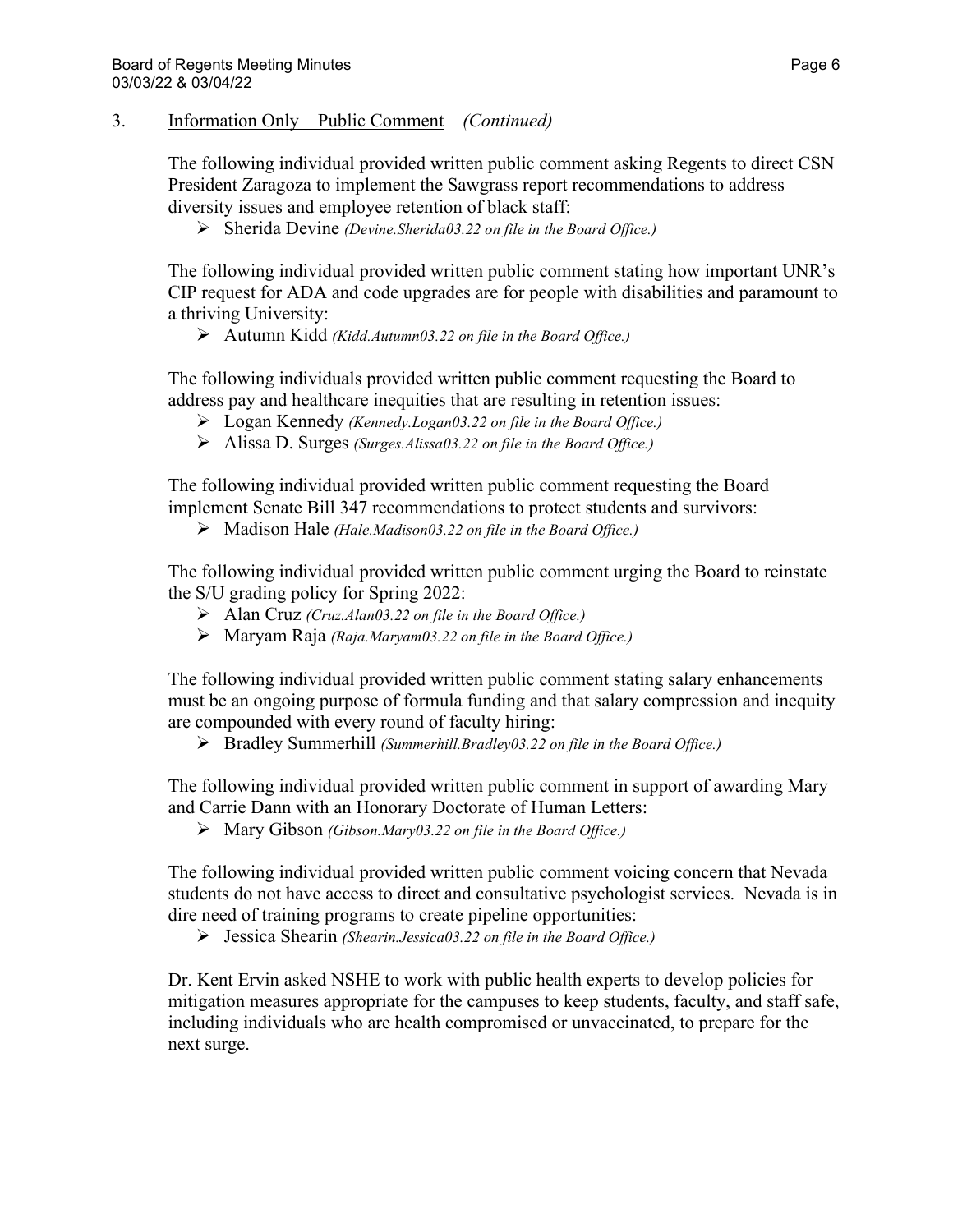Dr. Laura Naumann reminded the Board of who they represent and serve. A majority of the student body are the first in their family to go to college and are learning to navigate a system that was built to exclude them. Buildings are named after white people, a majority of the faculty are white, and the bulk of the curriculum taught reflects white authors, scholars, and historians. The Federal Government has recognized these structural injustices and has issued federal designations such as MSI, HSI, and AAPISI. Notably, NSC has all three designations and was the first NSHE institution to be awarded the Title V, HSI Grant in 2017. She asked the Board to respect what the designations mean and consider the impact of word choices.

Phoebe McKnight stated that classified staff are facing challenging economic changes and need NSHE partners to help address concerns to obtain an acceptable quality of life in Nevada. Inflation continues to ravage the state, and the cost of living for classified employees threatens their ability to survive. Classified employees can no longer afford rent, turning to family and friends for help. Classified employees are institutional employees who provide specialized services through collective experiences but are lost in the shuffle. Classified employees need all partners to advocate for them and recognize the sacrifices being made.

Doug Unger hoped that the Board, Chancellor, and NSHE staff could put the discord behind and resolve differences together. As NSHE heads into the next legislative session, it needs stability and a unified and untroubled voice. Therefore, he respectfully suggested that the current Chair and Vice Chair remain in office until the end of December to have their chance to guide the System according to their vision and that the Chancellor remains to steer the System.

## 4. Information Only – Regents' Welcome, Introductions and Reports

Regent Carvalho attended the ACCT National Legislative Summit in Washington, D.C., with Vice Chair Carter and Regent Del Carlo. They learned about the national community college advocacy perspective and heard incredible speakers. The Regents were joined by WNC President Dalpe, TMCC President Hilgersom, and Vice President Elena Bubnova. She thanked Vice Chancellor of Public Affairs and Advancement Constance Brooks and Chancellor Melody Rose for their exceptional work setting up all the meetings. She also thanked the student representatives for their attendance. Each was phenomenal in their leadership and advocacy roles and had a tremendous impact on the Regents and the federal delegation. She was grateful for the experience.

## Regent Brooks left the meeting.

Regent Del Carlo stated that this was the first time Nevada had sent this big delegation. The students indeed were the stars, and their voices mean so much. Nevada has the potential to be a national role model in workforce development. Regent Del Carlo stated tomorrow is National Employee Appreciation Day. She applauded all NSHE employees for the work they do. She thanked her colleagues for allowing her to serve in the Pro Tempore Chair role and she urged them to never lose sight of the noble work that each Regent was elected to do.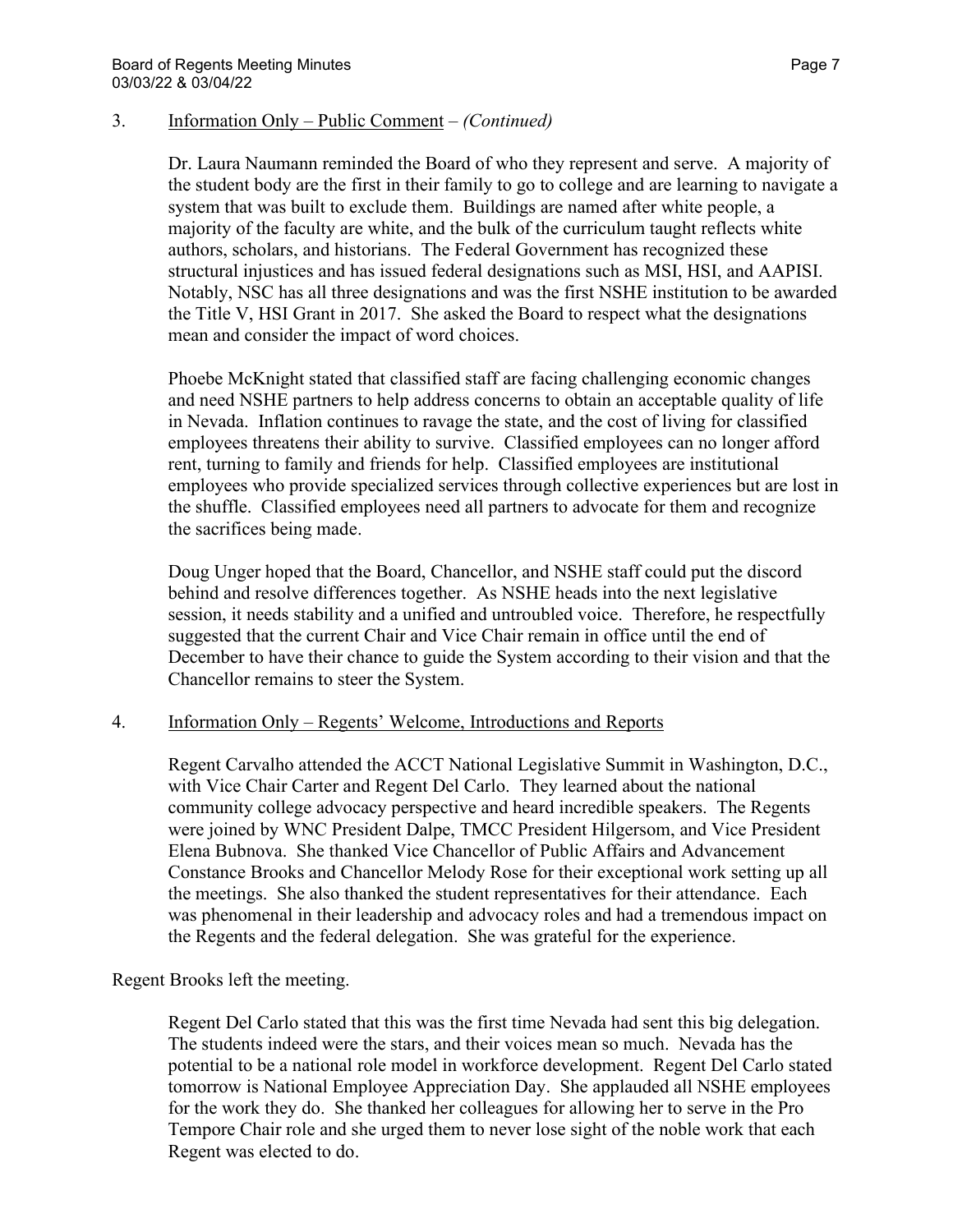### 4. Information Only – Regents' Welcome, Introductions and Reports

Vice Chair Carter thanked the Presidents for the fantastic work happening at their respective institutions. He also thanked the staff and student-facing employees. The Regents see how difficult this has been for the staff and how they have adapted.

Regent Brooks entered the meeting.

- 5. Information Only Chair of the Nevada Student Alliance Report Chair of the Nevada Student Alliance (NSA) and UNR GSA President Matthew Hawn reported reminded students that the NSA and the institutional student governments support all students affected by the Ukrainian crisis. The NSA unanimously passed a Resolution titled: *A Resolution in support of Nevada's DACA and Undocumented Students Including Structural and Financial Support*. In addition, each of the institutions reported on their areas of focus:
	- $\triangleright$  The CSN ASCSN finalized a contract with Lyft to receive a \$5 discount from any rides to or from any CSN campus and has collaborated with the University Police Department to help build community relationships between students and campus police.
	- $\triangleright$  The NSC NSSA approved 42 individual scholarships fully funded by NSSA and launched their "Women in History Month" celebration with a scheduled block party and several other events.
	- $\triangleright$  The TMCC SGA became the first Bee campus in the state of Nevada BEEcoming, a haven for our natural pollinators. The SGA also provides mobile spray hand sanitizers to students around the campus to help keep students safe and healthy.
	- $\triangleright$  The WNC ASWN has been working on increasing the Wildcat Reserves numbers to address food insecurity by building tiers of baskets into the campus community, with every item in the baskets containing a QR code directed to intake and order.
	- $\triangleright$  The UNLV CSUN has been focused on distributing over 100 textbook vouchers for DACA students and has promoted civic engagement through campus events that featured Congresswoman Susie Lee and Congressman Steven Horsford. In addition, CSUN and the GPSA are funding free COVID-19 tests that are now available at UNLV's Student Recreation and Wellness Center. CSUN is also pushing for BIRD scooters on campus and hosting workshops with topics such as Presidential duties and All About the Board of Regents!
	- $\triangleright$  The UNR ASUN is bringing an E-scooter program to campus as part of the micro-mobility task force. Additionally, ASUN will be hosting Bill Nye the Science Guy in conjunction with the University's Provost for an interactive speaking engagement at the Reno Events Center on April 2, 2022. ASUN will also host the "Biggest Little Festival" with a major headliner, opener, and local bands coming to play in conjunction with food trucks, ferris wheels, and much more. Finally, ASUN and the GSA are working on the University's Strategic Action Plan to help "Find our True North" for 2023-2027.
	- $\triangleright$  The Graduate Student Associations are garnering support for increasing graduate student stipends in preparation for the 2023 State Legislative Session. Graduate Students across the state are ready to hit the ground running post-November elections by providing data and experiences to legislators.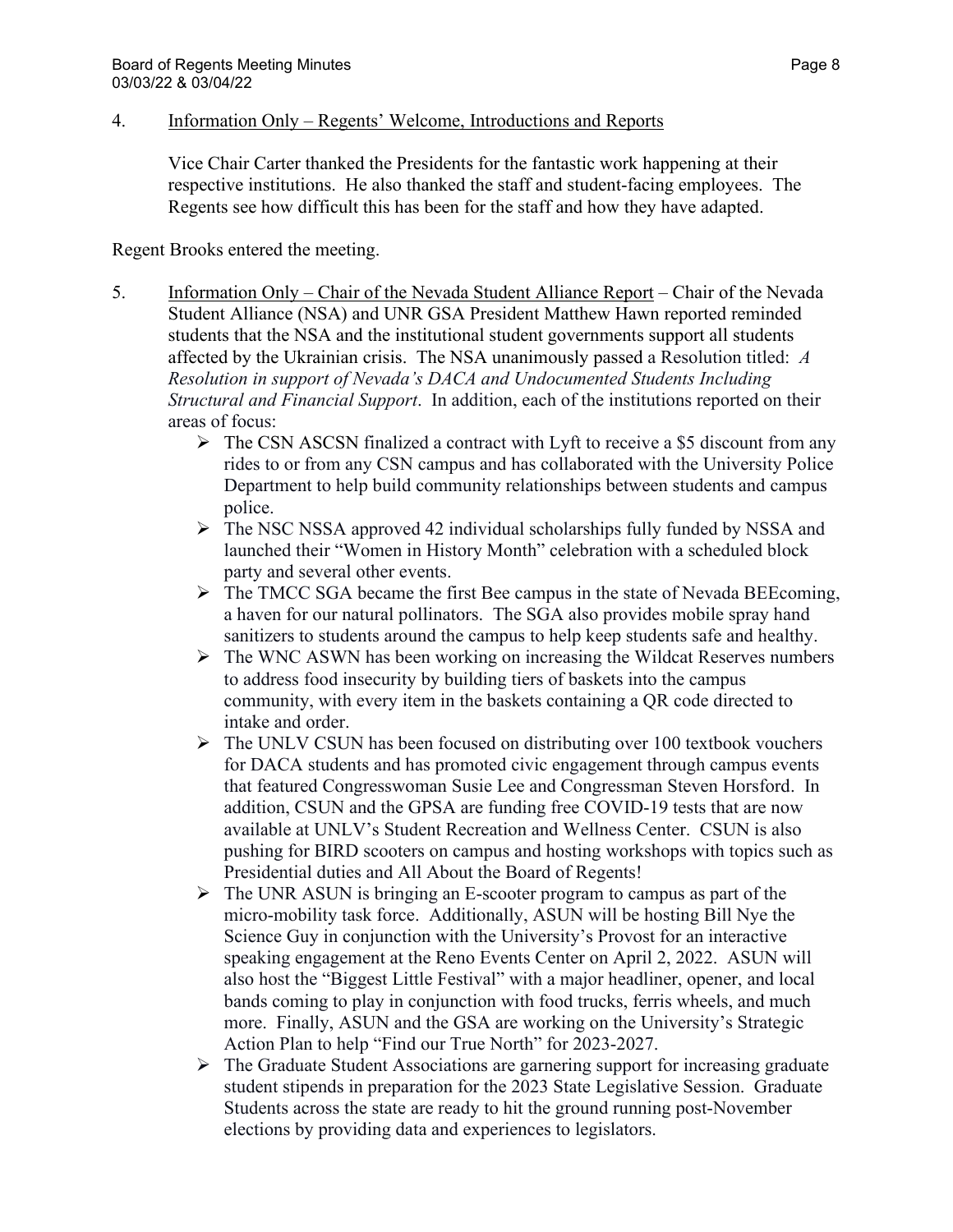### 5. Information Only – Chair of the Nevada Student Alliance Report – *(Continued)*

- $\triangleright$  The UNLV GPSA implemented a cap and gown lending program where alumni can donate their academic regalia to students who cannot afford them. Additionally, they plan to host a Legal Aid Clinic with UNLV's Immigration Clinic to help students and community members renew their DACA forms.
- The UNR GSA continues to have conversations with UNR President Sandoval, and the upper administration is looking for solutions for short-, mid-, and longterm housing options for Graduate Students. Additionally, UNR President Sandoval and UNR Provost Jeff Thompson have been pivotal in helping facilitate staff changes occurring within the Graduate School. Finally, the GSA has applied for chapter recognition of the first Graduate School Alumni Chapter, in which they hope to provide unique opportunities to Graduate Students post-graduation.

NSA Chair Hawn stated this is his last meeting presenting as Chair and that it was his pleasure to serve in the position. He thanked the Regents that attended NSA meetings to help bolster a sense of shared governance and show compassion for student issues and experiences. NSA Chair Hawn thanked Senior Policy Analyst and NSA Advisor Terina Caserto and Deputy General Counsel Yvonne Nevarez-Goodson, who helped advise the NSA. Finally, he congratulated the graduating members of the NSA:

- $\triangleright$  Austin Brown from the University of Nevada, Reno
- Lauren Porter from Nevada State College
- $\triangleright$  Zachary Johnigan from the College of Southern Nevada
- Darian Richards from Truckee Meadows Community College
- 6. Information Only NSHE Classified Council Report NSHE Classified Council President Natasha Anderson thanked the Board for the opportunity to speak. She also thanked the outgoing members of the 2021 NSHE Classified Council Executive Board and introduced the 2022 NSHE Classified Council Executive Board members:
	- $\triangleright$  Natasha Anderson from WNC, President
	- $\triangleright$  Jill Short from UNR, Vice President
	- Pamela Ball from NSC, Communication Officer
	- ▶ Deana Wilson from UNLV, Secretary
	- $\triangleright$  Tasha Storla from GBC, Scheduling Officer
	- Janet Bicker from TMCC, Sergeant at Arms
	- Jon Carpineta from CSN, Executive Member at Large
	- $\triangleright$  Rene Davies from CSN, Executive Member at Large
	- $\triangleright$  Donna Healy from UNR, Ex-Officio
	- $\triangleright$  Amanda Godin from WNC, Ex-Officio

The NSHE Classified Council has planned projects that they are excited to collaborate on with departments across the institutions. The Council is concerned with the lack of competitive wages and how inflation impacts state employees' retention throughout the State of Nevada. The classified employee workload to compensation ratio is rapidly rising. The Council is looking for ways to share their thoughts on the topic. The Council also requests to start a conversation on beginning an equity study related to classified employee wages across Nevada.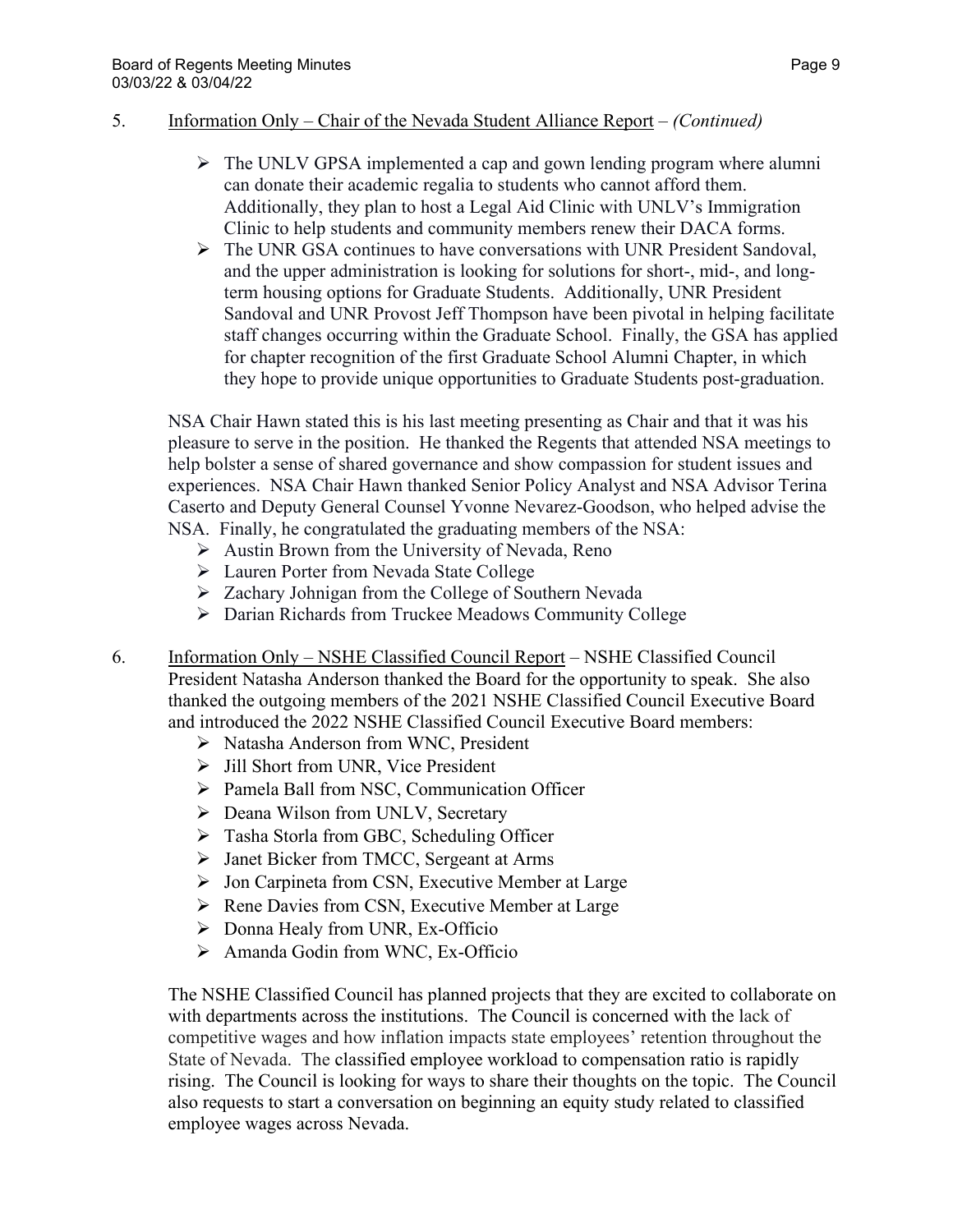7. Information Only – Chair of the Faculty Senate Chairs Report – Chair of the Faculty Senate Chairs and UNR Faculty Senate Chair Dr. Amy Pason recognized the continued challenges faced by faculty at NSHE institutions. Since the last quarterly meeting, drastic changes have occurred in COVID-19 mitigation, from changing variant conditions and partisan influence on the student vaccination mandate and, most recently, the lifting of mask mandates in the middle of a semester. As a result, faculty found themselves navigating new issues, especially inside classrooms where not all were ready to end masking, concerned for their health. In response, the Council created a resolution stating that the health and safety of faculty, staff, and students should be the deciding factors in public health policy. The Council recommended that the Board give authority to institutional leadership to determine what mitigation policies are needed based on local conditions and specific institutional needs. Institutional leadership and faculty should determine the best course of action for their respective institutions.

NSHE challenges extend to institutional budgets, where position vacancies remain. For many units, there is uncertainty if any of the vacancies will be filled, which then leaves faculty figuring out how to adequately complete work with fewer resources, including educating and supporting students.

The Council supports system-wide proposals, including restoring the total budget and indexing weighted student credit hours to the HEPI to give predictability with state funding to meet institutional needs and ensure faculty are compensated for their work.

The Council is concerned by the number of faculty seeking other academic positions or careers outside of academia as part of "the great resignation." As a result, institutional knowledge, experience, and the loss of potential future institutional leaders are leaving.

The Council supports the [appointment of J. Kyle Dalpe as interim President of WNC;](https://nshe.nevada.edu/wp-content/uploads/file/BoardOfRegents/Agendas/2022/03-mar-mtgs/bor-refs/BOR-12a.pdf) supports the [proposed anti-discrimination Resolution;](https://nshe.nevada.edu/wp-content/uploads/file/BoardOfRegents/Agendas/2022/03-mar-mtgs/bor-refs/BOR-37.pdf) and celebrates faculty who have received promotion and/or tenure this year.

- 8. Information Only Chancellor's Report Chancellor Melody Rose thanked NSC President Pollard and the NSC staff for their service and hospitality. She also noted National Staff Appreciation Day and thanked the NSHE Presidents, Cabinet, and staff for their dedication through a challenging period. In addition, the students that traveled to the ACCT Leadership Summit were terrific and made NSHE's case at every single meeting. Chancellor Rose stated she has made it standard practice to meet with the Under Secretary of Education James Kvaal to create relationships that benefit Nevada and make NSHE's great work known. Chancellor Rose congratulated all NSHE faculty celebrated today for achieving tenure.
- 9. Information Only Board Chairman's Report Chair McAdoo thanked the NSC catering team for lunch. She provided her gratitude to Chair Pro Tem Del Carlo and Vice Chair Pro Tem Carvalho for their service to the NSHE. She announced Regent Del Carlo would be Chair of the Workforce Development Committee. In addition, Item 28 (2023- 25 Biennial Operating Budget/2023 Capital Improvement Projects) will immediately follow after Public Comment tomorrow morning.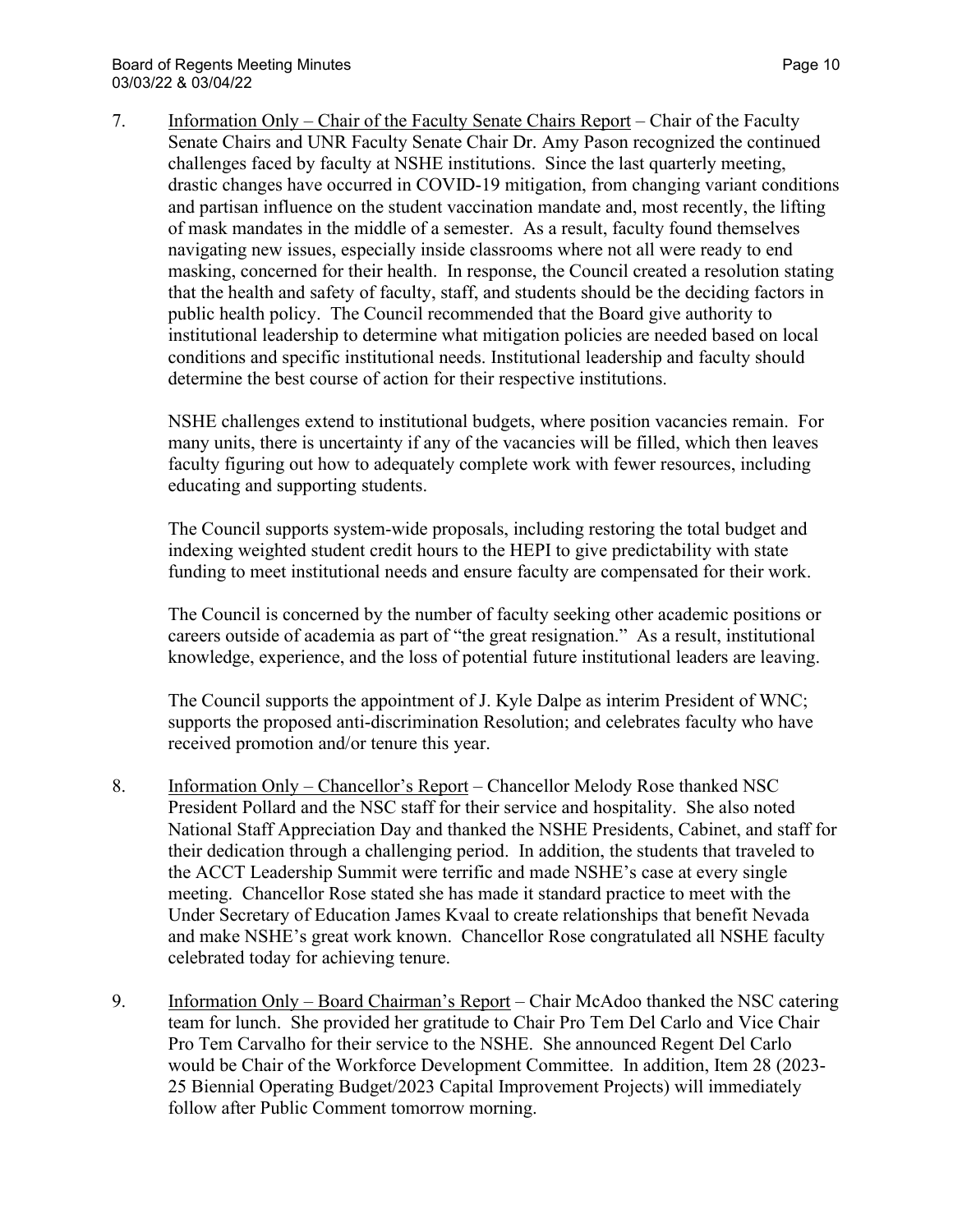- 10. Approved Consent Items The Board approved the consent items, except for Item 10c (Tenure), which was considered separately.
	- 10a. Approved Minutes The Board approved the following minutes:
		- December 2-3, 2021, Board of Regents meeting *(Ref. BOR-10a1 on file in the Board Office.)*
		- $\triangleright$  December 3, 2021, Foundation meetings
			- o CSN *(Ref. BOR-10a2 on file in the Board Office.)*
			- o DRI Research *(Ref. BOR-10a3 on file in the Board Office.)*
			- o DRI Research Parks, Ltd. *(Ref. BOR-10a4 on file in the Board Office.)*
			- o GBC *(Ref. BOR-10a5 on file in the Board Office.)*
			- o NSC *(Ref. BOR-10a6 on file in the Board Office.)*
			- o TMCC *(Ref. BOR-10a7 on file in the Board Office.)*
			- o UNLV *(Ref. BOR-10a8 on file in the Board Office.)*
			- o UNR *(Ref. BOR-10a9 on file in the Board Office.)*
			- o WNC *(Ref. BOR-10a10 on file in the Board Office.)*
	- 10b. Approved 2023 Board of Regents Meeting Dates and Locations The Board approved the following meeting dates and locations for calendar year 2023:

Quarterly meetings

- $\triangleright$  March 9-10, 2023 (CSN North Las Vegas Campus)
- $\triangleright$  June 8-9, 2023 (UNR)
- $\triangleright$  September 7-8, 2023 (TMCC)
- $\triangleright$  November 30-December 1, 2023 (UNLV)

Special meetings *(primary location – System Administration, Las Vegas)*

- $\blacktriangleright$  January 13, 2023
- $\blacktriangleright$  April 21, 2023
- $\blacktriangleright$  July 21, 2023
- $\blacktriangleright$  October 20, 2023
- 10d. Approved Peer and Aspirational Institutions, DRI The Board approved DRI's recommended list of peer and aspirational institutions pursuant to Board policy (Title 4, Chapter 11, Section 13). *(Ref. BOR-10d on file in the Board Office.)*
- 10e. Approved Sam Lieberman Regents' Award for Student Scholarship The Board approved the following nominations for the 2022 Sam Lieberman Regents' Award for Student Scholarship: *(Ref. BOR-10e on file in the Board Office.)*

Karen Williams-Aguirre, CSN Zachary Stamp, GBC Cassandra (Cassie) Barber, TMCC Ki'Hana Garcia, WNC Lauren Porter, NSC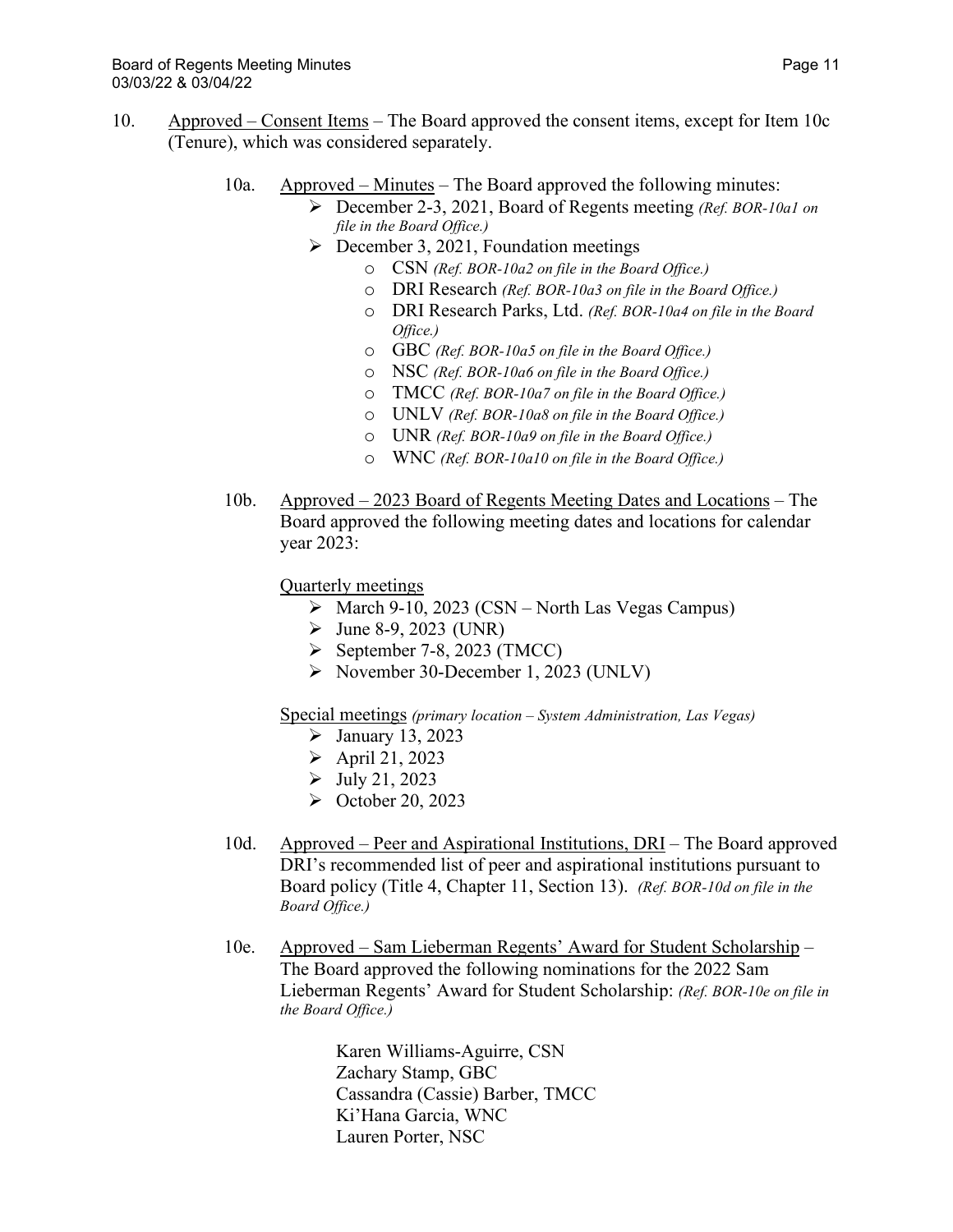- 10. Approved Consent Items *(Continued)* 
	- 10e. Approved Sam Lieberman Regents' Award for Student Scholarship *(Continued)*

Vanessa Booth, Undergraduate, UNLV Maria Ramos Gonzalez, Graduate, UNLV Nicole Choma, Undergraduate, UNR Ashish Kasar, Graduate, UNR

- 10f. Approved Regents' Outstanding Classified Staff Award The Board approved Chancellor Melody Rose's and Human Resources Director Sherry Olson's recommendation of CSN employee Douglas Walton to receive the 2022 Regents' Outstanding Classified Staff Award. *(Ref. BOR-10f on file in the Board Office.)*
- 10g. Approved Honorary Degree, UNR The Board approved UNR President Brian Sandoval's request to award an Honorary Doctorate of Humane Letters to Carrie and Mary Dann. *(Ref. BOR-10g on file in the Board Office.)*
- 10h. Approved Honorary Degree, UNLV The Board approved UNLV President Keith E. Whitfield's request to award an Honorary Doctorate degree to Sigmund "Sig" Rogich. *(Ref. BOR-10h o file in the Board Office.)*
- 10i. Approved Honorary Degree, UNLV The Board approved UNLV President Keith E. Whitfield's request to award an Honorary Doctorate degree to Ann-Margret. *(Ref. BOR-10i on file in the Board Office.)*
- 10j. Approved Honorary Degree, CSN The Board approved CSN President Federico Zaragoza's request to award an Honorary Associate degree to Larry Mason. *(Ref. BOR-10j on file in the Board Office.)*

Vice Chair Carter moved approval of the Consent Items except for Item 10c (Tenure), considered separately. Regent Del Carlo seconded. Motion carried. Regent Moran was absent.

#### *(Consent Item considered separately)*

10c. Approved – Tenure – The Board approved the presidents' request to award tenure to the following individuals. Each candidate meets the standards for tenure as outlined in NSHE Code and has been positively recommended by his or her institution following a peer-review process.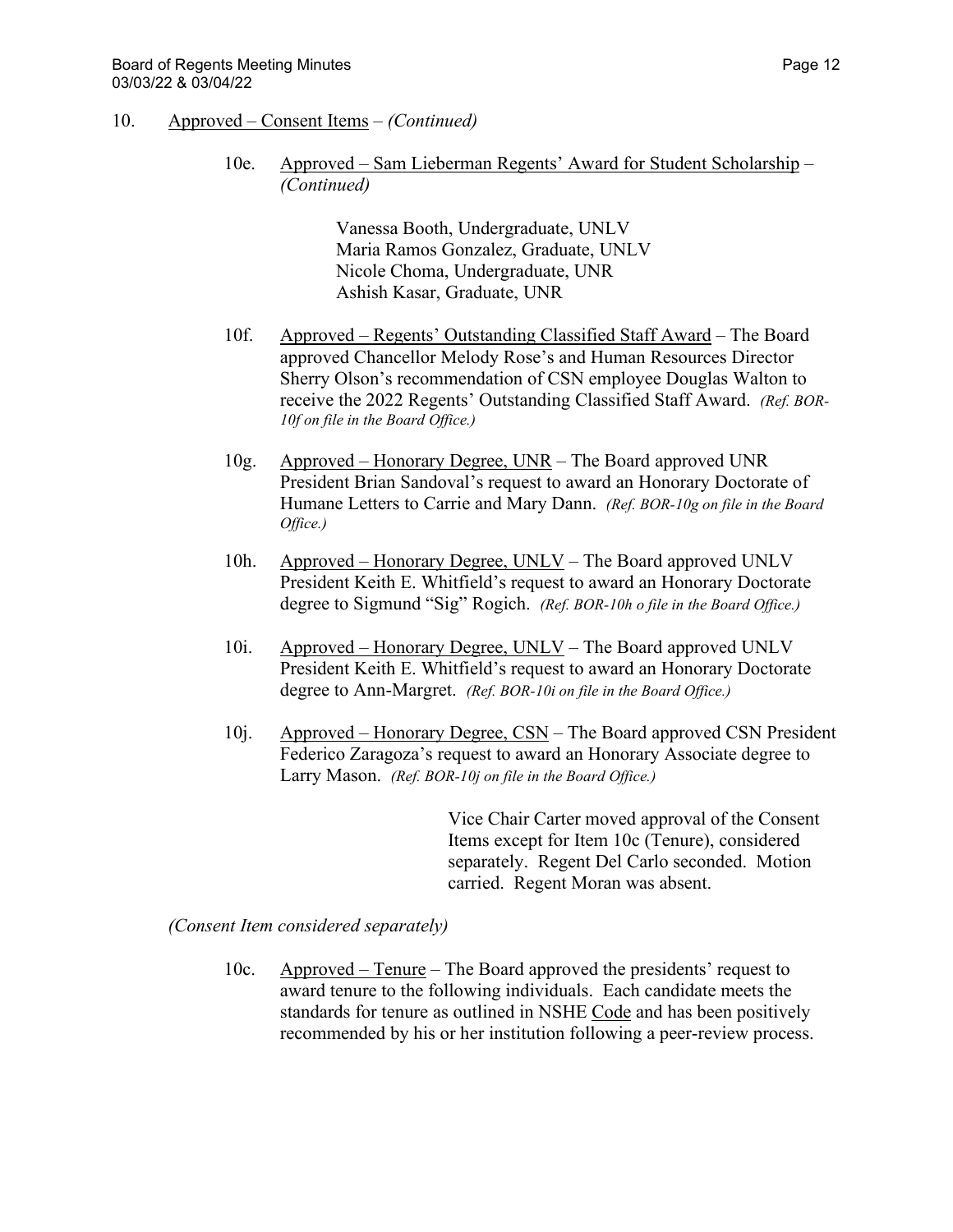*(Consent Item considered separately – Continued)* 

10c. Approved – Tenure – *(Continued)*

CSN *(Ref. BOR-10c1 on file in the Board Office.)*

| Ms. Joanne Near Braga    | Ms. Megan Padilla           |
|--------------------------|-----------------------------|
| Mr. Troy Callahan        | Ms. Michelle Pike           |
| Ms. Asha Messiah Chavoya | Ms. Robyn R. Rohde          |
| Ms. Deborah Frank        | Dr. Shyam Seetharaman       |
| Dr. David Golden         | Mr. Dustin Shaffer          |
| Mr. Jason Green          | Dr. Brendan Shapiro         |
| Dr. Michael V. Hart      | Ms. Denise Sidney           |
| Mr. Glen Hortizuela      | Ms. Katelyn Wilkinson Singh |
| Ms. Katayoun Kazemi      | Mr. Voltaire Verzosa        |
| Mr. David P. Mooney      |                             |

GBC *(Ref. BOR-10c2 on file in the Board Office.)*

Mr. Nicholas Cooley Mr. Sam Lackey

NSC *(Ref. BOR-10c3 on file in the Board Office.)*

| Dr. Christine Beaudry | Dr. Michael Johnson       |
|-----------------------|---------------------------|
| Dr. Cecelia Fernan    | Dr. Laura Rosales-Lagarde |
| Dr. Samantha Jewell   |                           |

TMCC *(Ref. BOR-10c4 on file in the Board Office.)*

| Ms. Lenaya Andersen  | Dr. Sharif Rumjahn |
|----------------------|--------------------|
| Ms. Rebecca McCleary | Dr. Cecilia Vigil  |
| Ms. Rossita Todorova |                    |

UNLV *(Ref. BOR-10c5 on file in the Board Office.)*

| Dr. Brett Abarbanel  | Dr. Norma Marrun       |
|----------------------|------------------------|
| Dr. Alain Bengochea  | Dr. Magdalena Martinez |
| Dr. Neeraj Bhandari  | Dr. Shawn McCoy        |
| Dr. Emma Bloomfield  | Dr. Seong Park         |
| Dr. Ching-Chen Chen  | Dr. Andrew Reyes       |
| Dr. Lung-Chang Chien | Dr. Blanca Rincon      |
| Dr. Jin Ouk Choi     | Dr. Wai (Cass) Shum    |
| Dr. Kaitlin Clinnin  | Dr. Joseph Svendsen    |
| Dr. Austin Dean      | Dr. Jessica Teague     |
| Dr. Sarah Harris     | Dr. Dieu-My Tran       |
| Dr. Rochelle Hines   | Dr. Boo Tseng          |
| Dr. Javon Johnson    | Dr. Soumya Upadhyay    |
| Dr. Simon Jowitt     | Dr. Jenna Weglarz-Ward |
| Dr. Jungnam Kim      | Dr. Peter Wiens        |
|                      |                        |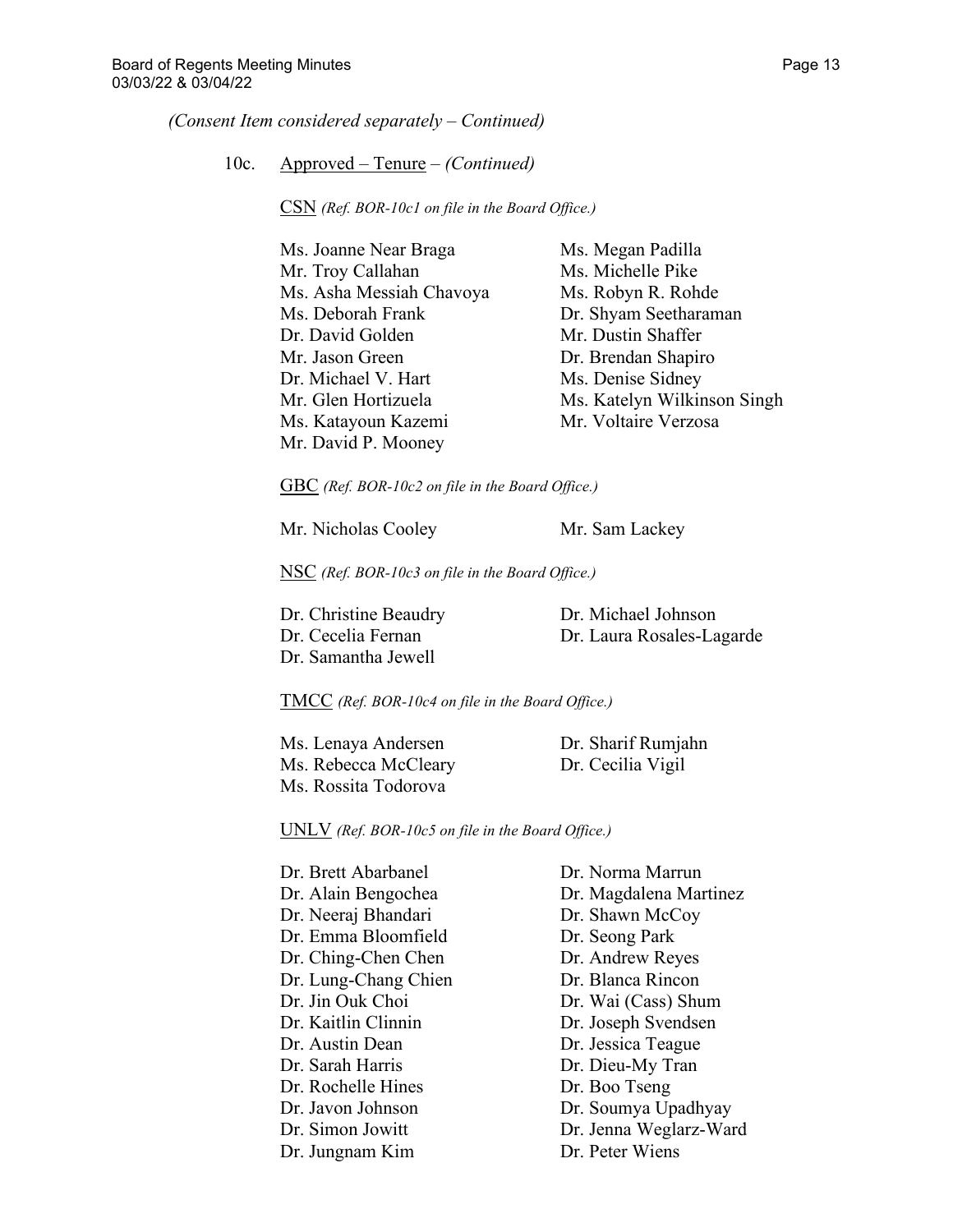*(Consent Item considered separately – Continued)* 

10c. Approved – Tenure – *(Continued)*

UNLV – *(Continued)*

| Dr. Dan Lee         | Dr. Xue Xing        |
|---------------------|---------------------|
| Dr. Hyunhwa Lee     | Mr. Phillip Zawarus |
| Dr. Jing Nong Liang | Dr. Qiang Zhu       |
| Dr. Emir Malikov    |                     |

UNR *(Ref. BOR-10c6 on file in the Board Office.)*

| Dr. Behrooz Abbasi       | Dr. Peter Jones        |
|--------------------------|------------------------|
| Dr. Qi An                | Dr. Fares Karam        |
| Dr. Bridget Ayling       | Dr. Elizabeth Koebele  |
| Ms. Jill Baker-Tingey    | Dr. Dylan Kosma        |
| Dr. Arash Barfar         | Dr. Tania Leal         |
| Dr. Christopher Barile   | Dr. Weiyu Mao          |
| Dr. Mohammed Ben-Idris   | Dr. Carlos Mariscal    |
| Dr. Sarah Bisbing        | Dr. Shawn Marsh        |
| Dr. Heather Burkin       | Dr. Weston Morrow      |
| Mx. Adriano "Adi" Cabral | Dr. Jennifer Mortensen |
| Dr. Li-Ting "Lily" Chen  | Dr. Kenneth Nussear    |
| Dr. Won-Gyu Choi         | Dr. Samuel Odoh        |
| Dr. Eric Crosbie         | Dr. Jenny Ouyang       |
| Dr. Adam Csank           | Dr. Mark Packard       |
| Dr. Ashley Daftary       | Dr. Sandun Perera      |
| Dr. Lindsay Diamond      | Dr. Robert Renden      |
| Dr. Sam Ehrenreich       | Dr. Garret Ridinger    |
| Dr. Bradley Ferguson     | Dr. Cyprian Rossetto   |
| Dr. Mozart Fonseca       | Dr. Philipp Ruprecht   |
| Dr. Jeremy Gelman        | Dr. Deena Schmidt      |
| Dr. Monika Gulia-Nuss    | Dr. Kyra Stull         |
| Dr. Robert Gutierrez     | Dr. Yan Wang           |
| Dr. Joseph Halford       | Dr. Thomas White       |
| Dr. Adam Hand            | Dr. Hao Xu             |
| Dr. David Hanigan        | Dr. Feng Yan           |
| Ms. Miya Hannan          | Dr. Yueran Yang        |
| Dr. Sage Hiibel          | Dr. Benjamin Young     |
| Dr. Nicholas Hunt        | Dr. Tong Zhou          |
| Dr. Paul Hurtado         | Dr. Andrew Zuza        |
| Dr. Christopher Jazwa    |                        |

WNC *(Ref. BOR-10c7 on file in the Board Office.)*

Mr. Timothy Mayo Ms. Rachel Stiff Mr. Martin Schmidt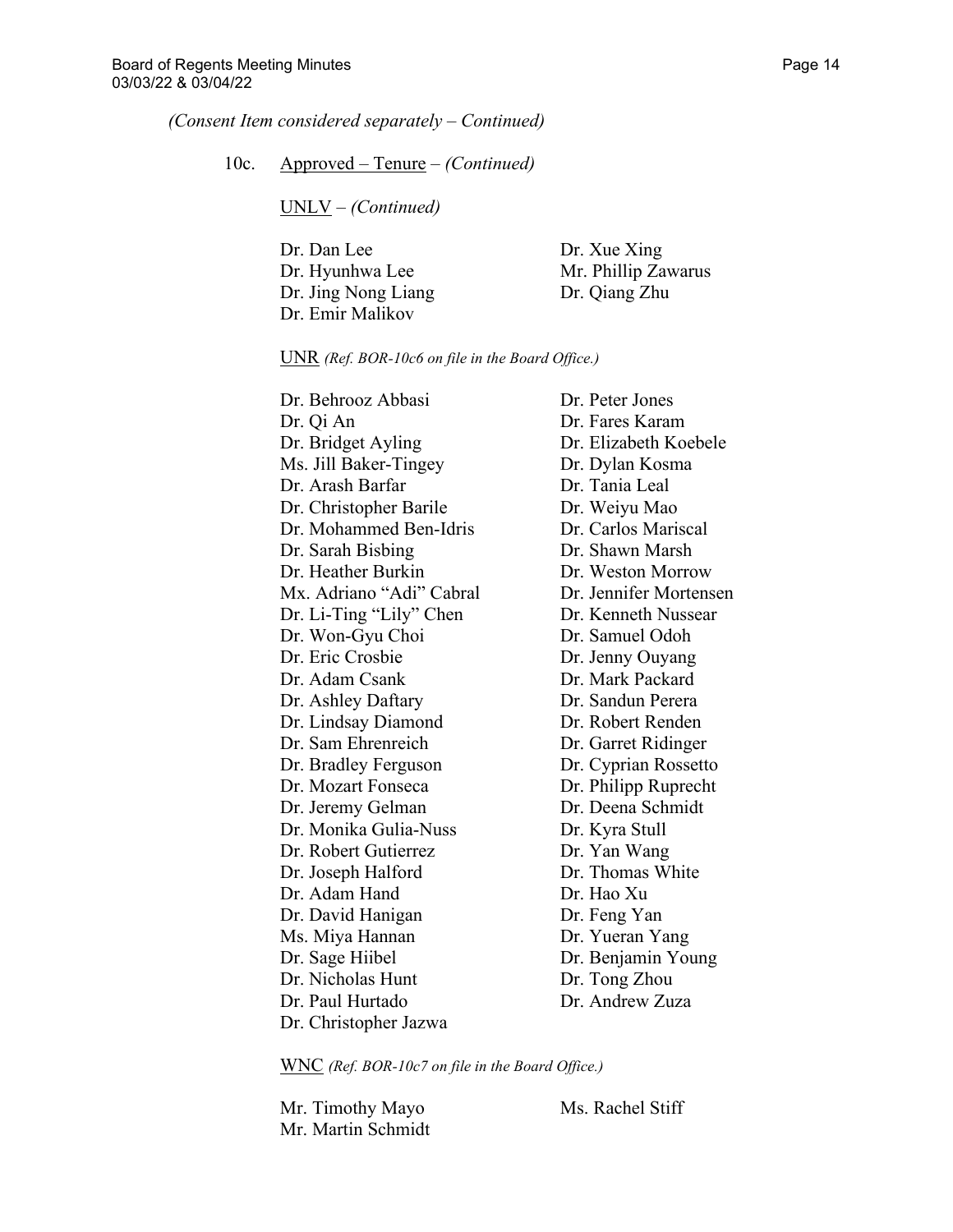*(Consent Item considered separately – Continued)* 

Regent Brooks stated he was curious about how a faculty member reaches tenure and what happens after tenure is awarded. NSC President Pollard said tenure is a sacred and profound moment in a faculty member's life because it recognizes service and a deep dedication to research and high teaching standards. She summarized NSC's tenure process. Next, UNLV Executive Vice President and Provost Chris Heavey outlined the tenure process at UNLV.

In response to a question from Regent Brooks related to the review process, Provost Heavey stated the annual review for tenure is conducted by the department chair and then signed off by the dean of the college. If flagged as unsatisfactory, that initiates a process whereby if a second unsatisfactory is received it would be sent to the institution President for a review conducted through a hearing panel for consideration of dismissal.

In response to a request for a standardized report from Regent Del Carlo, Chancellor Rose responded they would discuss ways to standardize the definition of the report.

TMCC President Hilgersom felt obligated to point out that research and publication are not a standard for tenure at TMCC. Instead, TMCC looks for excellent teaching and service.

Regent Brooks stated it did make sense that the institutions would have different parameters during the process. He asked if it is possible for the reporting to look the same, or does it make a difference since each campus would have its own set of parameters. Chief General Counsel Reynolds pointed out two different standards outlined in the *Handbook* that specifically lay out the process for universities and community colleges. Regent Geddes added there is also a process for the state college.

> Regent Brooks moved approval of Consent Item 10c (Tenure). Regent McMichael seconded. Motion carried. Regent Moran was absent.

- 11. Approved Distinguished Nevadan Awards The Board approved the 2022 Distinguished Nevadan Awards:
	- Carol Franc Buck *(Ref. BOR-11a on file in the Board Office.) Regent Del Carlo presented her nomination.*
	- Guy Clifton *(Ref. BOR-11b on file in the Board Office.) Regent Geddes presented his nomination.*
	- Mark Hall-Patton *(Ref. BOR-11c on file in the Board Office.) Regent McMichael presented his nomination.*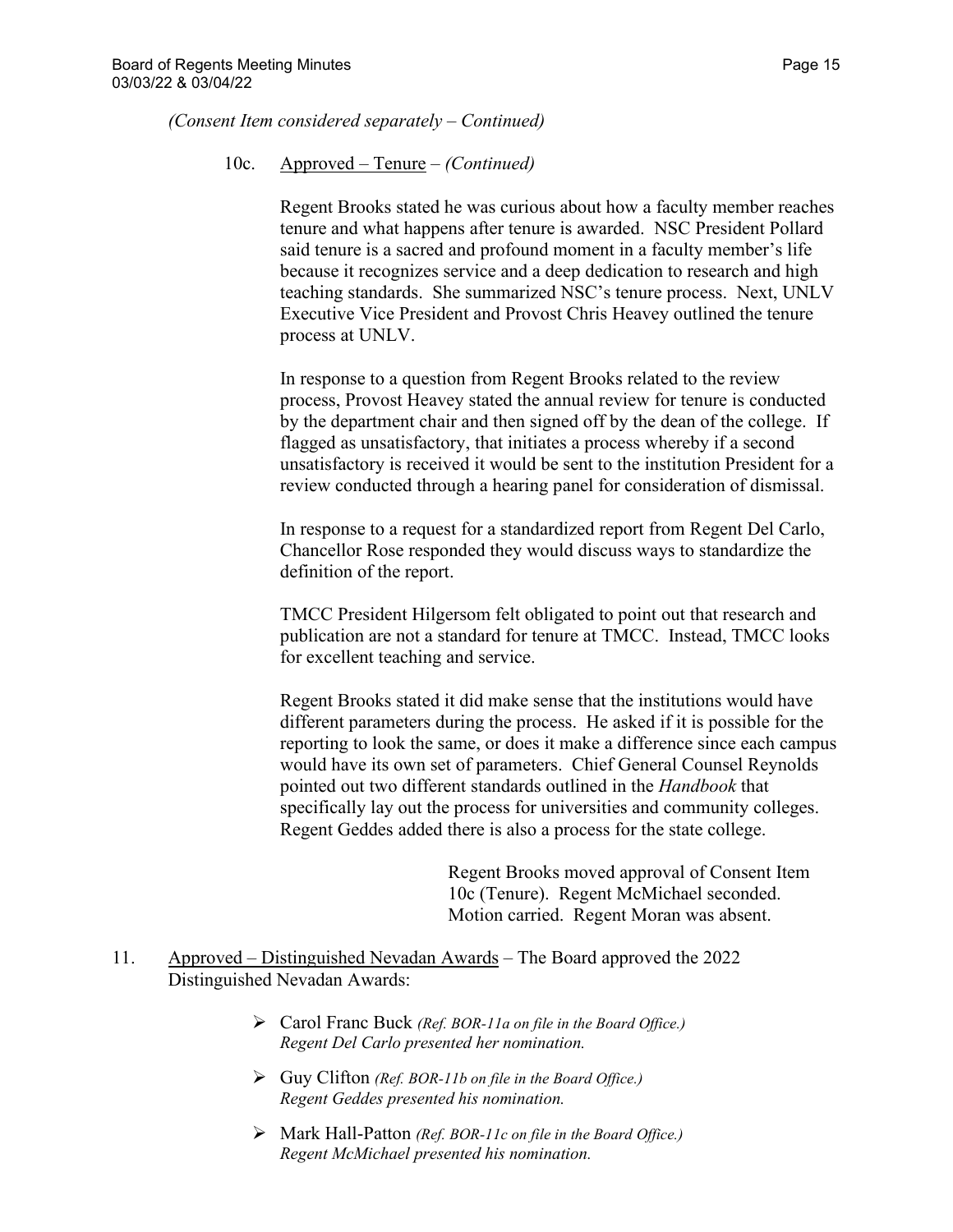#### 11. Approved – Distinguished Nevadan Awards – *(Continued)*

Regent Del Carlo moved approval of the 2022 Distinguished Nevadan Awards. Regent Geddes seconded. Motion carried. Regent Moran was absent.

12. Approved – Recommendation to Appoint J. Kyle Dalpe as Interim President, WNC – The Board approved to forgo a national search and appoint current WNC Officer-In-Charge and Provost J. Kyle Dalpe to serve as Interim President of WNC for a term commencing on or about March 4, 2022, through December 31, 2023, and an Employment Agreement for Officer-In-Charge Dalpe to serve as Interim President of WNC. *(Refs. BOR-12a and BOR-12b on file in the Board Office.)*

Chancellor Rose presented an overview of meetings and conversations in January 2022 with the senior leadership, faculty, foundation members, students, community partners, and other stakeholders of WNC regarding its current presidential vacancy. In consultation with the Board Chair, Chancellor Rose recommended that the Board forgo a national search and appoint current WNC Officer-In-Charge and Provost J. Kyle Dalpe to serve as Interim President of WNC for a term commencing on or about March 4, 2022, through December 31, 2023.

> Regent Geddes moved approval that the Board forgo a national search and appoint current WNC Officer-In-Charge and Provost J. Kyle Dalpe to serve as Interim President of WNC for a term commencing on or about March 4, 2022, through December 31, 2023. Regent Del Carlo seconded. Motion carried via a roll call vote. Chair McAdoo, Vice Chair Carter, and Regents Arrascada, Boylan, Brooks, Carvalho, Del Carlo, Doubrava, Geddes, McMichael, and Tarkanian voted yes. Regents Moran and Perkins were absent.

Chancellor Rose presented an Employment Agreement for Officer-In-Charge Dalpe to serve as Interim President of WNC.

> Regent Del Carlo moved approval of an Employment Agreement for Officer-In-Charge Dalpe to serve as Interim President of WNC. Regent Geddes seconded.

Regent Brooks asked for a recess. Chair McAdoo preferred that the Board complete the vote before a recess.

Motion carried. Regent Moran was absent.

Regent Del Carlo stated the relationship between former WNC President Vincent Solis and Dr. Dalpe prepared him for this position.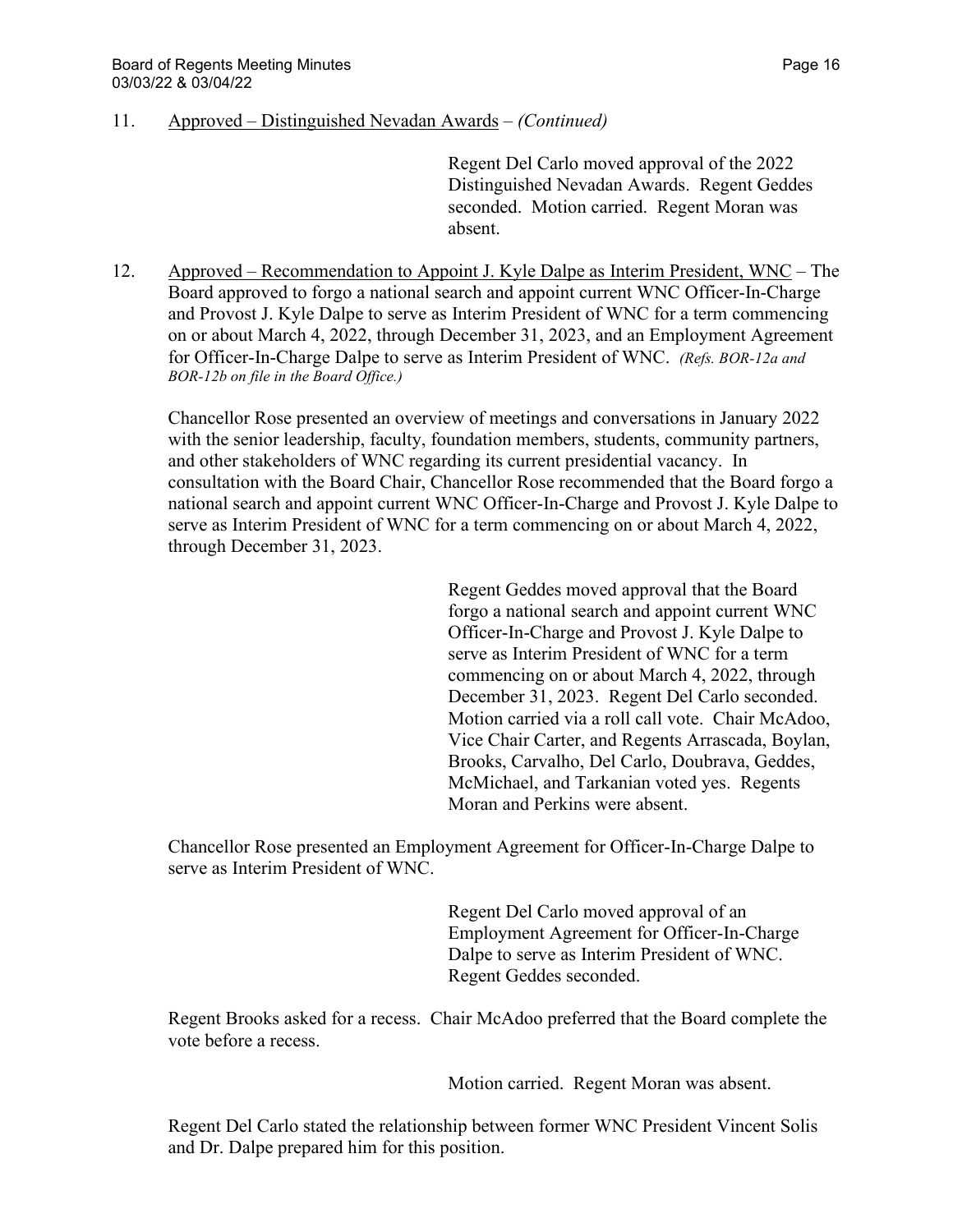12. Approved – Recommendation to Appoint J. Kyle Dalpe as Interim President, WNC – *(Continued)*

Regent Moran echoed Regent Del Carlo's remarks.

WNC President Dalpe thanked the Board, Chancellor Rose, and her staff for coming to campus to receive feedback on the process. The campus was happy to be included in the process. President Dalpe stated he is humbled and honored to lead WNC, and he appreciates all the support.

The meeting recessed at 2:39 p.m. and reconvened at 2:57 p.m. with all members present.

13. Information Only – Institutional Metrics, GBC – GBC President Joyce M. Helens presented a PowerPoint that included data and metrics on GBC's progress in achieving the strategic goals adopted by the Board, including those identified by the Board designed to compare the performance of NSHE and its institutions to other states or respective peers in five key areas: 1) Access; 2) Success; 3) Closing the Achievement Gap; 4) Workforce; and 5) Research. *(Ref. BOR-13 on file in the Board Office.)*

Regent Del Carlo stated the Board set a student/advisor ratio goal of 350:1 and asked President Helens to expand on GBC's ratio. President Helens stated GBC initially only had one advisor. GBC had no increase in funding, so they altered ways of doing things and put everything toward advising. GBC is working to purchase a management system to provide some extra focus on counseling.

14. Approved – Acceptance of Gifts for Expansion of the William M. Pennington Health Science Center, TMCC – The Board approved the acceptance of \$4,000,000 in gifts from the William N. Pennington Foundation, Nell J. Redfield Foundation, Robert Z. Hawkins Foundation, TMCC Foundation, Doyle Foundation, E.L. Cord Foundation and Helen Close Foundation. *(Ref. BOR-14 on file in the Board Office.)*

TMCC President Karin M. Hilgersom presented the request for acceptance of \$4,000,000 in gifts from the William N. Pennington Foundation, Nell J. Redfield Foundation, Robert Z. Hawkins Foundation, TMCC Foundation, Doyle Foundation, E.L. Cord Foundation and Helen Close Foundation that will allow for the expansion of the William N. Pennington Health Science Center to benefit Nursing, Radiological Technology, Surgical Technician and Emergency Management Services programs located at the Health Science Center.

In response to a question from Chair McAdoo asking whether the building has an operating room, President Hilgersom responded it has lab space and simulation rooms.

> Regent Del Carlo moved approval of acceptance of \$4,000,000 in gifts from the William N. Pennington Foundation, Nell J. Redfield Foundation, Robert Z. Hawkins Foundation, TMCC Foundation, Doyle Foundation, E.L. Cord Foundation and Helen Close Foundation. Regent Boylan seconded. Motion carried. Regent Moran was absent.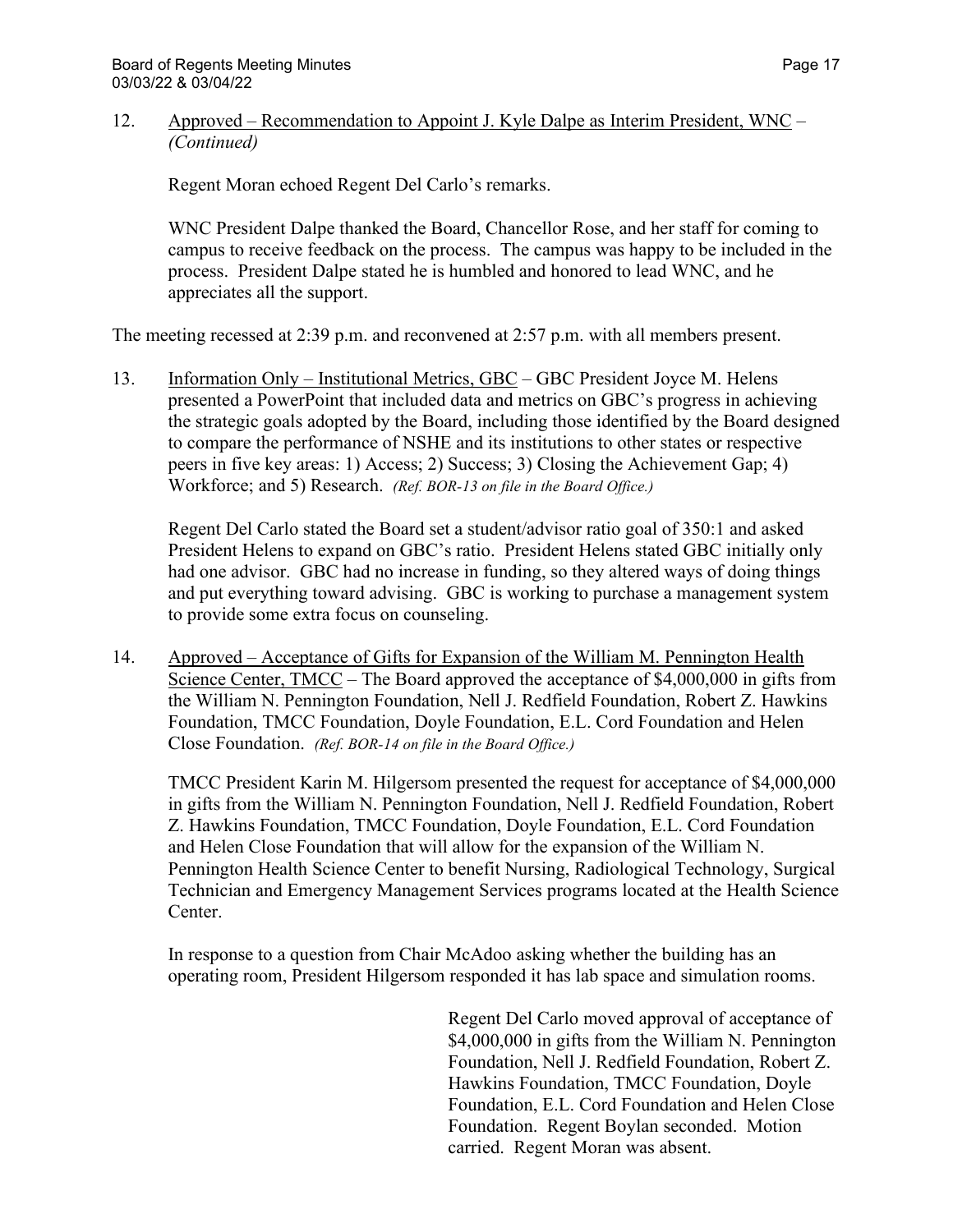15. Approved – William N. Pennington Health Science Center Expansion, TMCC – The Board approved the expansion of the William N. Pennington Health Science Center in accordance with the Board of Regents *Handbook*, Title 4, Chapter 10, Section 26.2, Preliminary Capital Improvement Planning. *(Ref. BOR-15 on file in the Board Office.)*

TMCC President Karin M. Hilgersom presented the request for expansion of the William N. Pennington Health Science Center in accordance with the Board of Regents *Handbook*, Preliminary Capital Improvement Planning.

In response to a question from Vice Chair Carter related to design plans and completion date, President Hilgersom stated the design plans are completed, TMCC is ready to begin raising funds, and there is a project completion date of July 2023.

> Regent McMichael moved approval of the expansion of the William N. Pennington Health Science Center in accordance with the Board of Regents *Handbook*, Title 4, Chapter 10, Section 26.2, Preliminary Capital Improvement Planning. Regent Del Carlo seconded. Motion carried. Regent Moran was absent.

16. Approved – Athletics Department Annual Reports UNLV, UNR, CSN, AND TMCC – The Board approved the UNLV, UNR, CSN, and TMCC Annual Athletics Report for Fiscal Year 2020-2021, pursuant to Title 4, Chapter 24, Section 1, Subsection 9 of the Board of Regents *Handbook*. *(Refs. BOR-16a, BOR-16b, BOR-16c, BOR-16d, and Supplemental Material on file in the Board Office.)*

UNLV Athletic Director Erick Harper presented UNLV's Annual Athletics Report for Fiscal Year 2020-2021.

Regent Geddes stated there appeared to be no dip in revenue through the pandemic. UNLV Athletic Director Harper responded donors had an option to carry money over as a credit or make it a donation. Chief Financial Officer Clinger pointed out that ticket sales decreased from \$5.5 million to \$325,000, but institutional support increased to compensate for reduced ticket sales.

> Regent Arrascada moved approval of the UNLV Annual Athletics Report for Fiscal Year 2020-2021, pursuant to Title 4, Chapter 24, Section 1, Subsection 9 of the Board of Regents *Handbook*. Regent McMichael seconded. Motion carried. Regent Geddes voted no. Regent Moran was absent.

UNR Athletic Director Doug Knuth presented UNR's Annual Athletics Report for Fiscal Year 2020-2021.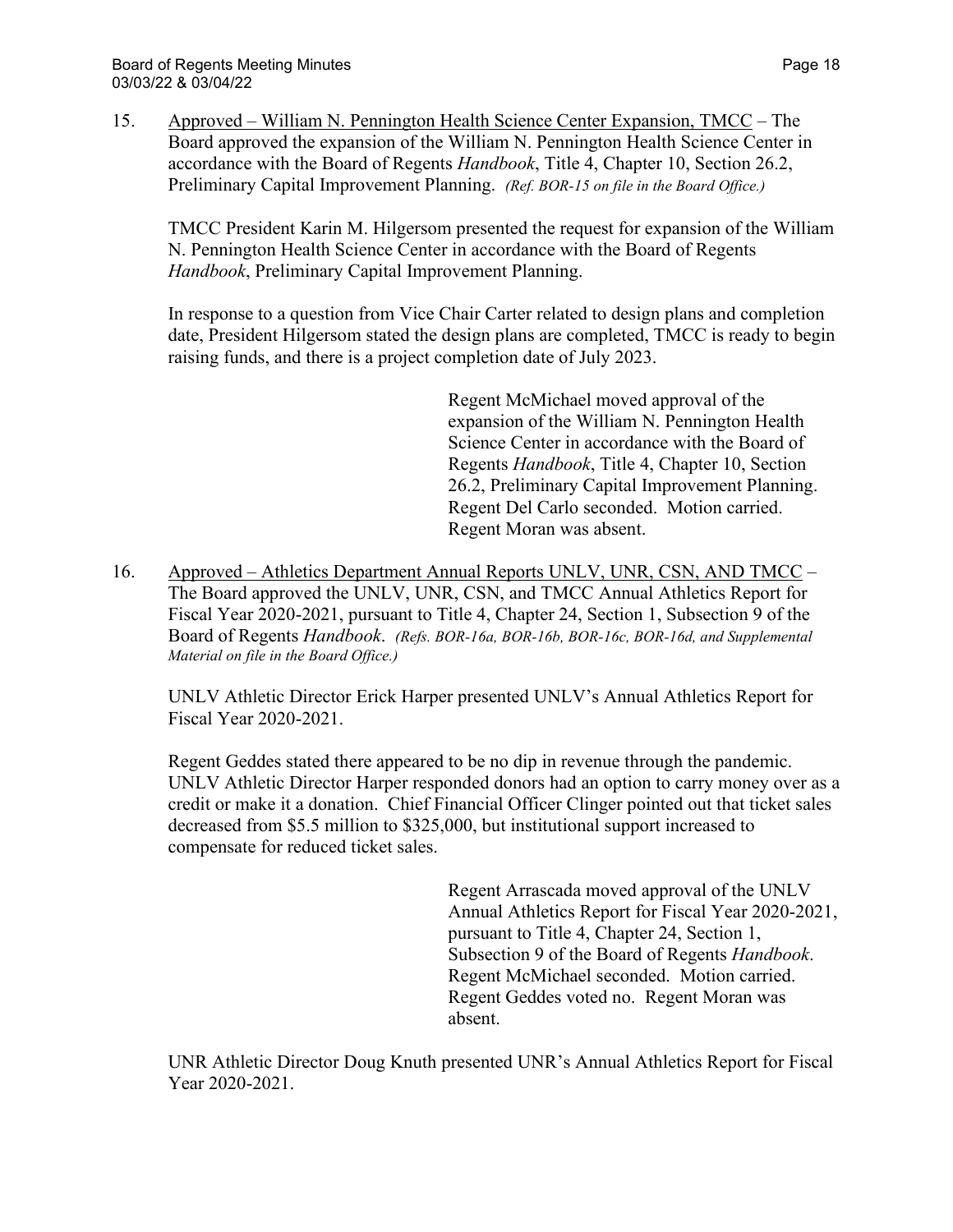### 16. Approved – Athletics Department Annual Reports UNLV, UNR, CSN, AND TMCC – *(Continued)*

Regent Geddes asked what cost-cutting measures UNR made and why for only one year. UNR Athletic Director Knuth stated that last year UNR cut in many ways, such as not traveling to non-conference games. The Mountain West Conference reduced the number of travel days by playing a team twice on the same weekend. Intercollegiate Athletics cut staffing, expecting they would return once back to regular operations.

Vice Chair Carter pointed out UNR Women's Tennis has a perfect 1000 APR.

Chair McAdoo asked how the student-athletes are paying for the burritos they are handing out to the homeless. UNR Athletic Director Knuth stated they did fundraise and have people that help fund the program.

Regent Carvalho asked how the name, image and likeness rules will impact the athletic budgets. UNR Athletic Director Knuth stated the regulations require a hands-off approach from the institutions. Therefore, it has to be an off-campus arrangement and will not impact budgets.

> Regent Del Carlo moved approval of the UNR Annual Athletics Report for Fiscal Year 2020-2021, pursuant to Title 4, Chapter 24, Section 1, Subsection 9 of the Board of Regents *Handbook*. Vice Chair Carter seconded. Motion carried. Regent Geddes voted no.

CSN Athletic Director Dexter Irvin presented CSN's Annual Athletics Report for Fiscal Year 2020-2021.

In response to a question from Regent Geddes related to the five-year projection deficit, CSN Athletic Director Irvin stated CSN has a rollover account that will cover the debt, but there was no place to show it in the report.

Regent Boylan stated the students that are providing humanitarian efforts should be recognized.

> Regent McMichael moved approval of the CSN Annual Athletics Report for Fiscal Year 2020-2021, pursuant to Title 4, Chapter 24, Section 1, Subsection 9 of the Board of Regents *Handbook*. Regent Boylan seconded. Motion carried.

TMCC Interim Athletic Director Geoffrey Hawkins presented TMCC's Annual Athletics Report for Fiscal Year 2020-2021.

Regent Carvalho left the meeting.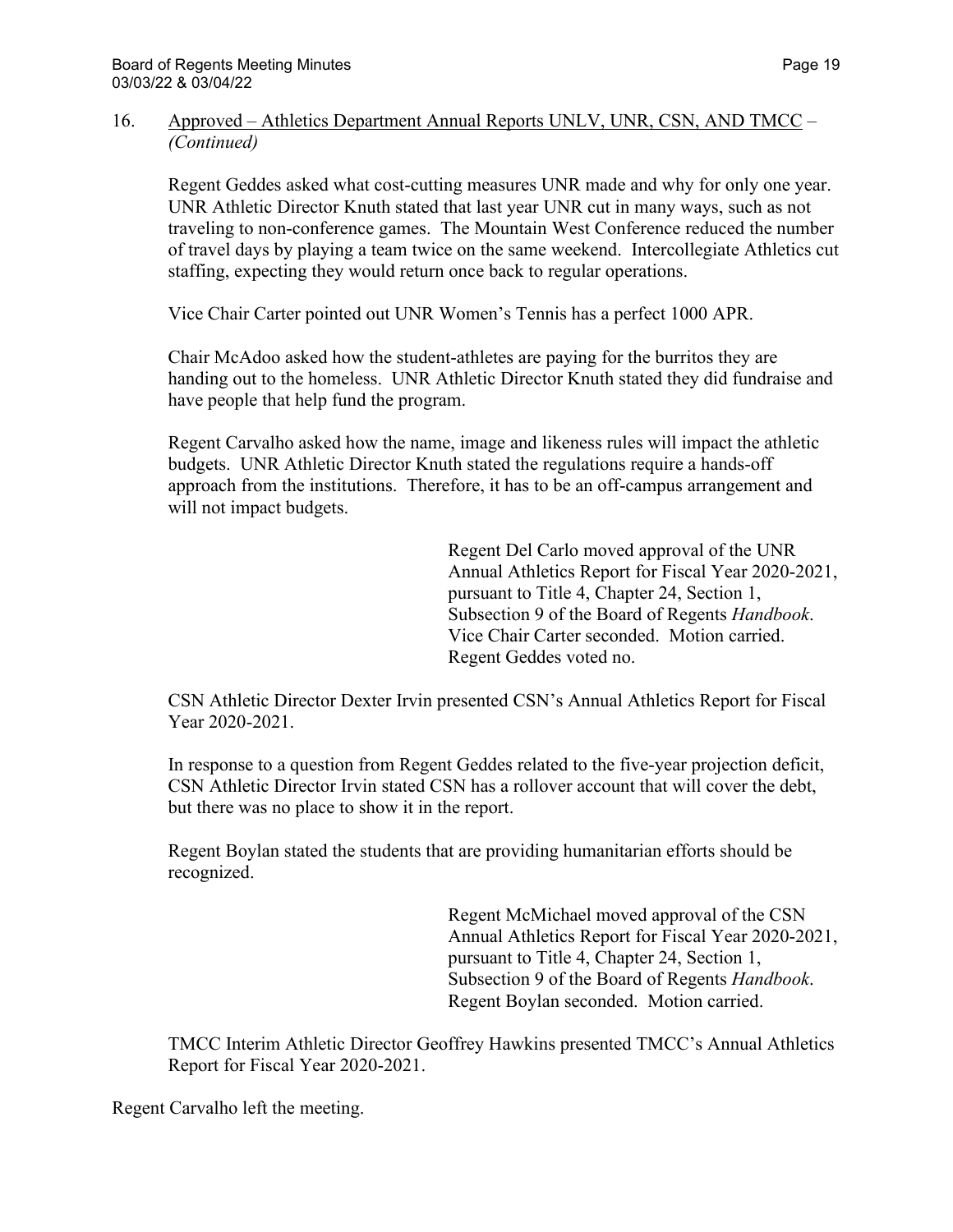### 16. Approved – Athletics Department Annual Reports UNLV, UNR, CSN, AND TMCC – *(Continued)*

In response to a question from Regent Geddes related to direct state support, TMCC Interim Executive Director of Budget Elise Bunkowski responded it is for field maintenance because the field is also used for educational purposes.

> Regent McMichael moved approval of the TMCC Annual Athletics Report for Fiscal Year 2020-2021, pursuant to Title 4, Chapter 24, Section 1, Subsection 9 of the Board of Regents *Handbook*. Regent Boylan seconded. Motion carried. Regent Geddes voted no. Regent Carvalho was absent.

The meeting recessed at 4:32 p.m. and reconvened at 4:44 p.m. with all members present except Regent Carvalho.

17. Information Only – System Computing Services Strategic Plan – Chief Information Officer Anne Milkovich presented a PowerPoint update on System Computing Services operations and services and introduced the SCS Strategic Plan 2020-2023. *(Ref. BOR-17 on file in the Board Office.)*

Regent Moran left the meeting.

Regent Boylan thanked Chief Information Officer Milkovich for her presentation. He asked how NSHE is planning for the future when it comes to cyber-attacks. Chief Information Officer Milkovich stated NSHE is well protected against individual incidents because of built-in network redundancy, disaster recovery planning and that NSHE has two different data centers. Regent Boylan believed NSHE needed to think about a separate system for NSHE.

Vice Chair Carter asked if other users of SCS's services have a contract or agreement and whether there is a revenue stream from them. Chief Information Officer Milkovich stated in 1995, the Legislature provided one-time money with an arrangement that NSHE would deliver the operations with no further request for funding. When NSHE has projects with the Nevada Department of Transportation, they provide funding for the upfront costs. NSHE does receive funding from the Department of Corrections. There are no written agreements, but it may be time to revisit.

In response to a question from Vice Chair Carter related to the school districts, Chief Information Officer Milkovich stated school districts do not pay.

Regent Del Carlo stated SCS is underappreciated for all it does for Nevada. In response to a question from Regent Del Carlo related to the number of staff, Chief Information Officer Milkovich stated there are approximately 80 people on the SCS staff.

Regent Del Carlo added that SCS should be included in the orientation of new legislators.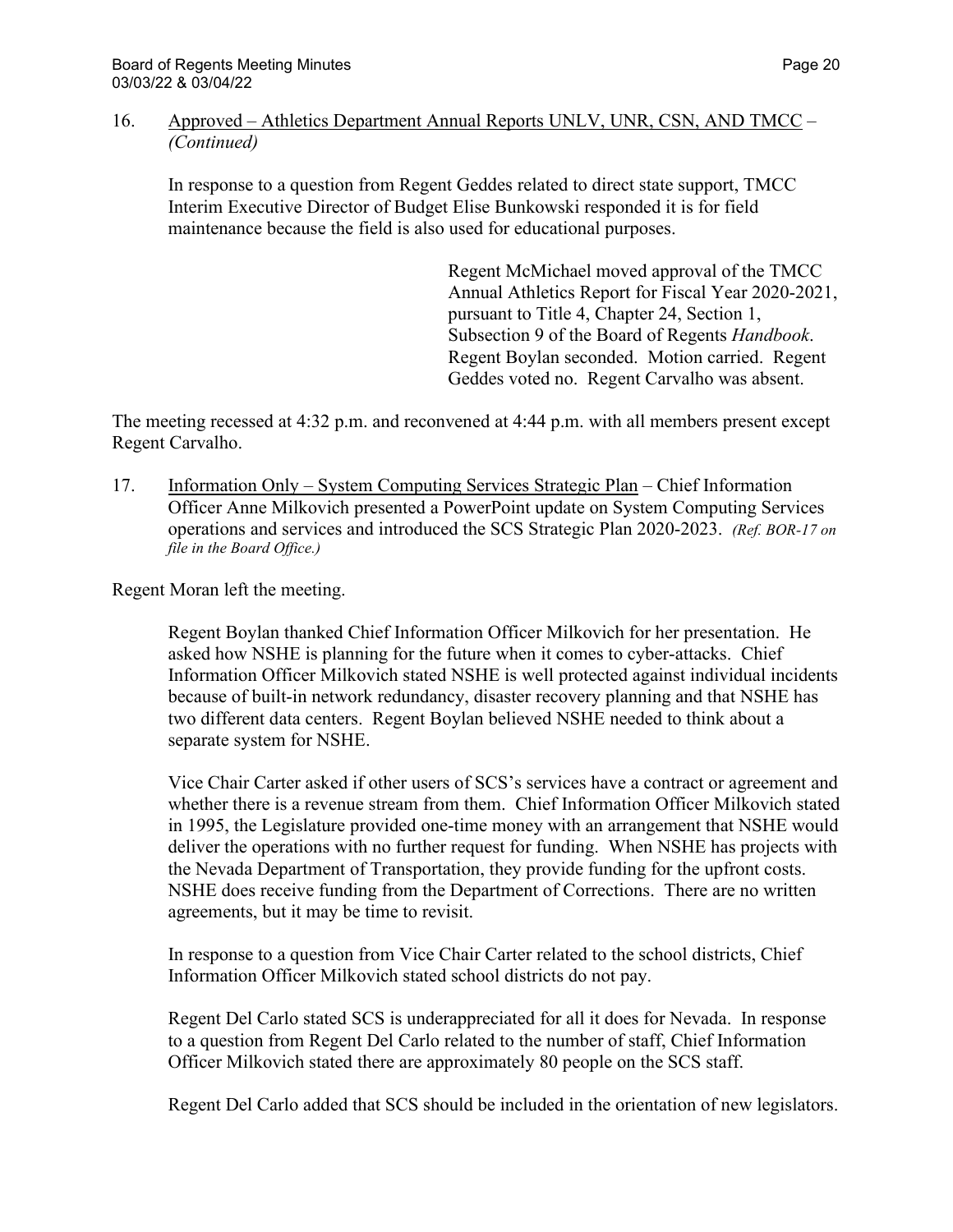Regent Brooks stated BlueLeaks is the hacking of secured servers that dealt with information gathered through fusion centers and different counter-terrorism agencies and offices in which people believed the data could not be hacked, but it was, and some were based in Nevada. So, there is a significance to securing servers and security when it comes to information technology.

Regent Doubrava left the meeting.

Vice Chair Carter relayed a question from Regent Perkins, asking if NSHE is in discussions with the Governor's Office related to internet-related issues. Chief Information Officer Milkovich stated she does communicate with them, and there is some collaboration. Chancellor Rose said NSHE is advocating for its proposal to expand broadband.

18. Information Only – ad hoc Fiscal Sustainability Committee Initiative Update – Shared Services/System Computing Services – Chief Financial Officer Andrew Clinger provided an update on the status of the analysis of System Computing Services as both a component of the ad hoc Fiscal Sustainability Committee's general charge for shared service efficiency as well as the specific direction to explore the creation of a new SCS governance structure. *(Ref. BOR-18 on file in the Board Office.)*

Vice Chair Carter stated that the facility wasn't designed for what it is used for and has needed to be remodeled for a long time. However, he believed UNR and SCS would benefit from the renovated space.

Regent McMichael asked if NSHE knew how much money it would receive from the infrastructure bill to help with broadband. Chief Financial Officer Clinger responded he did not know, but NSHE has an application in the Governor's Office for some of the American Rescue Plan funds to expand broadband in rural Nevada.

The Board meeting recessed at 5:33 p.m. and reconvened on Friday, March 4, 2022, at 10:18 a.m. with all members present.

# 19. Information Only – Public Comment

Kaeli Britt spoke about her experience with the First in the Pack Peer Mentor Program, a program to develop the necessary agency and first-generation income-qualified students to meet their academic, social, and career goals. The First in the Pack Program made her transition from high school to college smoother. However, she recognized she grew up with more privileges and access than others. Many first-generation students heavily rely on programs such as First in the Pack to succeed and make it through college with a solid accountable support system filled with mentors and faculty who empathize with their experiences. Funding would show commitment to the diverse students at the University but will also bring in more under-represented students based on the unique support that the University provides them.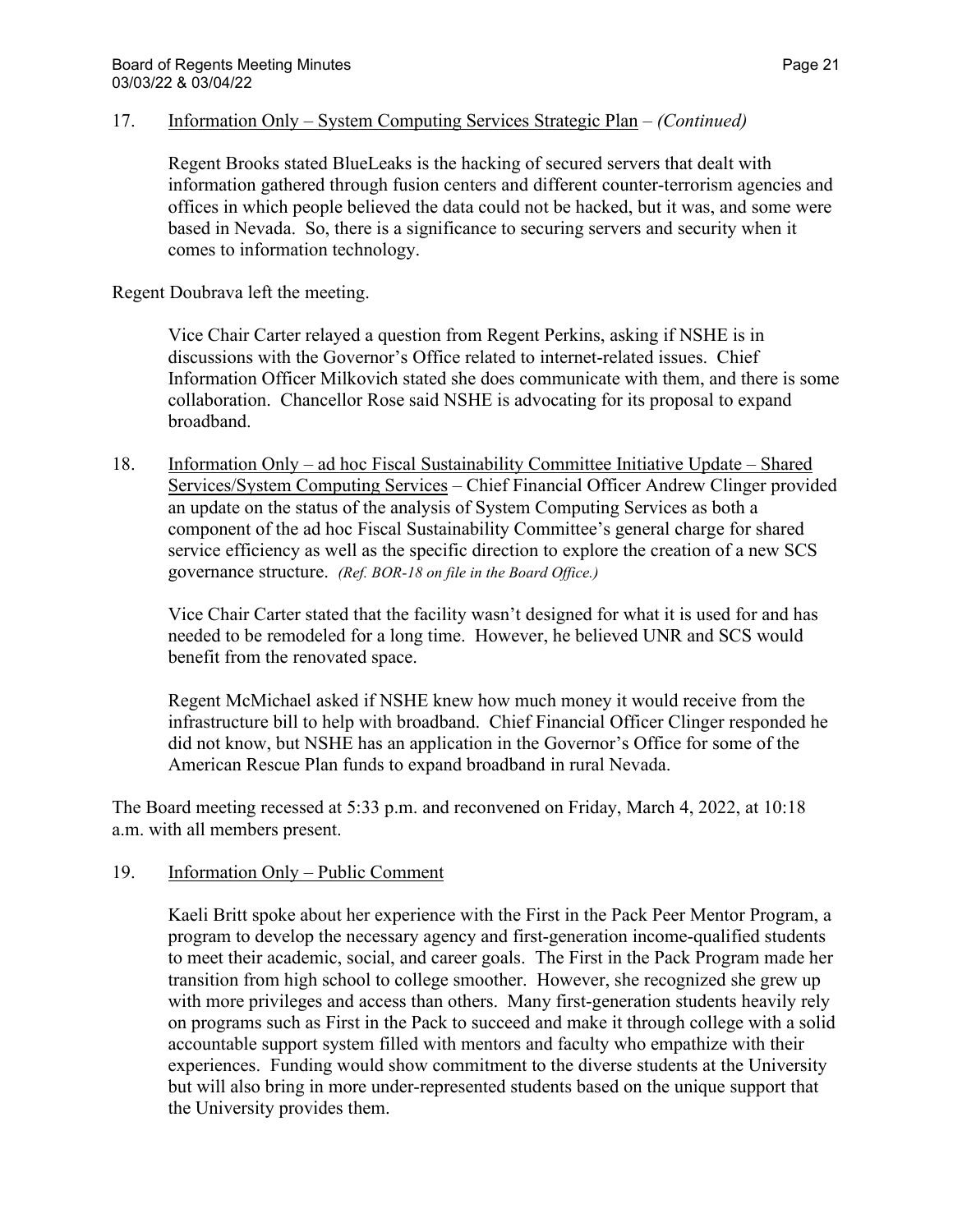Jiego Lim voiced his support for the University of Nevada, Reno budget priorities, specifically for the ADA updates. During his time at the University, one of the students' biggest fears in seeking resources, services, and supplemental academic support is accessibility. Having these requests for updates and accessibility will allow all students better access to tools to enable them to fulfill their academic potential and boost their success while at the University. In the 2021 campus accessibility forum, the University presented many statistics and items about accessibility and its effect on campus life. As a result, students with reported disabilities will have better access to education. Improving accessibility will also impact the students by fostering a safer campus, propelling success at the university, and bettering their careers.

Dr. Kent Ervin stated this budget cycle is critical and everyone must work together to present NSHE's best case to the Governor and Legislature. The NFA stands as a united front. There are many worthy budget requests; however, NSHE must prioritize: 1) Restoration of the base operating and personnel budgets to pre-pandemic levels plus inflation is essential for any other improvements; 2) The highest priority enhancements must be compensation and benefits; and 3) The formula is lower due to the recession, and the state-appropriated dollar amount per Weighted Student Credit Hour (WSCH) is now roughly 14 percent lower so indexing the WSCH dollar amounts to the Higher Education Price Index would be helpful. New revenue is needed. The industries and corporations that rely on NSHE workforce development programs to train their employees must pay their fair share. Tuition for students who can pay could be increased in exchange for larger aid packages for lower-income students. NSHE must put aside distracting issues and work together to make a case for the restoration of state funding.

Manuel Ortiz spoke about his experience with the Dean's Future Scholars Program, which serves low-income first-generation students through academic mentoring and tutoring. Without the Dean's Future Scholar Program, a child like him would not have had the opportunity to give back and help other students. In addition, the Program provides extra support to students that encounter different barriers and challenges.

#### Regent Perkins left the meeting.

Lynsie Dunn, a Pyramid Lake Paiute Tribe member, shared how the Dean's Future Scholar Program impacted her life and community. She was adopted into the program when she began her UNR journey. The program provided a job, mentorship with another college student, a safe place to develop herself as a student, a role as a leader, and a family that supported her through everything that comes with being a student from a reservation and a single parent. The program sets a student up for success even when you may not see it yourself. She is proud to serve as a partner with the Dean's Future Scholar as a counselor at the Pyramid Lake junior and senior high school. The program works and has proven its efficacy and is an invaluable asset to the community.

Michelle O'Reilly stated student workers should receive grant-in-aid. Student workers are not offered health care and live below poverty wages. Being a student worker should be a point of pride and not poverty. If you believe in your students, they should be offered a living wage.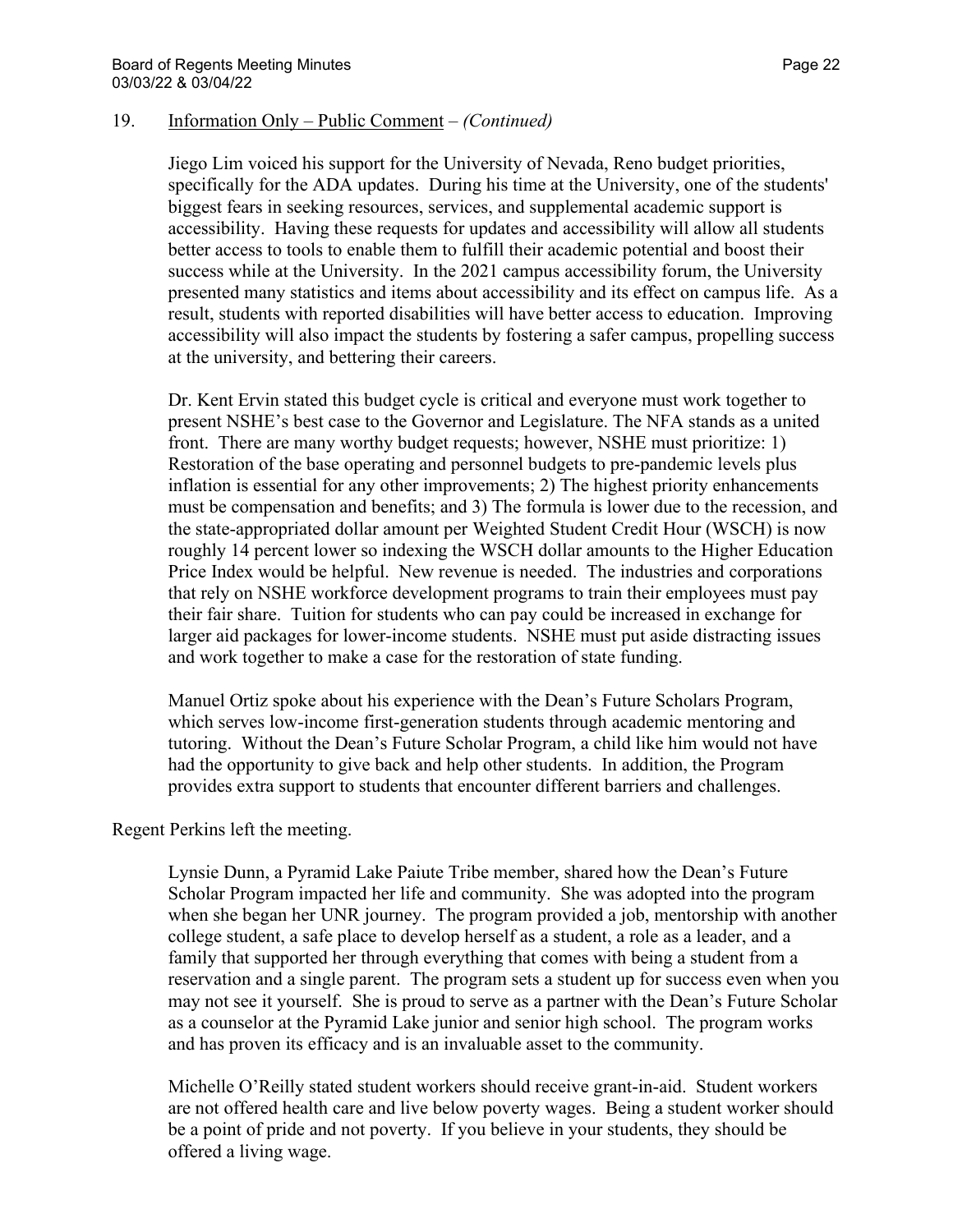Doug Unger applauded the inclusion of a proposal to index WSCHs to the inflation rate. Either the indexing or a traditional three percent cost of living allowance will be needed to retain and hire quality teachers and scholars. Over the past decade, not counting the recent inflation spike, faculty salaries have dropped 21 percent in purchasing power. Faculty are facing increasingly pressed finances plus despair over eroding health benefits. Graduate student stipends are barely sufficient and are not at a hardship level because of increased housing costs and rising prices. It is impossible to maintain excellence when competing universities offer \$3,000 to \$5,000 more per year for graduate assistantships. NSHE needs to make faculty compensation and graduate student stipends central to the next budget proposal.

### Regent Perkins entered the meeting.

Abraham Lugo voiced his support and gratitude for the Anti-Discrimination Resolution. While the Resolution's contents should be an overarching and obvious given as public officials, he believed a systemwide equity statement is increasingly necessary during this time. He expressed his public concern and hope that the condemnation of such language and behaviors will be accompanied by real action, consequences, and repercussions when the precedent is violated to hold each other accountable as representatives.

Robert Resnik stated the Pups to Pack Program aims to provide greater support for student educators by adequately compensating them for the work and time during their practicum student teaching. He emphasized the importance of supporting this for the future of Nevada's educators and education system. Students are frustrated with the current program layout since many will be forced to take out loans to cover their living costs and won't have time to work another job during their student teaching. He even heard from many considering moving to other states that pay for student teaching. Nevada cannot afford to lose any more educators. The only way to build a strong, diversified economy is to have a skilled and educated workforce that starts in a classroom.

Keegan Murphy spoke in support of UNR's 2023-2025 Biennial Budget proposal programs that speak directly to student success, including Pups to Pack Pathway Teacher Initiative, Dean's Future Scholars, and First in the Pack Peer Mentor Program. He also emphasized the Cooperative Extension Community Food Systems Program, which creates food-based opportunities and improves access to healthy and affordable foods. Support for these budgetary priorities will help the next generation of students and all Nevadans as the priorities are far-reaching and advance the development of the community and state.

Dr. Mariluz Garcia spoke in support of the Dean's Future Scholars Program, housed in the College of Education at UNR. She thanked the Regents for their service to all the institutions. She has been the Executive Director of the Dean's Future Scholars Program for 10 years. Her relationship with the program began 18 years ago as a graduate student. There are many college access programs throughout Nevada, but she wanted to highlight why this one is particularly unique. When she came to the program, it was only four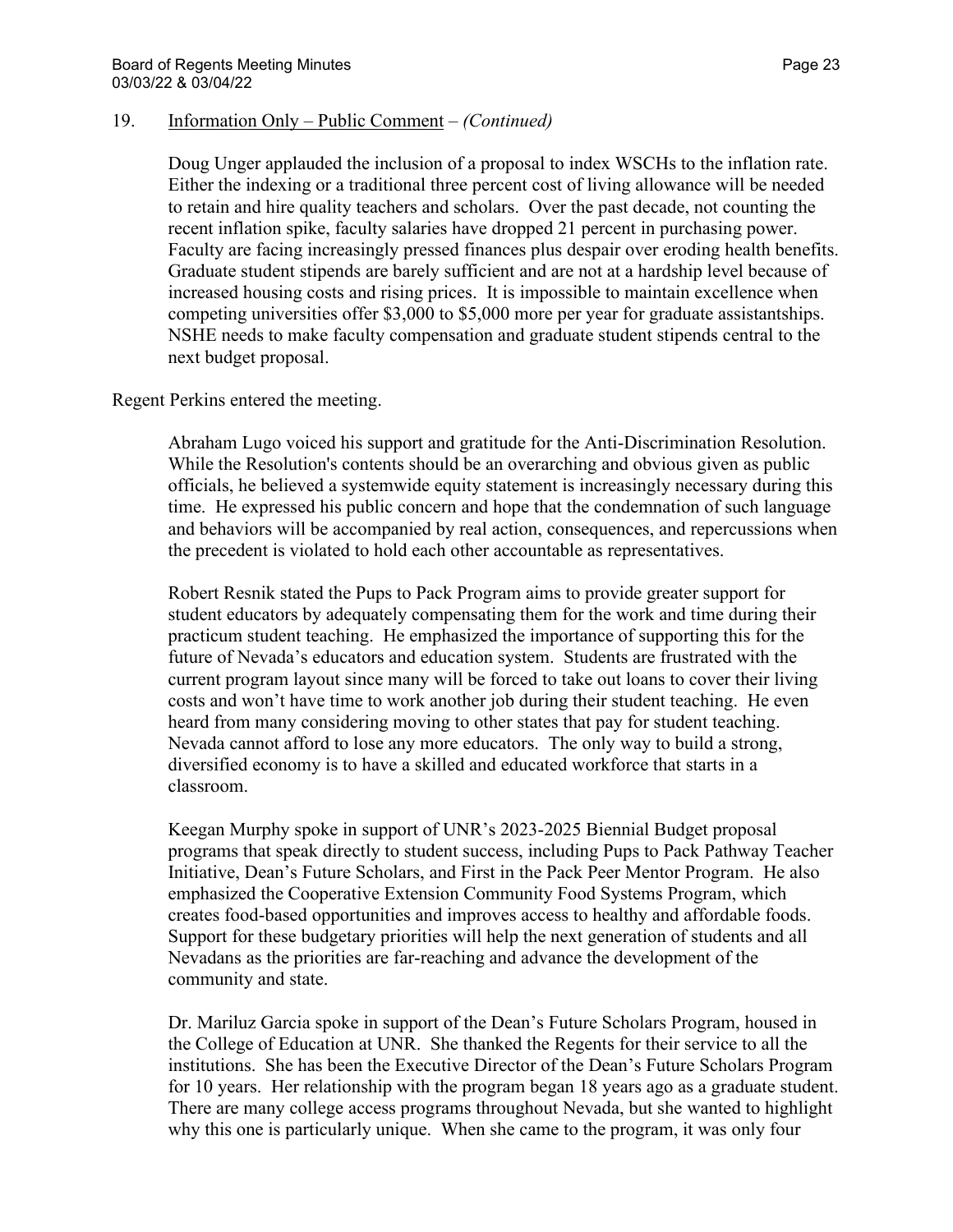years old and operating out of a storage closet. What started with a cohort of 50 students has now impacted 1,500 lives. This program grows its leaders that stay in the community. Program participants are low-income first-generation students who start in the sixth grade and the program stays with them through college completion and entry into the workforce. The UNR peer mentoring program regularly sends out 23 diverse college students to 34 different middle and high schools. Students grow up in the program and have an opportunity to give back to the community. Today 96 percent of the mentoring team and 57 percent of the leadership team grew up in the program. This program works.

Caren Yap expressed her support and appreciation for the Anti-Discrimination Resolution. Condemning discriminatory language and behaviors is the minimum. The need for a systemwide equity statement is a step to holding all elected officials accountable. She urged the Board to add clauses for specific, actionable steps to be taken when discriminatory practices are executed. The System condemns discrimination, but what does it do when discriminatory behaviors happen. The purpose of the Resolution is to condemn and prevent discrimination, but truthfully it does happen, and what happens then.

Nicole Thomas reminded the Board of its commitment to the graduate students that it represents. Graduate students face the real issue of not being able to afford rent. Stipends are not adequate. Without graduate students, there are no doctors, no innovative research, and the universities do not have R1 status. The System must unite as a unified body to formulate a clear and practical plan to lobby the Legislature in the upcoming session concerning raising graduate student stipends and implicating a cost-of-living adjustment.

20. No Action Taken – 2023-25 Biennial Operating Budget/2023 Capital Improvement Projects *(Agenda Item 28)* – The Board, Chancellor Melody Rose, institution presidents, and System staff presented a PowerPoint discussing the process of developing the NSHE's 2023-25 biennial operating budget request and the budget for capital improvements for the 2023 Legislative Session, including the establishment of System budget priorities and possible enhancements to the base formula funded operating budgets, as well as other state-funded budgets. The presidents presented their capital improvement and enhancements to their operating budgets. *(Refs. BOR-28a, BOR-28b, and Supplemental Material on file in the Board Office.)*

Regent Moran left the meeting.

In response to a question from Regent Perkins related to one-time funding, Chief Financial Officer Clinger stated the capital improvement program is a perfect place for the one-time funds. There is typically a limited bonding capacity tied to the property tax. When there is a significant amount of one-time funding instead of bonding, it is a perfect opportunity to plan and construct buildings. Anything that is one-time in nature, such as replacing aging equipment at System Computing Services.

Regent Moran entered the meeting.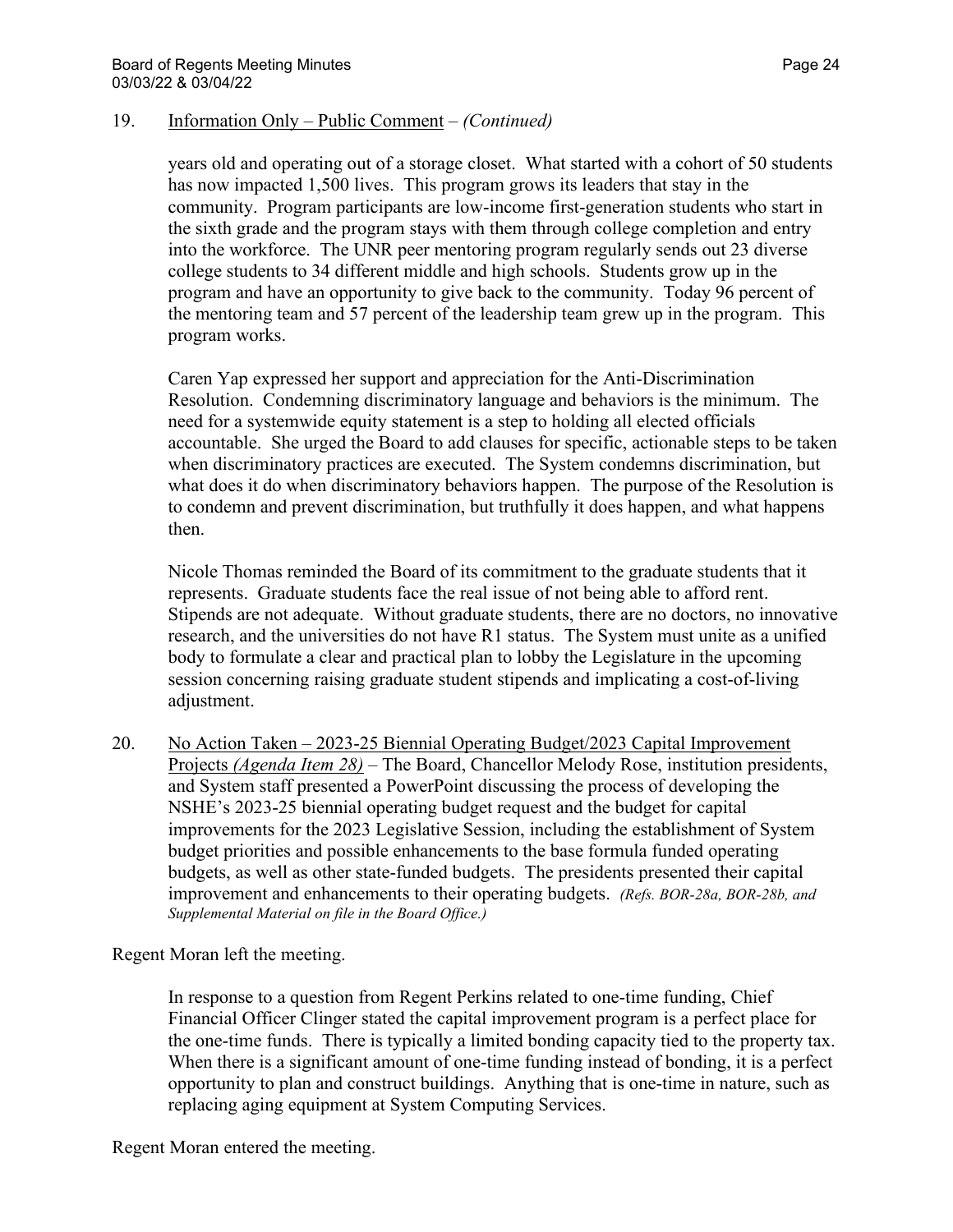20. No Action Taken – 2023-25 Biennial Operating Budget/2023 Capital Improvement Projects *(Agenda Item 28)* – *(Continued)*

Regent Doubrava requested the Chancellor's Office send out a Regent update after the March 9, 2022, meeting with the Governor's staff.

Regent Brooks asked if graduate student stipends would be included in the faculty and staff compensation discussions. Chancellor Rose responded in part yes. The graduate students have clearly articulated their needs. But to formulate a legislative strategy, they are looking for direction from the Board. Chancellor Rose stated the legislative team's authorization to advocate is when the Board adopts the budget.

UNLV President Whitfield presented UNLV's capital improvement and enhancements to its operating budgets.

UNR President Sandoval presented UNR's capital improvement and enhancements to its operating budgets.

NSC President Pollard presented NSC's capital improvement and enhancements to its operating budgets.

DRI President Acharya presented DRI's capital improvement and enhancements to its operating budgets.

Regent Doubrava left the meeting.

CSN President Zaragoza presented CSN's capital improvement and enhancements to its operating budgets.

GBC President Helens and Vice President for Business Affairs Sonja Sibert presented GBC's capital improvement and enhancements to its operating budgets.

Regent Brooks left the meeting.

TMCC President Hilgersom presented TMCC's capital improvement and enhancements to its operating budgets.

Regent Brooks entered the meeting.

WNC President Dalpe presented WNC's capital improvement and enhancements to its operating budgets.

The meeting recessed at 1:00 p.m. and reconvened at 1:35 p.m. with all members except Regent Moran.

Chief Financial Officer Clinger reiterated that the staff is looking for direction from the Board to move forward.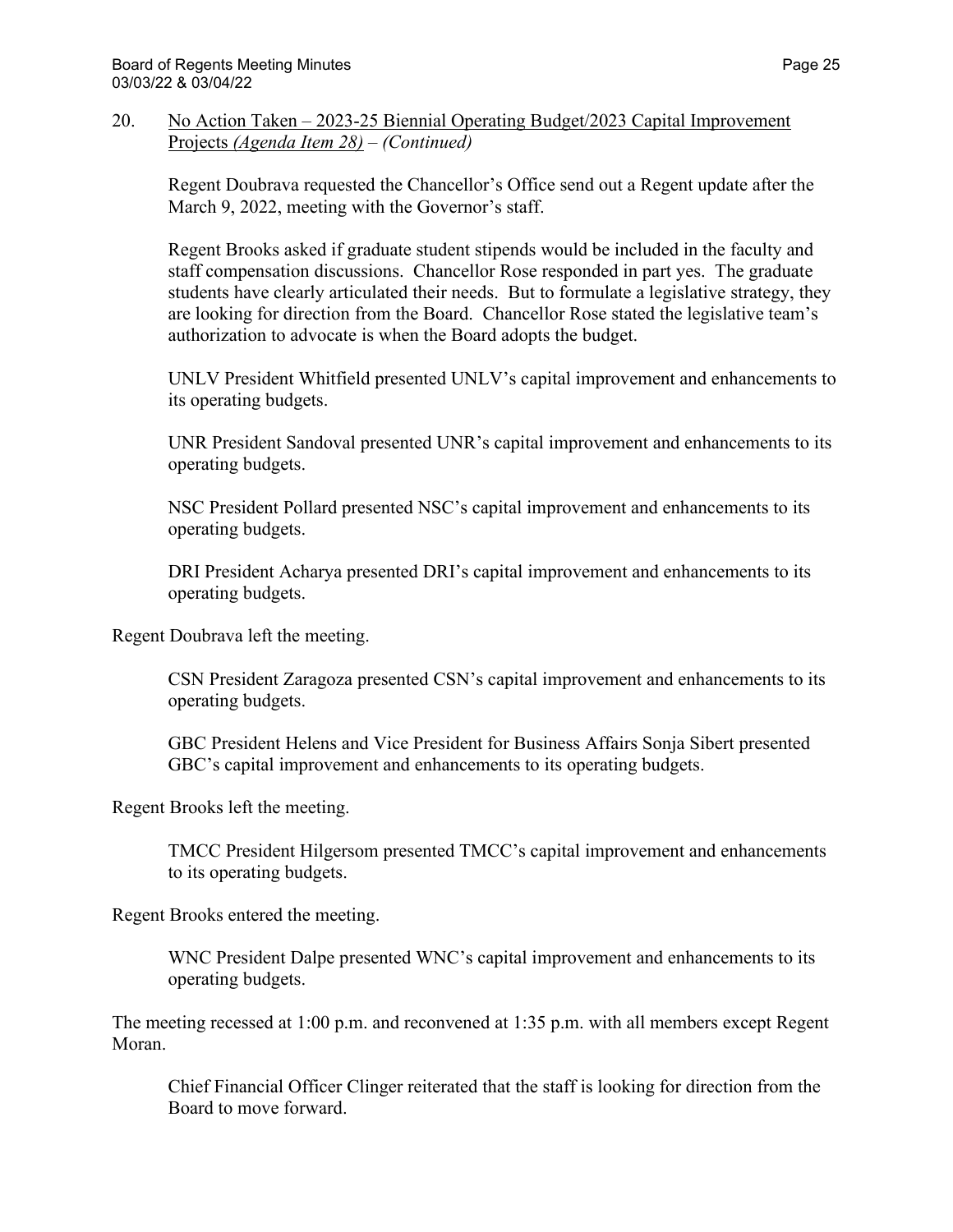# 20. No Action Taken – 2023-25 Biennial Operating Budget/2023 Capital Improvement Projects *(Agenda Item 28)* – *(Continued)*

Regent Geddes stated the Board needs a ranked capital improvement list from the Chancellor's Office. He believed that ADA and safety should be the highest priority and then take each institution's highest priority and place it on the list. In 2019, NSHE had a priority list and a supplemental wish list. Regent Geddes believed NSHE has to have a cautious discussion with the Legislature if it wants a formula change.

Regent Moran entered the meeting.

Chancellor Rose appreciated the feedback from Regent Geddes. The presentation is a large ask but was done intentionally to get the Regents' feedback. She indicated that she has begun hearing from Legislators questioning whether the formula serves its intended purpose. Therefore, there will have to be great care in any formula discussions.

Chancellor Rose stated the Governor is laser-focused on workforce development and any programs to address nurse and teacher shortages.

UNR ASUN President Austin Brown voiced his support for UNR's priorities and echoed student support for advocacy of basic student needs, including affordable housing, food insecurity, and transportation.

Regent Perkins stated ADA is a high priority because many buildings need to be updated. In addition, workforce development and producing an educated workforce are responsibilities of all eight institutions.

Regent Brooks wondered if there was a way to make the list more manageable.

Regent Carvalho asked what a request to change the formula funding entails. She also asked if there is a way to partner with other agencies on topics that don't only affect students but the citizens of Nevada.

Regent Moran left the meeting.

Vice Chair Carter stated that as budgets decrease, there is a reliance on adjunct and parttime faculty, which he believed should be considered. In addition, people attend institutions for non-credit classes, and there should be some solution to include that somewhere in the formula.

In response to a question from Regent Del Carlo related to whether there is any project crossover, Chief Financial Officer Clinger stated there is not a lot of crossover because the American Rescue Plan dollars are to be used for general capital that is a result of the pandemic. Chancellor Rose added that there is a broadband request related to the American Rescue Plan dollars.

Chair McAdoo asked if mental health and wellness should be funded by the institutions or System Administration.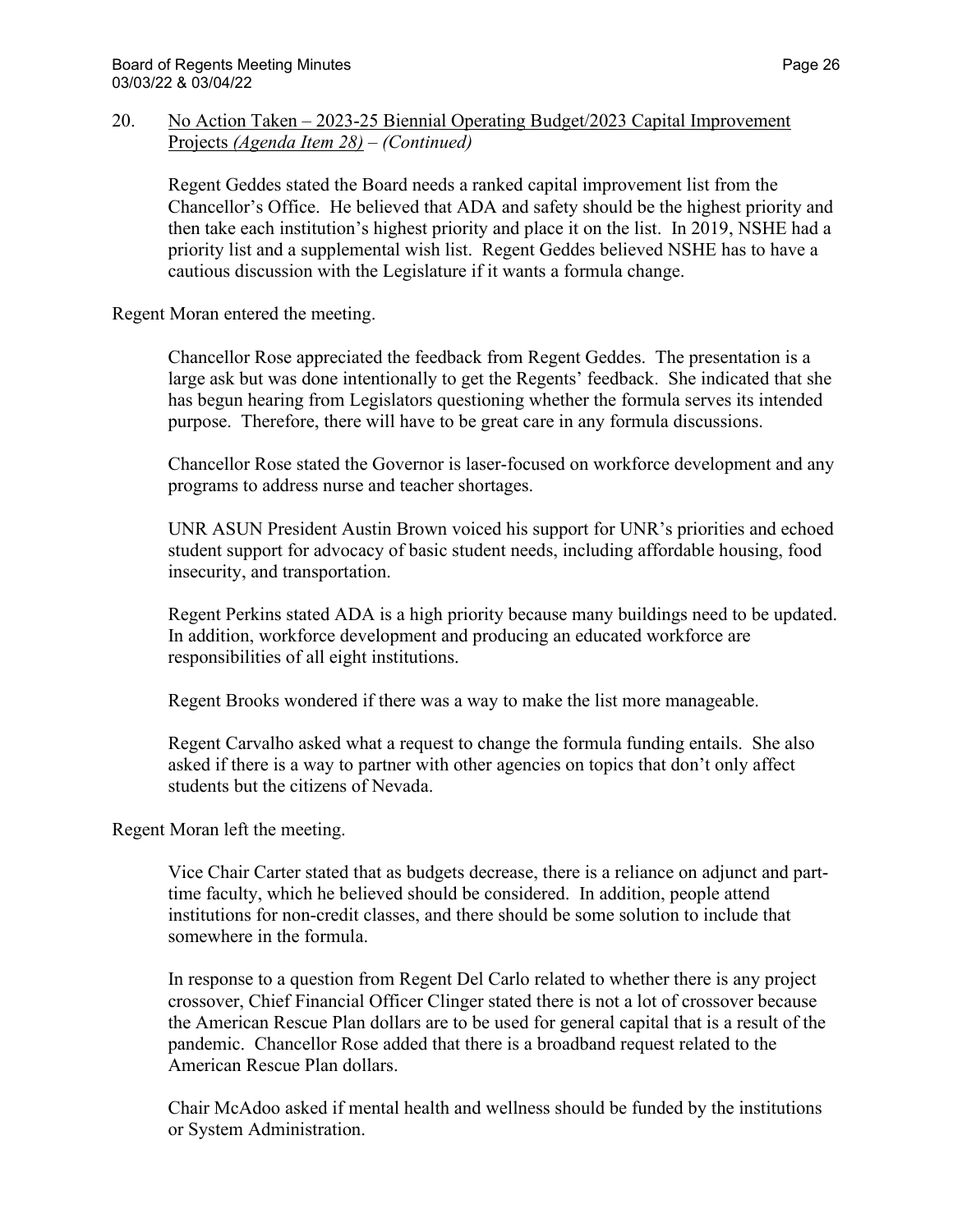20. No Action Taken – 2023-25 Biennial Operating Budget/2023 Capital Improvement Projects *(Agenda Item 28)* – *(Continued)*

Regent Del Carlo asked where the System is with the restoration of the \$74 million. Chief Financial Officer Clinger stated it is one of the top priorities and is listed as an enhancement request. Chancellor Rose added that she advocates for restoring that money every time she speaks with the Governor.

Chair McAdoo asked if a motion was needed or whether there was enough information to move forward. Chancellor Rose did not believe action was required since helpful feedback was provided.

Regent Moran entered the meeting.

In response to a question from Regent Del Carlo related to the salary schedule survey, Chancellor Rose stated they are in the midst of the salary schedule survey. The Council of Presidents met with the consultant so he could hear their perspective directly. The consultant will meet with the Cabinet on Monday to listen to their input.

- 21. Information Only *Procedures and Guidelines Manual* Revision, 2023-25 Tuition and Fees, University of Nevada, Reno School of Medicine *(Agenda Item 20)* – UNR President Brian Sandoval presented the proposed tuition and fee structure for the 2023-25 biennium for the University of Nevada, Reno School of Medicine (*Procedures and Guidelines Manual* Chapter 7, Sections 3 and 18). The proposal reflects an increase in resident tuition and fees of 2.26% per year for each year of the 2023-25 biennium. Final action on the proposed tuition and fees is scheduled to occur at the June 9-10, 2022, meeting. *(Ref. BOR-20 on file in the Board Office.)*
- 22. Information Only *Procedures and Guidelines Manual* Revision, 2023-25 Tuition and Fees, Kirk Kerkorian School of Medicine at UNLV *(Agenda Item 21)* – UNLV President Keith E. Whitfield presented the proposed 2023-25 biennium tuition and fees for the UNLV Kirk Kerkorian School of Medicine (*Procedures and Guidelines Manual* Chapter 7, Sections 4 and 19). The proposal reflects an increase in registration fees of 3% per year for each year of the 2023-25 biennium. Final action on the proposed tuition and fees is scheduled to occur at the June 9-10, 2022, meeting. *(Ref. BOR-21 on file in the Board Office.)*
- 23. Information Only *Procedures and Guidelines Manual* Revision, 2023-25 Tuition and Fees, School of Dental Medicine, UNLV *(Agenda Item 22)* – UNLV President Keith E. Whitfield presented the proposed 2023-25 biennium tuition and fees for the UNLV School of Dental Medicine (*Procedures and Guidelines Manual* Chapter 7, Sections 6 and 21). The proposal reflects an increase in tuition and fees for the 2023-25 biennium of 2.5% in registration fees and non-resident tuition, including the summer term tuition and fees. Final action on the proposed tuition and fees is scheduled to occur at the June 9-10, 2022, meeting. *(Ref. BOR-22 on file in the Board Office.)*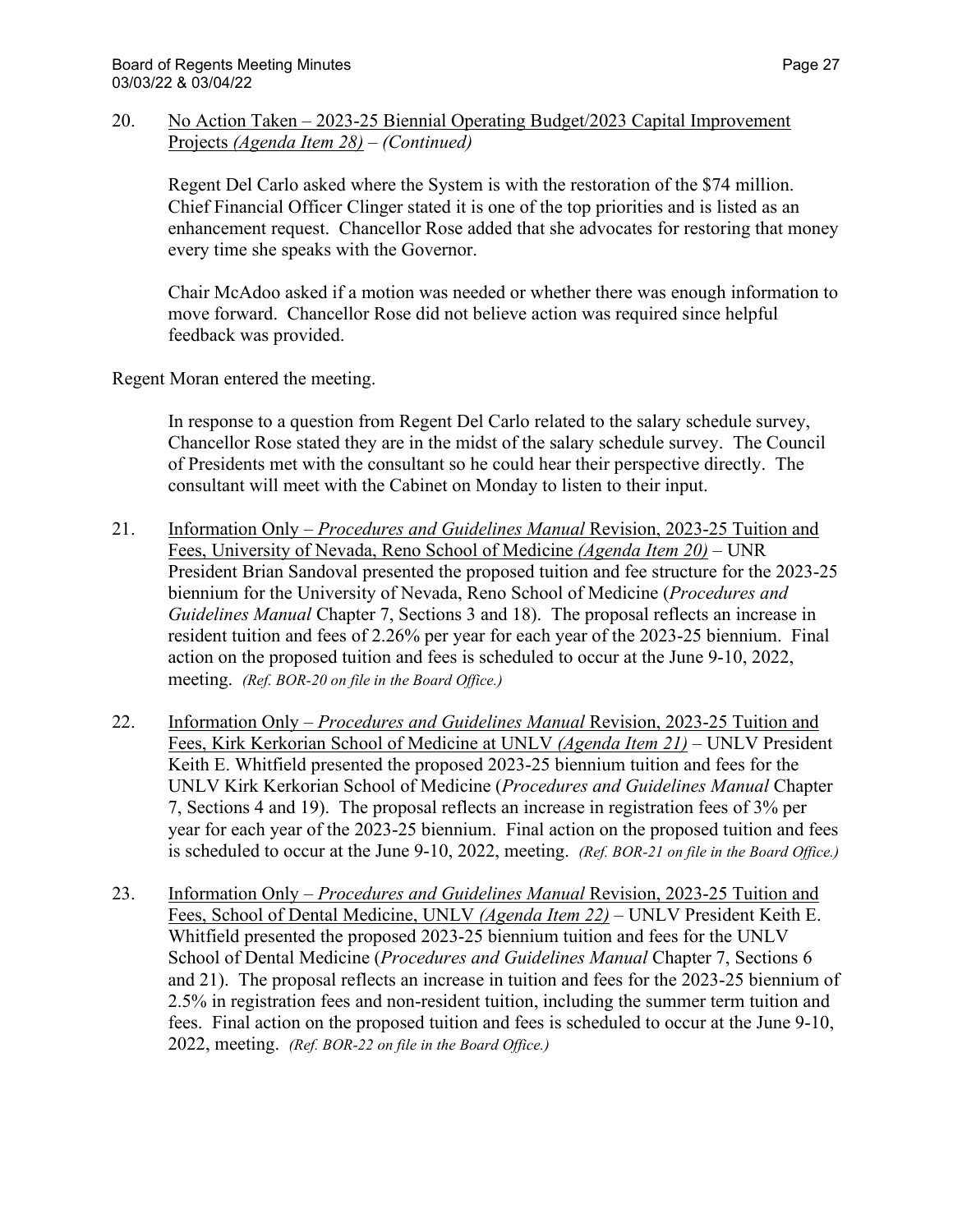24. Information Only – *Procedures and Guidelines Manual* Revision, 2023-25 Tuition and Fees, William S. Boyd School of Law, UNLV *(Agenda Item 23)* – UNLV President Keith E. Whitfield presented the proposed 2023-25 biennium tuition and fees for the UNLV William S. Boyd School of Law (*Procedures and Guidelines Manual* Chapter 7, Sections 5 and 20). The proposal reflects an increase in tuition and fees for the 2023-25 biennium of 0% in FY24 and approximately 2% in FY25. The proposal also includes a correction to the Summer 2022 and Summer 2023 Distribution of Fees and Tuition originally approved at the June 11-12, 2020, meeting. Final action on the proposed tuition and fees is scheduled to occur at the June 9-10, 2022, meeting. *(Ref. BOR-23 on file in the Board Office.)*

Vice Chair Carter noted the three rate increases and asked how the groups were assembled to determine the rate increases. Provost Heavey stated each professional school had its own committee that reviews the competitive rates of institutions against their budget and uses that information to make a recommendation.

In response to a question from Regent Arrascada related to student input, UNR President Sandoval stated there is a student on each committee. Provost Heavey confirmed the same for UNLV.

25. Information Only – NSHE Strategic Planning Update *(Agenda Item 24)* – Chancellor Melody Rose and Vice Chancellor for Workforce Development and Chief Innovation Officer Caleb Cage presented a PowerPoint update on the NSHE strategic planning effort. *(Ref. BOR-24 and Supplemental Material on file in the Board Office.)*

Regent Moran left the meeting.

In response to a question from Chair McAdoo related to a draft report and the remaining listening sessions, Vice Chancellor and Chief Innovation Officer Cage responded the system-led initiatives would end in the April/May timeframe, with a report and recommendations coming forward in May.

Regent Moran entered the meeting.

Regent Moran stated this was great work and communication from the Chancellor and her Cabinet on strategic planning.

UNLV CSUN President Yap thanked Vice Chancellor and Chief Innovation Officer Cage for the updates, listening sessions, and timelines. She asked what the facilitation of the Cabinet and Presidents' retreat looks like and whether it is held at an NSHE institution. Chancellor Rose stated it is traditional in higher education for Cabinets and Presidents to convene annually for team and relationship building. In the most recent retreat, they discussed what is important strategically and long term as individual institutions and a system. She noted the retreats have been economical and respectful of resources.

In response to a question from Regent Perkins related to the \$245,700 referenced in the fiscal note, Vice Chancellor and Chief Innovation Officer Cage stated \$245,700 is allocated for expenditures associated with the consultant and others related to the project.

Regent Brooks left the meeting.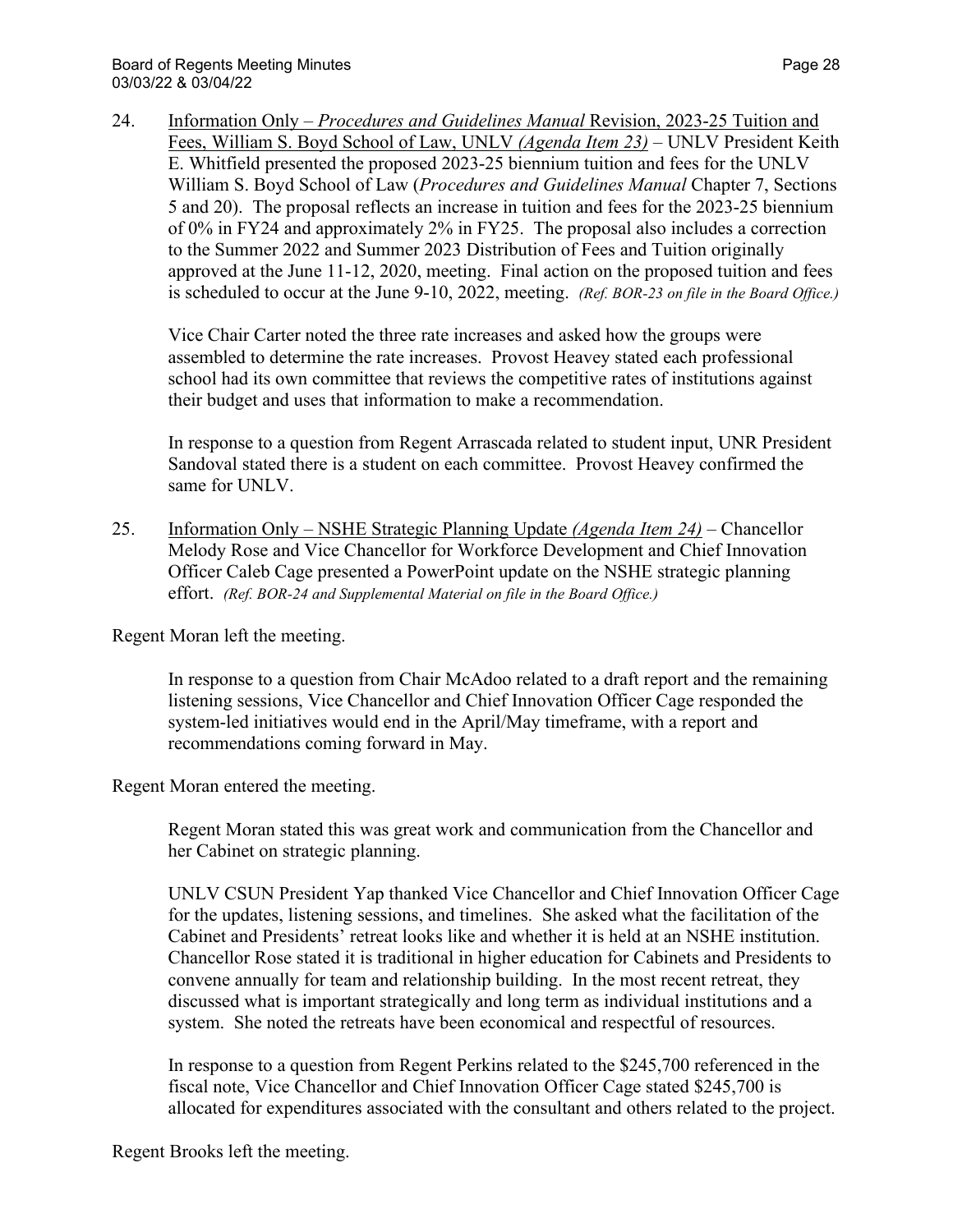25. Information Only – NSHE Strategic Planning Update *(Agenda Item 24)* – *(Continued)*

Regent Arrascada asked how the Gunter Group had been involved. Vice Chancellor and Chief Innovation Officer Cage stated the Gunter Group managed the retreats and provided project management for the strategic planning effort until a Project Manager was hired.

Regent Geddes left the meeting.

26. Approved – Institutional Strategic Plan and *Handbook* Revision, Mission Statement, UNLV *(Agenda Item 25)* – The Board approved 1) UNLV's Strategic Plan (Title 4, Chapter 14, Section 3(1) and 3(2)), and 2) a revision to Board policy (Title 4, Chapter 14, Section 5(1)) to reflect the revised UNLV mission statement. *(Refs. BOR-25a and BOR-25b on file in the Board Office.)*

Regent Brooks entered the meeting.

Regent Perkins moved approval of 1) UNLV's Strategic Plan (Title 4, Chapter 14, Section 3(1) and 3(2)), and 2) a revision to Board policy (Title 4, Chapter 14, Section  $5(1)$ ) to reflect the revised UNLV mission statement. Regent Brooks seconded.

Regent Geddes entered the meeting.

Regent Brooks requested that the Board reopen Agenda Item 24 (NSHE Strategic Planning Update).

Regent Perkins withdrew her motion.

Chief General Counsel Reynolds stated that if the Board would like to revisit Agenda Item 24 (NSHE Strategic Planning Update), there should be a motion to revisit it.

> Regent Geddes moved to revisit Agenda Item 24 (NSHE Strategic Planning Update). Regent Brooks seconded. Motion carried.

# 25. Information Only – NSHE Strategic Planning Update *(Agenda Item 24)* – *(Continued)*

Regent Brooks stated the Board received Supplemental Material related to the initial service agreement with The Gunter Group that former Chancellor Thom Reilly signed. In that service agreement, there were limited expenses up to \$750,000, and it seemed that most of that went to Workday products. He asked what the amount of the work orders was in the initial service agreement. Chief Financial Officer Clinger pointed out pages 2- 24, which he referred to as agreement one, is a business process review requested with the Business Officers. Strategic planning begins on page 25 of the agreement, and there are three work orders associated with the agreement for strategic planning totaling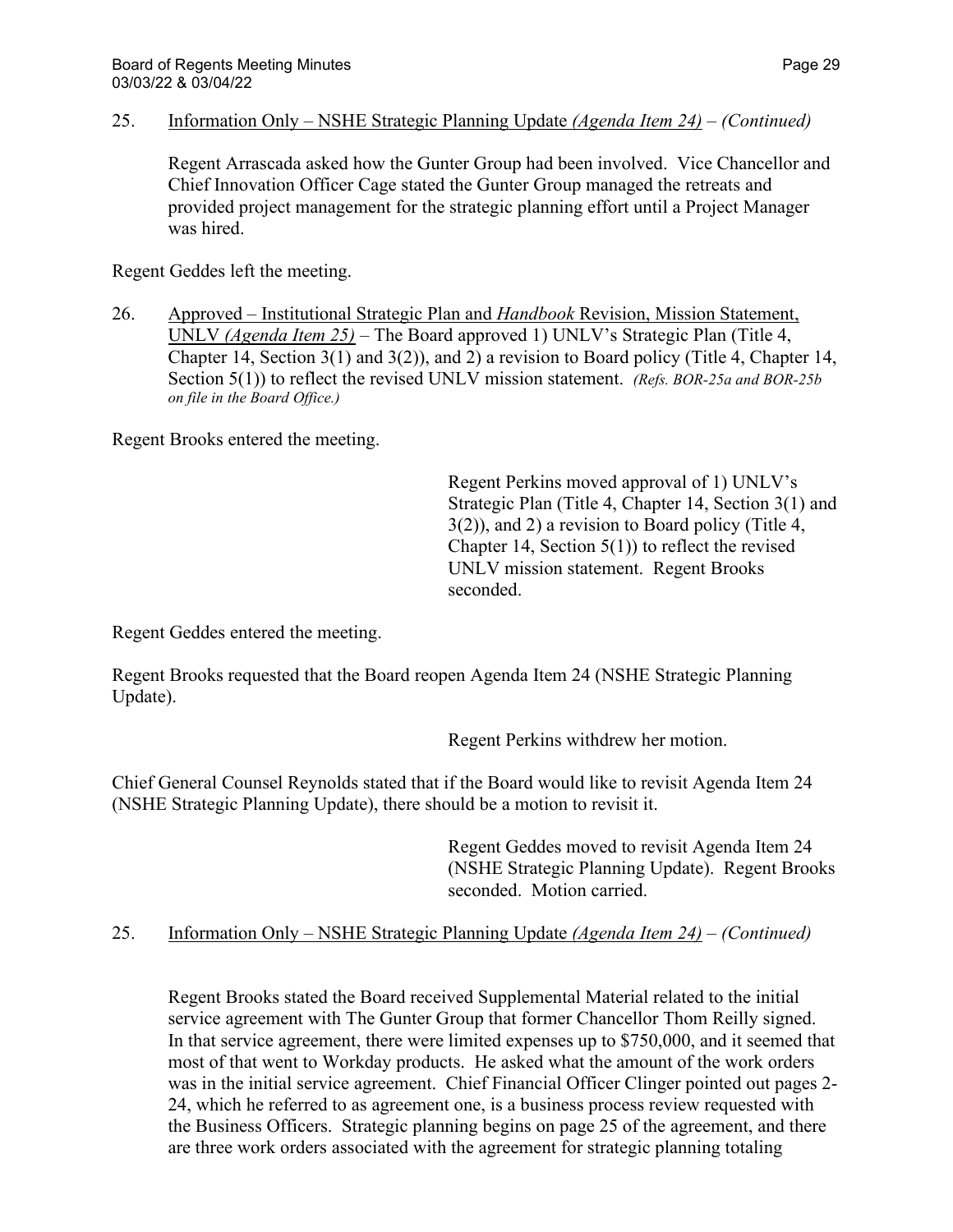### 25. Information Only – NSHE Strategic Planning Update *(Agenda Item 24)* – *(Continued)*

\$245,700 mentioned in the fiscal note. Unfortunately, the work orders are scattered throughout the agreement.

Work order one is on page 46, signed in November 2020, for \$29,500. Work order two is on page 49, signed in January 2021, for \$74,000. Finally, work order three is on page 28, signed in November 2021, for \$142,200. Each work order describes the services to be provided and the deliverables for each.

Regent Brooks clarified that service agreement two included several work orders, and the first is for anything pertaining to the retreat related to strategic planning for \$29,500. In addition, work order two included a system-level matrix and targets for \$74,000, and work order three was for \$142,000 and included references to the retreat. Regent Brooks stated that during the September 2021 quarterly Board meeting at DRI when he had questions related to the strategic plan and implementation, the initial costs through consulting efforts were reported to be \$100,000. Chief Financial Officer Clinger noted that page three of the Supplemental Material shows \$128,787 has been spent on the work orders. The vendor is authorized to spend up to the amount listed in the work orders.

Regent Brooks asked if The Gunter Group has a history of strategic planning for higher education systems. Chancellor Rose stated that The Gunter Group has a technology and business operations department, but they have a separate section that focuses on strategic planning. NSHE went with The Gunter Group because there is an established relationship with them, and they have a presence in Nevada.

The meeting recessed at 2:56 p.m. and reconvened at 3:04 p.m. with all members present except Regents Brooks and Perkins.

26. Approved – Institutional Strategic Plan and *Handbook* Revision, Mission Statement, UNLV *(Agenda Item 25)* – The Board approved 1) UNLV's Strategic Plan (Title 4, Chapter 14, Section 3(1) and 3(2)), and 2) a revision to Board policy (Title 4, Chapter 14, Section 5(1)) to reflect the revised UNLV mission statement. *(Refs. BOR-25a and BOR-25b on file in the Board Office.)*

UNLV President Keith E. Whitfield presented a PowerPoint that included UNLV's Strategic Plan and a revision to Board policy to reflect the revised UNLV mission statement.

Regents Brooks and Perkins entered the meeting.

Regent McMichael moved approval of 1) UNLV's Strategic Plan (Title 4, Chapter 14, Section 3(1) and 3(2)), and 2) a revision to Board policy (Title 4, Chapter 14, Section  $5(1)$  to reflect the revised UNLV mission statement. Regent Boylan seconded. Motion carried.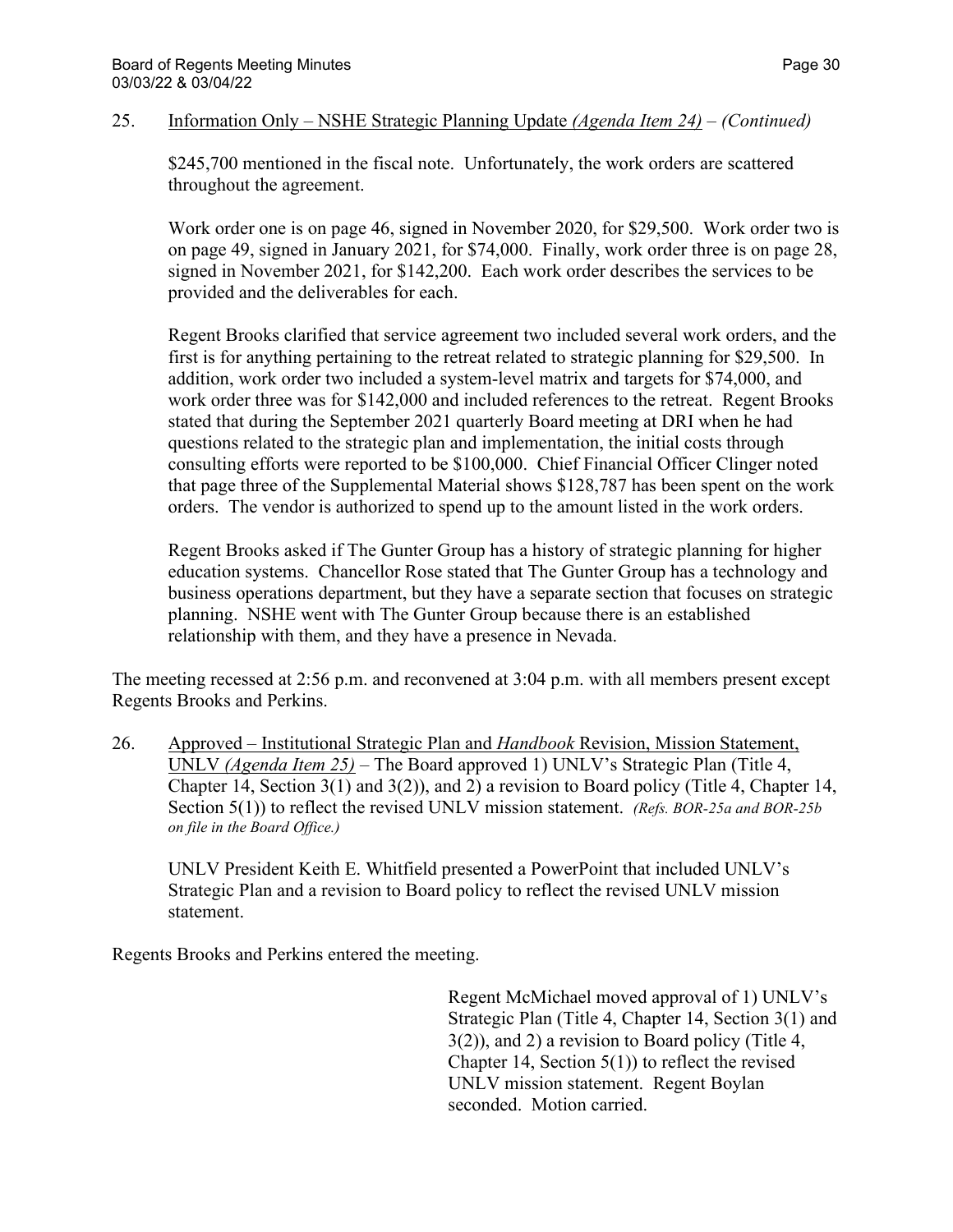26. Approved – Institutional Strategic Plan and *Handbook* Revision, Mission Statement, UNLV *(Agenda Item 25)* – *(Continued)*

UNLV President Whitfield clarified that the motion included the revised mission statement. Chief General Counsel Reynolds stated the action encompassed the entire agenda item. Regent McMichael agreed.

27. Approved – Disposition and Development Agreement with City of Las Vegas and G2 Capital Development, Shadow Lane Campus and Associated Property Development, UNLV *(Agenda Item 26)* – The Board: 1) approved UNLV's request to enter into the Three Party Disposition and Development Agreement (DDA) with the City of Las Vegas and G2 Capital Development as the next step for a UNLV Shadow Lane Campus and adjacent property redevelopment project, and to be further defined in a subsequent UNLV Project Development Agreement, and 2) authorized the Chancellor, and provided or delegated authority to the Chancellor, as outlined and requested in the briefing paper, to implement, perform, carry out and/or execute the terms of the Three Party DDA. *(Ref. BOR-26 on file in the Board Office.)*

UNLV Associate Vice President of Planning, Construction and Real Estate David Frommer presented the Three Party Disposition and Development Agreement (DDA) with the City of Las Vegas and G2 Capital Development as the next step for a UNLV Shadow Lane Campus and adjacent property redevelopment project, and to be further defined in a subsequent UNLV Project Development Agreement.

Ryan Smith, Director of Economic and Urban Development, City of Las Vegas, stated the UNLV team has been great to work with. The City Council unanimously approved this at its February 16, 2022, meeting. This is an important project for the City to drive economic diversification in the heart of the medical district.

Frank Marretti, G2 Capital Development, stated G2 has been working with the City and UNLV for a few years on this project. G2 is excited to partner with the City and UNLV on a project that will add short- and long-term value.

Regent Geddes asked with the medical school going in if this would inhibit those development plans. UNLV Associate Vice President Frommer stated this project does not prohibit development plans for the Shadow Lane Campus or other partnerships in the area. Instead, UNLV sees this as complementary to all current development plans.

Regent Carvalho thanked the City of Las Vegas for this opportunity.

Regent Carvalho moved approval of 1) UNLV's request to enter into the Three Party Disposition and Development Agreement (DDA) with the City of Las Vegas and G2 Capital Development as the next step for a UNLV Shadow Lane Campus and adjacent property redevelopment project, and to be further defined in a subsequent UNLV Project Development Agreement, and 2) authorized the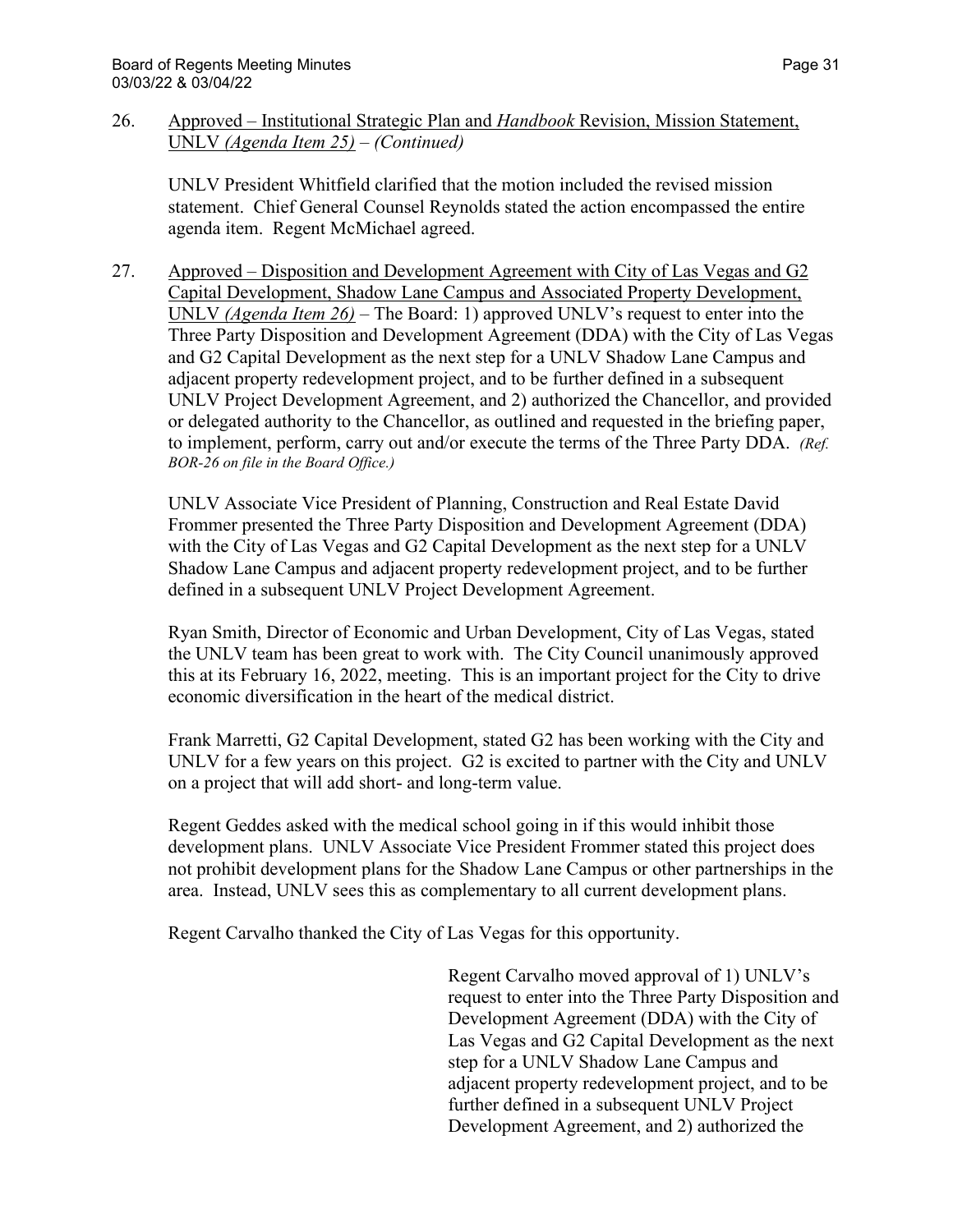27. Approved – Disposition and Development Agreement with City of Las Vegas and G2 Capital Development, Shadow Lane Campus and Associated Property Development, UNLV *(Agenda Item 26)* – *(Continued)*

*(Motion – Continued)* 

Chancellor, and provided or delegated authority to the Chancellor, as outlined and requested in the briefing paper, to implement, perform, carry out and/or execute the terms of the Three Party DDA, if approved by the Board. Regent Del Carlo seconded.

Regent Moran disclosed that he belongs to the law firm of Clark Hill in the capacity of a lawyer and senior counsel. He disclosed the relationship under NRS Chapter 281A since the applicant is a client of the firm. To avoid any appearance of impropriety, he will abstain from the vote.

Motion carried. Regent Moran abstained.

Chair McAdoo extended her sincere gratitude to NSC and the campus partners for hosting the meeting.

28. Information Only – Institutional Metrics, NSC *(Agenda Item 27)* – NSC President DeRionne P. Pollard presented a PowerPoint that included data and metrics on NSC's progress in achieving the strategic goals adopted by the Board, including those identified by the Board designed to compare the performance of NSHE and its institutions to other states or respective peers in five key areas: 1) Access; 2) Success; 3) Closing the Achievement Gap; 4) Workforce; and 5) Research. *(Ref. BOR-27 on file in the Board Office.)*

Regent Moran thanked President Pollard for her incredible, inspiring presentation.

Regent Carvalho congratulated President Pollard and her team.

In response to a question from Regent Carvalho related to the student/advisor ratio, President Pollard stated the entire Fall 2021 headcount is 402.5:1. With nursing excluded, the ratio is 324.6:1, and with nursing and education excluded, the ratio is 281:1.

Regent Del Carlo stated President Pollard is truly a transformational leader and will do many great things for NSC. The possibilities are unlimited.

29. Approved – University Foundation Arts Building Naming Request, UNR – The Board approved to name what has been known as the new university arts building, the University Foundation Arts Building. *(Ref. BOR-29 on file in the Board Office.)*

UNR President Brian Sandoval stated with profound gratitude and thanks to the Foundation he requests the new university arts building be named the University Foundation Arts Building.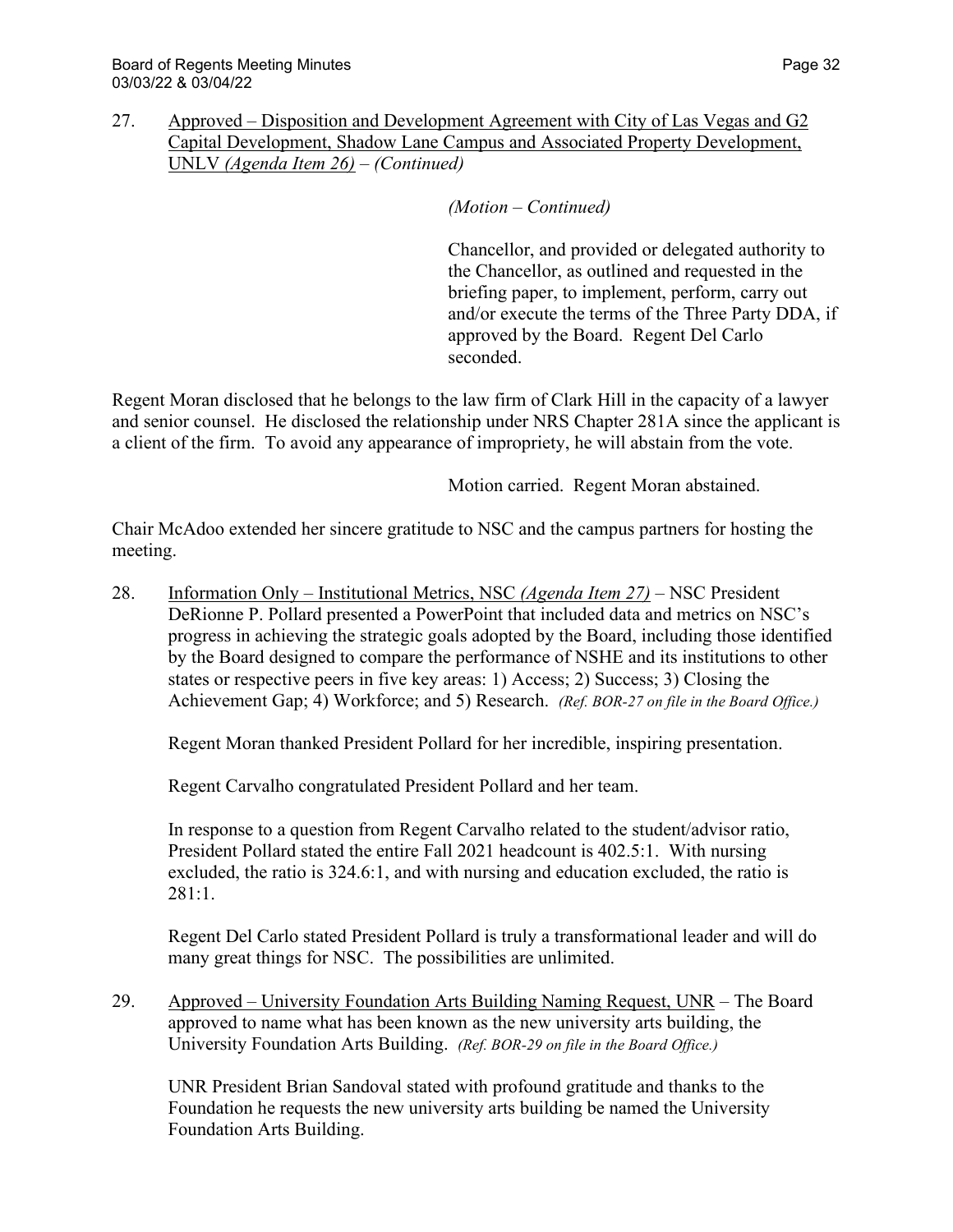### 29. Approved – University Foundation Arts Building Naming Request, UNR – *(Continued)*

Regent Doubrava moved approval to name what has been known as the new university arts building, the University Foundation Arts Building. Regent Del Carlo seconded. Motion carried.

Chair McAdoo Carlo stated that Agenda Items 30-36 *(Agenda Item 30, ad hoc Strategic Planning Committee; Agenda Item 31, Chief of Staff and Special Counsel to the Board Search Committee; Agenda Item 32, Academic, Research and Student Affairs Committee; Agenda Item 33, Business, Finance and Facilities Committee; Agenda Item 34, Audit, Compliance and Title IX Committee; Agenda Item 35, Health Sciences Committee; Agenda Item 36, Security Committee)* would be taken together as one item.

30. Approved – ad hoc Strategic Planning Committee Report – The Board accepted the ad hoc Strategic Planning Committee report. *(Committee report on file in the Board Office.)*

The ad hoc Strategic Planning Committee met on January 24, 2022, and heard the following:

Information items

- $\triangleright$  Committee Chair Carvalho provided the Chair's Report, which covered an overview of the Committee, its members, its charge, and the agenda for the January 24 meeting. Committee Chair Carvalho also provided a brief overview of the recent history of NSHE strategic planning efforts and why the time is right to initiate strategic planning for the NSHE.
- $\triangleright$  Chancellor Rose provided a Chancellor's Report, which covered the global landscape of education transformation and how NSHE is aligned with it. The Chancellor's Report also discussed the activities to date under the NSHE's Strategic Planning initiative, all of which would be discussed further throughout the meeting's agenda.
- Vice Chancellor Constance Brooks and Vice Chancellor Caleb Cage presented information on the purpose and importance of strategic planning. The presentation included a greeting video from Dr. Michelle Cooper, Deputy Assistant Secretary for Higher Education Programs at the U.S. Department of Education. Additionally, the presentation covered the shared governance model and how it can contribute to developing a vision, mission, and goals to pursue opportunities and minimize challenges of the strategic planning process. *(Ref. SP-4 on file in the Board Office.)*
- DRI President Acharya and UNR GSA President Hawn presented information on the value of strategic planning from institutional and student perspectives. DRI President Acharya presented information on the importance of the strategic planning process for the NSHE institutions, noting that planning allows institutions to develop a living document to guide decision-making, change directions to meet the future's needs, and measure organizational success. UNR GSA President Hawn presented how strategic planning in his personal and academic life has allowed him to be more successful, efficient, and involved throughout his academic career. *(Refs. SP-6a, SP-6b, SP6c, and SP-6d on file in the Board Office.)*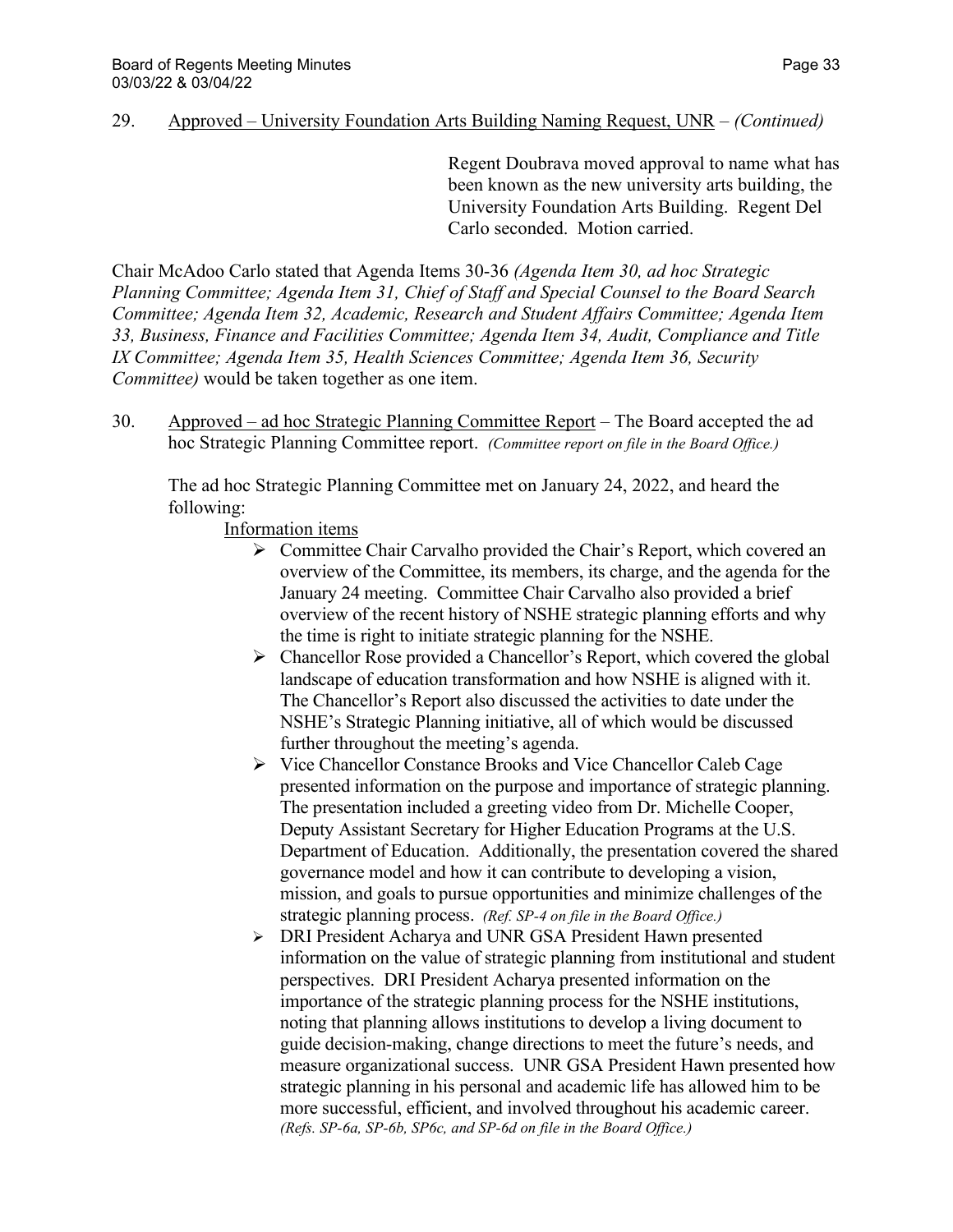# 30. Approved – ad hoc Strategic Planning Committee Report – *(Continued)*

# Information items – *(Continued)*

- $\triangleright$  Vice Chancellor Brooks and Vice Chancellor Cage presented information on national best practices for strategic planning in higher education. Information was presented on the strategic plans of the State Universities of New York, the University of Georgia System, and the University of Wisconsin System. Each strategic plan was presented at a high level, which included information on the system and identified drawbacks of each plan. All three plans were considered together to show how NSHE's strategic plan could be both aspirational and transformational with respect to its internal alignment.
- To date, Vice Chancellor Brooks and Vice Chancellor Cage presented information on the NSHE strategic planning process. This included information on NSHE's current strategic goals, the various components of the strategic planning process, the strategic planning structure, and the process timeline. *(Ref. SP-7 on file in the Board Office.)*
- To date, Vice Chancellor Brooks and Vice Chancellor Cage presented information on the feedback received through the NSHE strategic planning listening sessions. This presentation included methods for input, an overview of the listening sessions, and specific input received in workforce development, funding, equity, partnerships, and research. *(Ref. SP-8 on file in the Board Office.)*

New business items

- $\triangleright$  None. Action items  $\triangleright$  None.
	-
- 31. Approved ad hoc Chief of Staff and Special Counsel to the Board Search Committee Report – The Board accepted the ad hoc Chief of Staff and Special Counsel to the Board Search Committee report. *(Committee report on file in the Board Office.)*

The ad hoc Chief of Staff and Special Counsel to the Board Search Committee met on January 28, 2022, and heard the following:

Information items

 $\triangleright$  Committee Chair Moran led a discussion on the search, including timeline, methods for generating and screening applicants, selection of semifinalists and finalists, reference checking, and finalist interviews. Director of Human Resources Sherry Olson recommended posting the job announcement in all previous locations, including Workday. The Committee authorized the Director of Human Resources, Interim Chief of Staff to the Board, and Chief Internal Auditor to narrow the initial applicant pool based on minimum qualifications. Applicants deemed to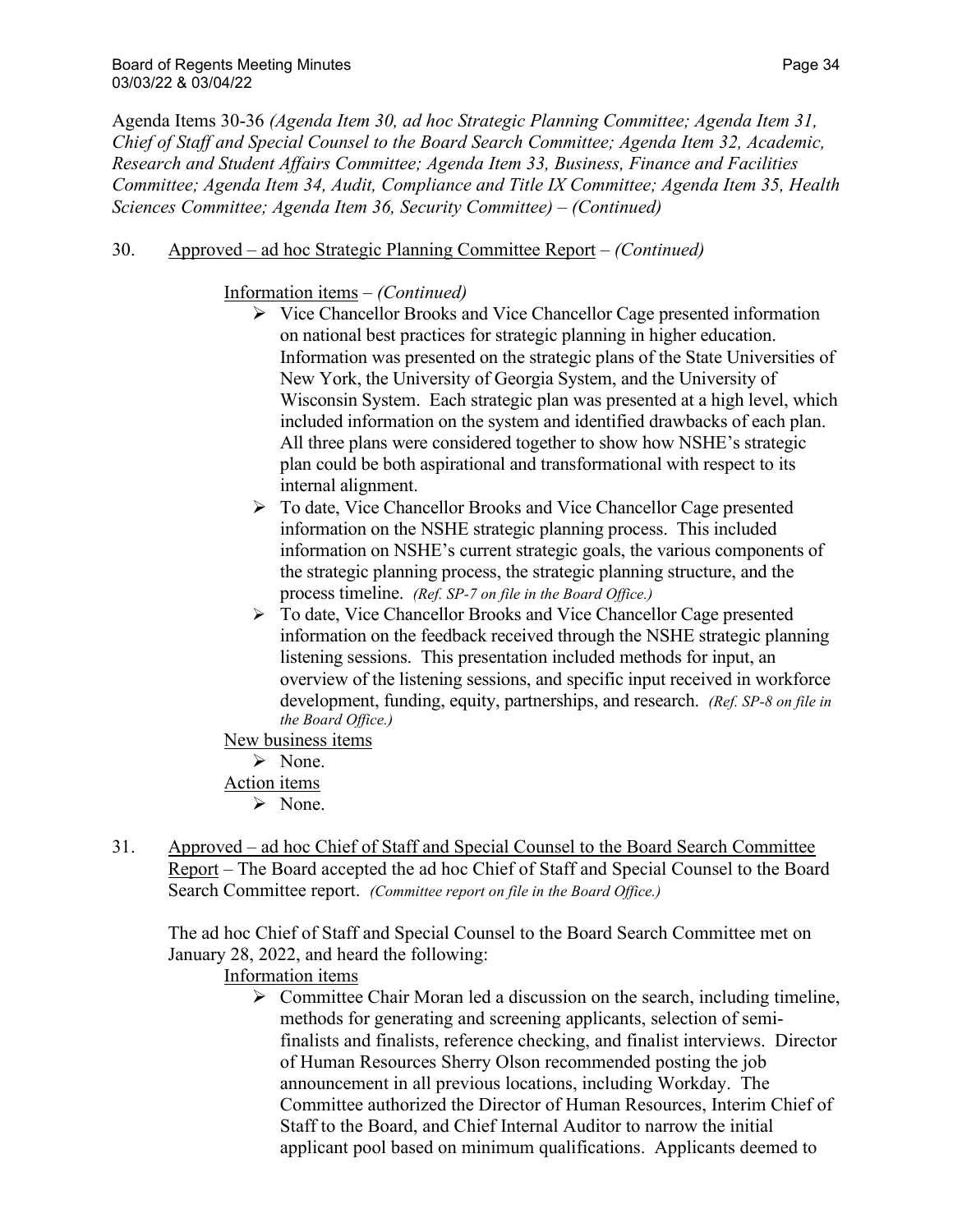# 31. Approved – ad hoc Chief of Staff and Special Counsel to the Board Search Committee Report – *(Continued)*

Information items – *(Continued)*

have met the minimum qualifications will then be reviewed by the Committee Chair, Interim Chief of Staff to the Board, and Chief Internal Auditor, who will select 4-7 qualified finalists to be interviewed by the Committee at its next meeting. *(Ref. COS-2 on file in the Board Office.)* New business items

 $\triangleright$  None. Action items  $\triangleright$  None.

32. Approved – Academic, Research and Student Affairs Committee Report – The Board accepted the Academic, Research and Student Affairs Committee report and approved the Committee recommendations. *(Committee report on file in the Board Office.)*

The Academic, Research and Student Affairs Committee met on March 3, 2022, and heard the following:

Information items

- $\triangleright$  Associate Vice Chancellor for Academic and Student Affairs Renee Davis presented information on the history of the Governor Guinn Millennium Scholarship Program. The presentation included changes over the program's history in initial and continuing eligibility requirements, eligible institutions, utilization, award amounts and distribution, and program outcomes. *(Ref. ARSA-12 on file in the Board Office.)*
- UNLV Vice Provost of Graduate Education Kate Korgan and UNR Vice Provost of Graduate Education David Zeh presented information on graduate student assistantships. The presentation includes graduate enrollment trends, diversity impacts, graduate assistant roles, funding, rental costs, and stipend comparisons against peer and aspirant institutions. *(Ref. ARSA-13 on file in the Board Office.)*

New business items

 $\triangleright$  None.

Action items

The Board approved the following recommendations of the Academic, Research and Student Affairs Committee:

- $\triangleright$  The minutes from the December 2, 2021, meeting of the Academic, Research and Student Affairs Committee. *(Ref. ARSA-2a on file in the Board Office.)*
- $\triangleright$  The deactivation of the Bachelor of Science (BS) in Psychology at NSC due to significant course overlap with the Bachelor of Arts (BA) in Psychology. During the five-year deactivation period, NSC will consider if the program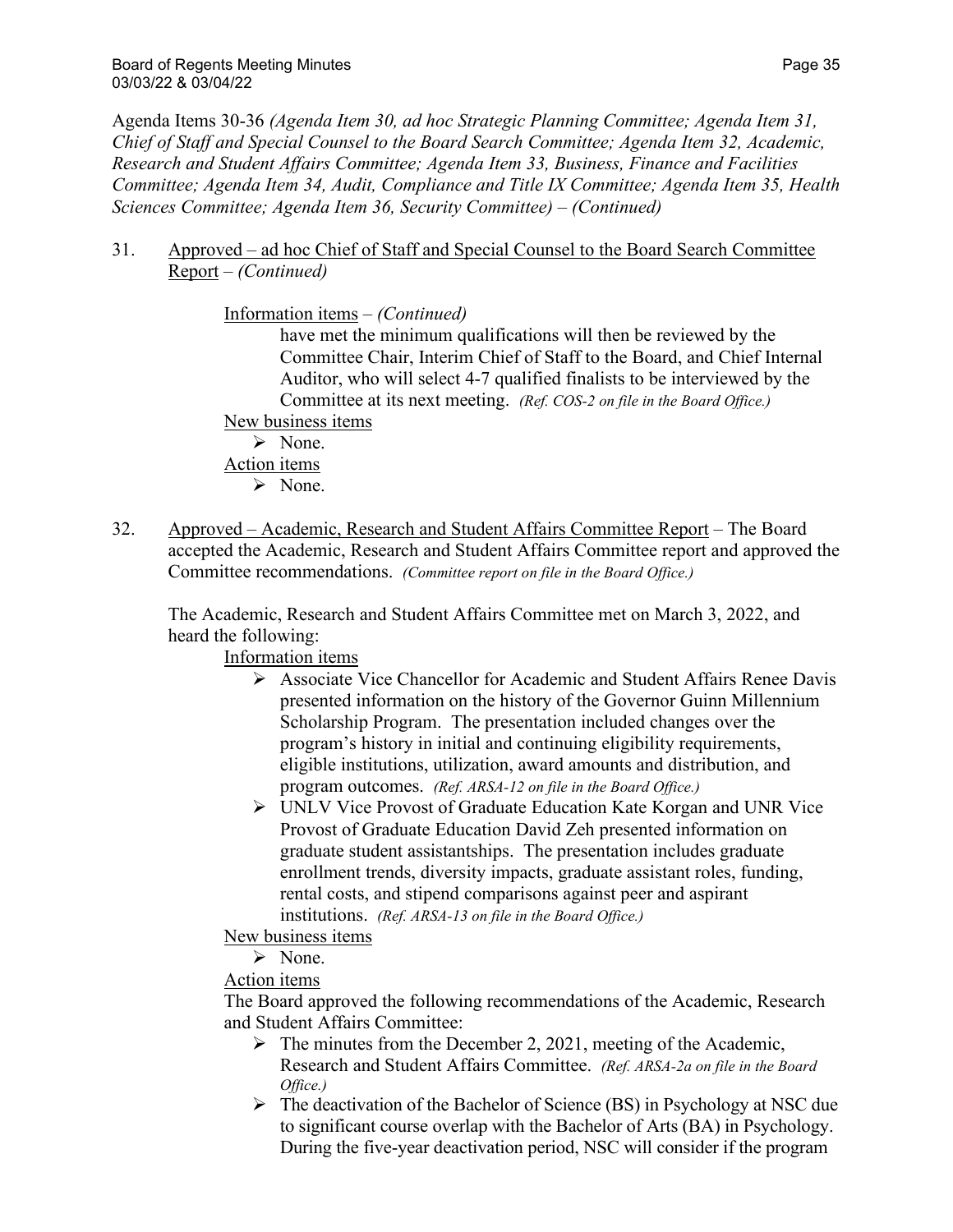# 32. Approved – Academic, Research and Student Affairs Committee Report – *(Continued)*

## Action items – *(Continued)*

can be redesigned to better fit the original intention of preparing students for graduate school and/or research-focused careers. *(Ref. ARSA-2b on file in the Board Office.)*

- $\triangleright$  The elimination of the Associate of Applied Science in Facility Maintenance and Manufacturing at CSN due to low student enrollment. *(Ref. ARSA-2c on file in the Board Office.)*
- The nomination of the following individuals for the Regents' Awards: *(Ref. ARSA-3 on file in the Board Office.)*
	- a. Nevada Regents' Creative Activities Award Stephanie Espinoza Villamor, CSN – (Community College) Michael Branch, UNR – (University, State College)
	- b. Nevada Regents' Teaching Award Rebecca Bevans, WNC – Tenured Track (Community College) Heather Lang-Cassera, NSC – Non-Tenured/Tenured Track (Universities, State College & DRI) Matthew Leone, UNR – Tenured/Tenured-Track (Universities, State College & DRI)
	- c. Nevada Regents' Academic Advisor Award Courtney Schachter, TMCC – (Community College) Le Quanda Cole, UNLV – (Undergrad – Universities, State College)

Wilfredo de Ráfols, UNR – (Graduate – Universities, State College, & DRI)

- d. Nevada Regents' Researcher Award Steven C. Hayes, UNR – (Distinguished) Jamie Voyles, UNR – (Mid-Career)
- e. Nevada Regents' Rising Researcher Award Katherine Durante, NSC Benjamin Hatchett, DRI Allyson Hindle, UNLV Elizabeth Koebele, UNR Feng Yan, UNR
- $\triangleright$  A revision to Board policy Title 4, Chapter 1, Section 18 to provide for up to three Regents' Rising Researcher Awards per institution (UNLV, UNR, NSC, and DRI) to recognize early-career research in various disciplines. The individual institution provides funding for the Regents' Rising Researcher Award. *(Ref. ARSA-4 on file in the Board Office.)*
- $\triangleright$  Approval of the following UNR programs related to the teach out of Sierra Nevada University (SNU) students resulting from the UNR acquisition of SNU: a Bachelor of Arts (BS) in Education; a Master of Arts in Teaching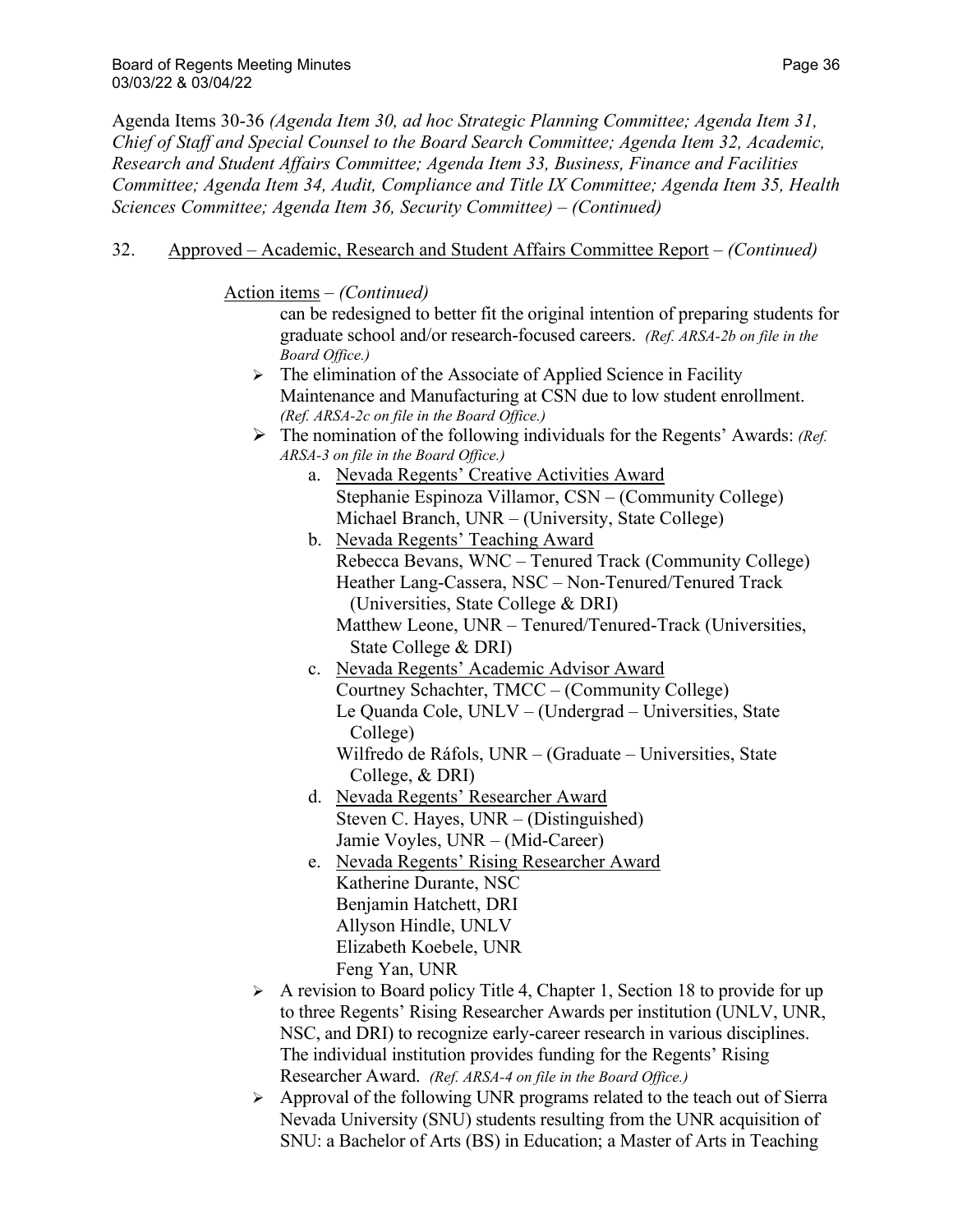# 32. Approved – Academic, Research and Student Affairs Committee Report – *(Continued)*

# Action items – *(Continued)*

(M.A.T.), Education; and a Master of Education (M.Ed), English Language Acquisition and Development (ELAD). The proposals meet the Northwest Commission on Colleges and Universities (NWCCU) requirements to teach SNU students. Therefore, no additional students will be admitted to these programs.

Therefore, these programs will not be subject to the first, third, and fifthyear review required under Title 4, Chapter 14, Section 6. *(Refs. ARSA-5a, ARSA-5b, and ARSA-5c on file in the Board Office.)*

- A Bachelor of Applied Science (BAS) in Environmental Conservation at CSN providing a distinctive baccalaureate degree pathway for students who attained an Associate of Applied Science at CSN. Graduates will attain skills for employment as a technician in support of a qualified biologist. *(Ref. ARSA-6 on file in the Board Office.)*
- A Bachelor of Applied Science (BAS) in Environmental Laboratory Sciences at CSN provides technician-level credentials so that graduates attain skills for employment in a commercial environmental laboratory setting. *(Ref. ARSA-7 on file in the Board Office.)*
- $\triangleright$  An Associate of Science (AS) in Data Science at TMCC as a general transfer degree that includes curriculum in mathematics, science, data literacy and analysis, programming, and general education for transfer to a four-year institution. *(Ref. ARSA-8 on file in the Board Office.)*
- $\triangleright$  A Bachelor of Architecture (B.Arch) degree at TMCC combines the knowledge and depth of both STEM and CTE fields of study and aligns with accreditation requirements as defined by the National Architectural Accrediting Board and state requirements for licensure. *(Ref. ARSA-9 on file in the Board Office.)*
- $\triangleright$  A program change from Certificate of Achievement (COA) in Paramedicine to an Associate of Applied Science (AAS) in Paramedicine at WNC. This change will allow WNC to meet industry requirements of an associate degree or higher for job placement around the country, advancement with EMS agencies, and to meet National EMS Educational Standards. The establishment of an AAS, while not a new program, will be subject to the first, third, and fifth-year review under Title 4, Chapter 14, Section 6 as recommended by the Committee. *(Ref. ARSA-10 on file in the Board Office.)*
- An Associate of Applied Science (AAS) in Fire Science at WNC designed to meet the Fire and Emergency Services Higher Education (FESHE) and National Fire Protection Agency (NFPA) standards. The program will train and prepare entry-level firefighters for local, regional, and national fire agencies. *(Ref. ARSA-11 on file in the Board Office.)*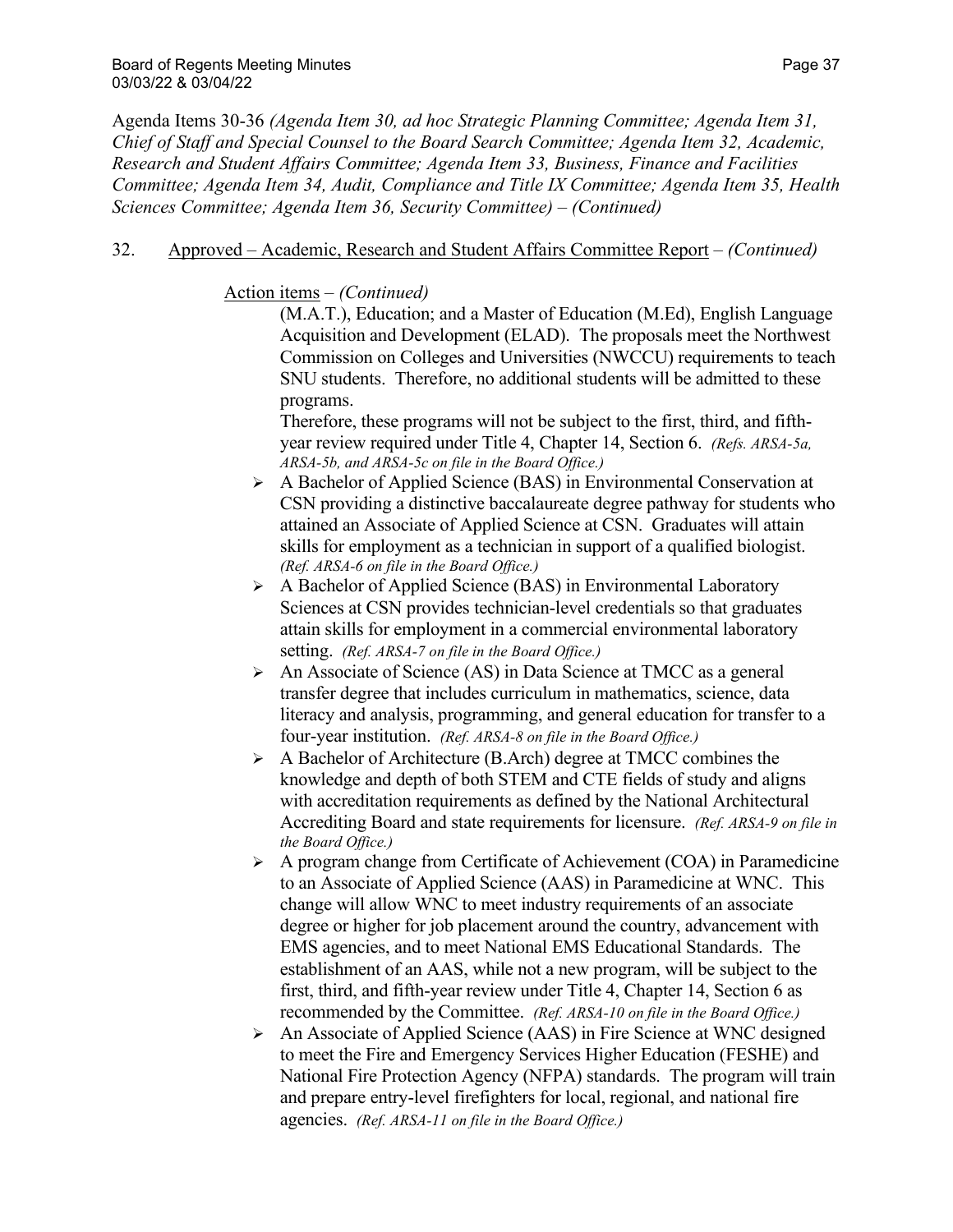33. Approved – Business, Finance and Facilities Committee Report – The Board accepted the Business, Finance and Facilities Committee report and approved the Committee recommendations. *(Committee report on file in the Board Office.)*

The Business, Finance and Facilities Committee met on March 3, 2022, and heard the following:

Information items

- Second Quarter Fiscal Year 2021-2022 Fiscal Exceptions. The Second Quarter Fiscal Year 2021-2022 Report of Fiscal Exceptions of Self-Supporting Accounts was presented. *(Refs. BFF-3a and BFF-3b on file in the Board Office.)*
- Second Quarter Fiscal Year 2021-2022 Budget Transfers, State Supported or Self-Supporting Operating Budgets*.* No report presented as NSHE institutions indicated no transfers between functional areas greater than \$500,000 during the second quarter of Fiscal Year 2021-2022.
- NSHE Real Property Inventory Report Calendar Year 2021*.* The NSHE Real Property Inventory Report Calendar Year 2021 was presented. *(Ref. BFF-6 on file in the Board Office.)*

New business items

 $\triangleright$  None.

# Action items

The Board approved the following recommendations of the Business, Finance and Facilities Committee:

- $\triangleright$  The minutes from the December 2, 2021, meeting of the Business, Finance and Facilities Committee. *(Ref. BFF-2a on file in the Board Office.)*
- 2021 Self-Supporting Summer Session/Calendar Year Budgets, Budget to Actual Comparison*.* The Committee recommended acceptance of the 2021 Self-Supporting Summer Session and Calendar Year Budgets, Budget to Actual Comparison for the NSHE. *(Refs. BFF-2b1 and BFF-2b2 on file in the Board Office.)*
- 2022 Summer Session/Calendar Year Budgets*.* The Committee recommended acceptance of the 2022 Self-Supporting Summer Session/Calendar Year Budgets. *(Refs. BFF-2c1 and BFF-2c2 on file in the Board Office.)*
- 2012A Bond Refunding Resolution*.* The Committee recommended approval of a Resolution allowing NSHE, on behalf of UNLV and UNR, to issue up to \$24,070,000 of fixed-rate tax-exempt revenue refunding bonds to refinance the existing 2012A bonds for interest savings. *(Ref. BFF-5 on file in the Board Office.)*
- Eease Agreement between UNLV on behalf of the Kirk Kerkorian School of Medicine and 1701 Charleston, LLC for Property Located at 1701 West Charleston Boulevard – UNLV*.* The Committee recommended approval of the Lease for property located at 1701 West Charleston Boulevard, Suites 110/100, 190, 200, 220, 230, 250, 260, 270, 290, 400, 590, 670, Las Vegas, Nevada, also commonly known as Clark County Assessor Parcel Number 162-04-112-011. The Committee also recommended the Chancellor be granted authority to execute the Lease, and any ancillary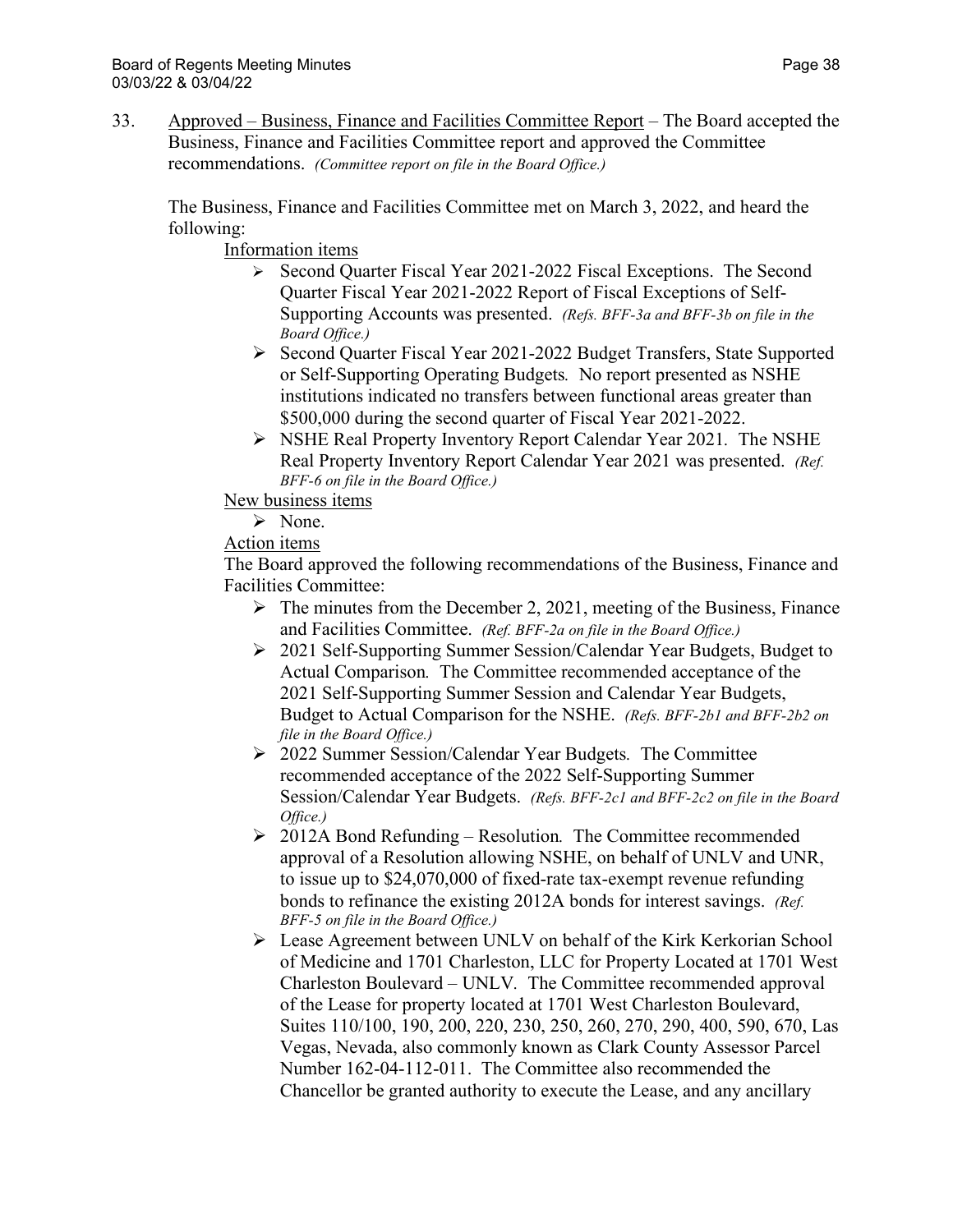# 33. Approved – Business, Finance and Facilities Committee Report – *(Continued)*

# Action items – *(Continued)*

documents, as deemed necessary and appropriate by the NSHE Chief General Counsel, in consultation with the Business, Finance and Facilities Committee Chair, to implement all terms and conditions associated with the Lease. The Committee also recommended the Chancellor be granted authority to execute an amendment to the Cooperative Agreement between UNLV KSOM and UNR SOM to terminate the Cooperative Agreement. *(Ref. BFF-7 on file in the Board Office.)*

- $\triangleright$  Approval to Proceed with a Potential Public-Private Sports and Events Center for Youth Development on Nevada State College Campus – NSC*.*  The Committee recommended approval of a Non-Binding Memorandum of Understanding for a potential public-private collaboration that will construct and operate an athletics complex and events center on the Nevada State College campus. *(Ref. BFF-8 on file in the Board Office.)*
- $\triangleright$  Approval to Solicit Proposals to Establish a 501(c)3 Entity to Facilitate Public-Private Opportunities at Nevada State College – NSC*.* The Committee recommended approval to solicit proposals to form a 501(c)3 entity to facilitate public-private collaborations. *(Ref. BFF-9 on file in the Board Office.)*
- $\triangleright$  Student Housing Refinance NSC. Committee Chair Carvalho disclosed her prior professional relationship with Mr. Cam Walker of American Public Development, LLC, and that this relationship does not pose a conflict of interest. The Committee recommended approval of the modified Ground Lease; Ground Sublease; Recognition, Consent and Non-Disturbance Agreement; and the Subleasehold Deed of Trust related to the Nevada State College Housing Village refinance. The Committee also recommended authorizing the Chancellor to negotiate non-material revisions to the documents, with the advice of Chief General Counsel, and to consent to the modified Indenture for the refinancing. *(Ref. BFF-10 on file in the Board Office.)*
- 34. Approved Audit, Compliance and Title IX Committee Report The Board accepted the Audit, Compliance and Title IX Committee report and approved the Committee recommendations. *(Committee report on file in the Board Office.)*

The Audit, Compliance and Title IX Committee met on March 3, 2022, and heard the following:

# Information items

 $\triangleright$  Committee Chair Carter provided general remarks during his Chair's Report update to the Committee regarding audit, compliance and Title IX efforts, including upcoming highlights of today's meeting in line with the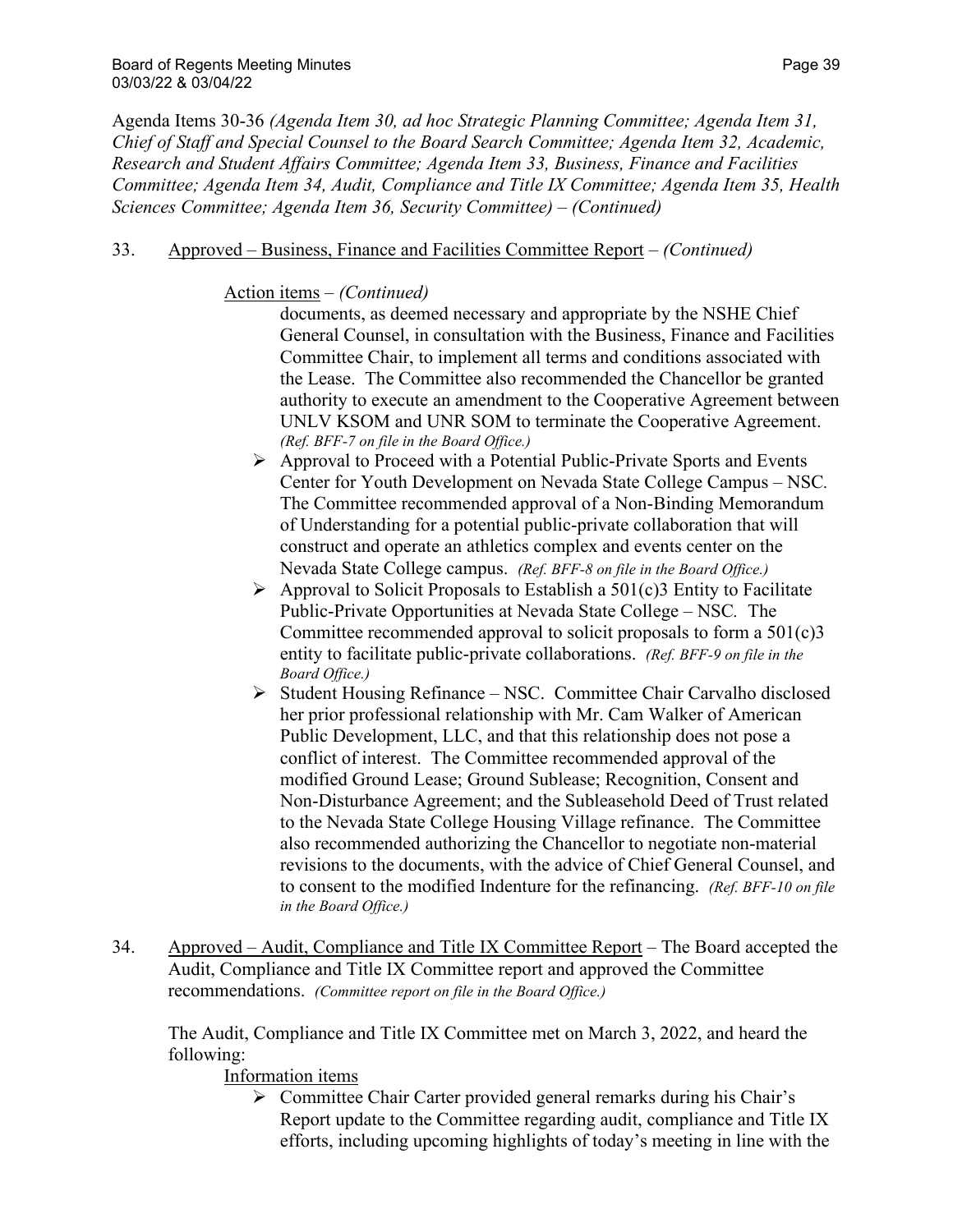# 34. Approved – Audit, Compliance and Title IX Committee Report – *(Continued)*

### Information items – *(Continued)*

committee charter and reasons for the delay of the audited financial statements presented as final today.

- $\triangleright$  Chief Internal Auditor Joe Sunbury provided general remarks regarding updates on the incident management process (aka hotline) and reminded the Committee that a deeper dive into benchmarking information and internal metrics would be in June.
- > Kim McCormick, Partner, Grant Thornton, LLP, provided an overview of the NCAA agreed-upon procedures performed by Grant Thornton for the year ended June 30, 2021. *(Refs. A-7a and A-7b on file in the Board Office.)*
- ▶ Kim McCormick, Partner, Grant Thornton, LLP, presented a report on Communications with Those Charged with Governance for the Nevada System of Higher Education for the year ended June 30, 2021. This is a report on communications related to the consolidated audit of the System and is required for compliance with the professional standards for CPA firms and compliments the Uniform Guidance Audit Report presented. *(Supplemental Material on file in the Board Office.*

New business items

> None.

# Action items

The Board approved the following recommendations of the Audit, Compliance and Title IX Committee:

- $\triangleright$  The minutes from the December 2, 2021, meeting of the Audit, Compliance and Title IX Committee. *(Ref. A-2a on file in the Board Office.)*
- $\triangleright$  The following Internal Audit follow-up reports:
	- E.L. Cord Foundation Child Care Center, TMCC *(Ref. A-2b on file in the Board Office.)*
	- Change in Leadership, NSHE *(Ref. A-2c on file in the Board Office.)*
	- Change in Leadership, UNLV *(Ref. A-2d on file in the Board Office.)*
	- Hosting, UNLV *(Ref. A-2e on file in the Board Office.)*
- The following Internal Audit Reports: *(Audit Summary on file in the Board Office.)*
	- Change in Leadership, NSC *(Ref. A-4 on file in the Board Office.)*
	- Internal Audit Department Work Plan and Status Report, NSHE *(Ref. A-5 on file in the Board Office.)*
- $\triangleright$  The following External Audit Reports for the year ended June 30, 2021:
	- NSHE Uniform Guidance Audit Report and Financial Statements *(Supplemental Material on file in the Board Office.)*

*(Note: This item was presented in draft form at the December meeting, where the statements and related findings were discussed. Today's report included the final signed opinion from NSHE's external auditors as the final numbers were updated, with no material changes).*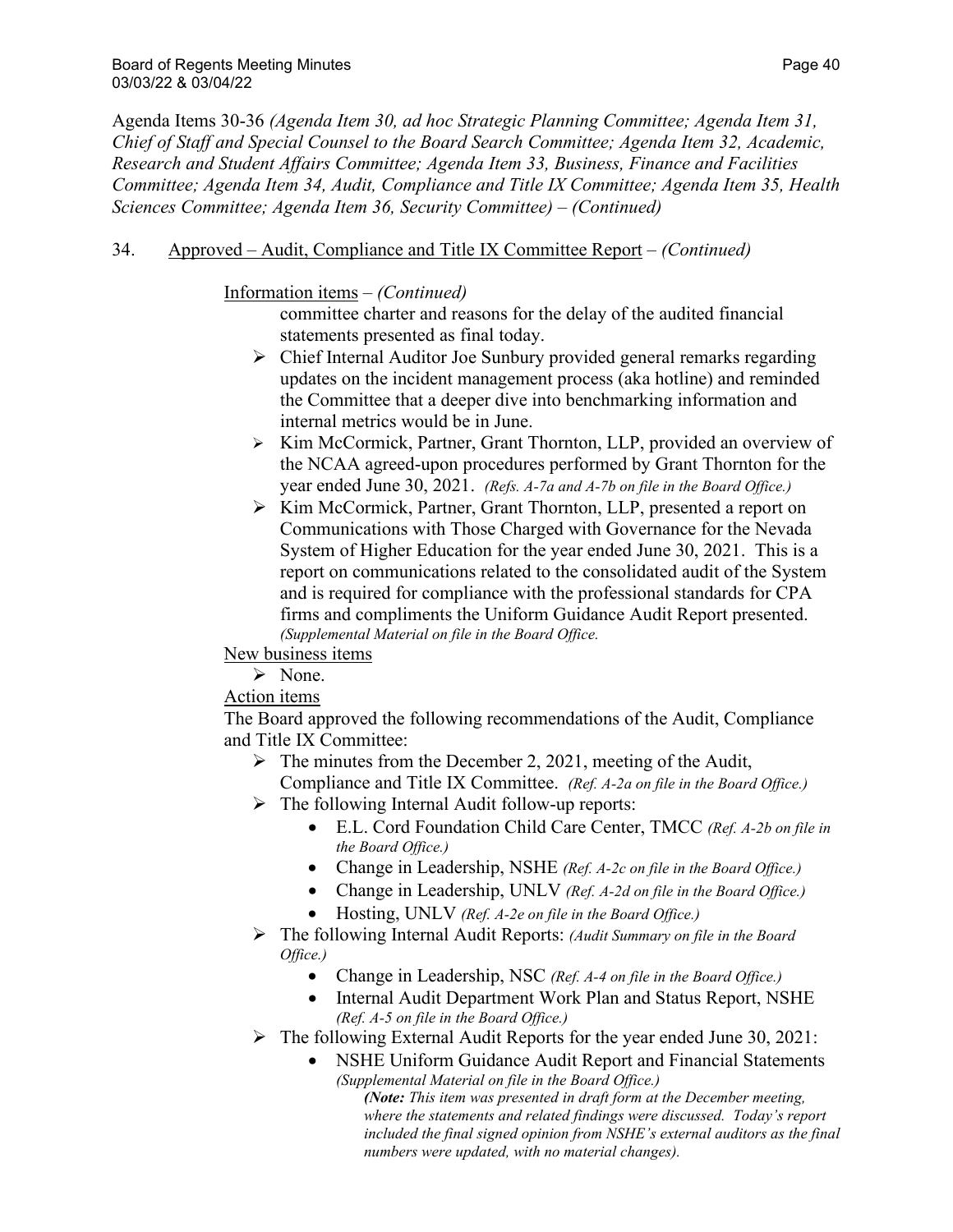35. Approved – Health Sciences System Committee Report – The Board accepted the Health Sciences System Committee report and approved the Committee recommendation. *(Committee report on file in the Board Office.)*

The Health Sciences System Committee met on March 4, 2022, and heard the following: Information items

- Chair's Report. Committee Chair Doubrava began his remarks by highlighting our health sciences schools and programs, offering a sincere thank you for everyone stepping forward during the pandemic, and showing the importance and value of health science programs throughout the state. Next, he congratulated everyone on a job well done.
- NSHE COVID-19 Guidance Overview and Information Update.
	- GBC Health Science Human Services Dean Amber Donnelli updated regarding rural areas and efforts related to COVID-19. She acknowledged and commended the COVID-19 Task Force and open lines of communication for all institutions. Dean Donnelli stated that the highest caseload was 700 active cases a day, noting that the case numbers were finally down this week. She emphasized focusing on vaccinations while remaining diligent in vaccine efforts.
	- Assistant Director for Emergency Management Gregg Maye presented on behalf of Adam Garcia, Director, University Police Services, Southern Command. He provided an update on COVID-19 for the southern Nevada institutions, including COVID-19 testing and vaccinations, the significant decrease of COVID-19 cases mirroring trends across the US, and the confirmed case count decrease in Clark County as well as on the NSHE campuses. Assistant Director Maye also reported that Director Garcia is currently working with PEBP, the Department of Health and Human Services, and NSHE HR departments to create processes and protocols with PEBP to provide testing for those employees who have not been vaccinated.
	- UNR Student Health Director Cheryl Hug-English could not attend in person. Chief General Counsel Reynolds read her prepared remarks regarding the recent COVID-19 developments and responses involving Washoe County and the UNR campus. Director Hug-English's report included: comments on the Delta and Omicron variants and the increased infectivity with the highest COVID-19 numbers in the state and NSHE campuses, trends in vaccination rates, and the testing and treatment options that are available. In addition, Director Hug-English noted that vaccination remains the perfect tool in combatting severe illness.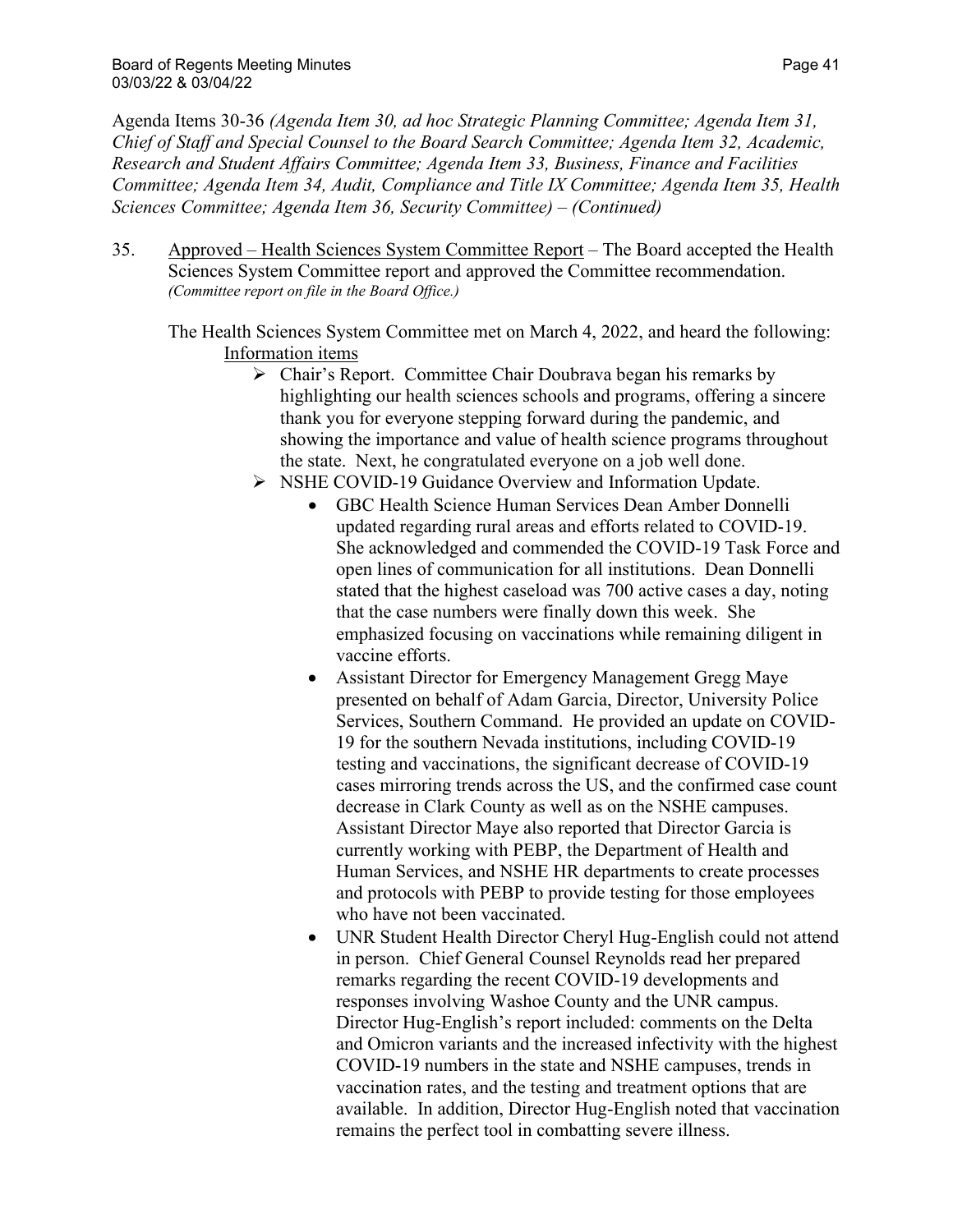# 35. Approved – Health Sciences System Committee Report – *(Continued)*

# Information items – *(Continued)*

- UNLV Kirk Kerkorian School of Medicine Report. UNLV Dean Kirk Kerkorian School of Medicine Marc J. Kahn provided announcements, a report, and updates related to the MEB building, strategic planning for the UNLV Academic Health Center, academic affairs (including new degree programs), admissions, graduate medical education, research (including grants), diversity and inclusion and development. Dean Kahn also reported UNLV Health's Faculty Practice Plan and strategic goals. *(Ref. HSS-5 on file in the Board Office.)*
- UNR School of Medicine Report. UNR School of Medicine Acting Dean Melissa Piasecki provided a report and information on the Medical School and Practice plan, highlighting the UNR Sanford Center and Nevada Health Workforce Research Center. Further, Dean Piasecki reported on the student outreach clinic, and the See It to Be It Program, building pathways to medicine, and provided an update on the partnership with Renown. *(Ref. HSS-6 on file in the Board Office.)*
- UNLV School of Dental Medicine Report. UNLV School of Dental Medicine Dean Lily T. Garcia provided a report and general remarks on activities and "rebounding" involving the UNLV School of Dental Medicine, including activities under new leadership; best practices, mission alignment within UNLV, and the vision moving forward. Dean Garcia also stated that as of February 24, 2021, the school was given full accreditation without reporting requirements. In addition, she provided updates on faculty recruitment and retention and provided information on funding, grants, and proposals that sustain the operation.

New business items

 $\triangleright$  Regent Geddes requested that NSHE-specific metrics be prepared and brought back to the Committee at a future meeting regarding when NSHE institutions should make COVID-19 related decisions. Board Chair McAdoo asked that Regent Geddes provide an update on the GME Roundtable at a future Committee meeting.

## Action items

The Board approved the following recommendation of the Health Sciences System Committee:

 $\triangleright$  The minutes from the September 10, 2021, meeting of the Health Sciences System Committee. *(Ref. HSS-2 on file in the Board Office.)*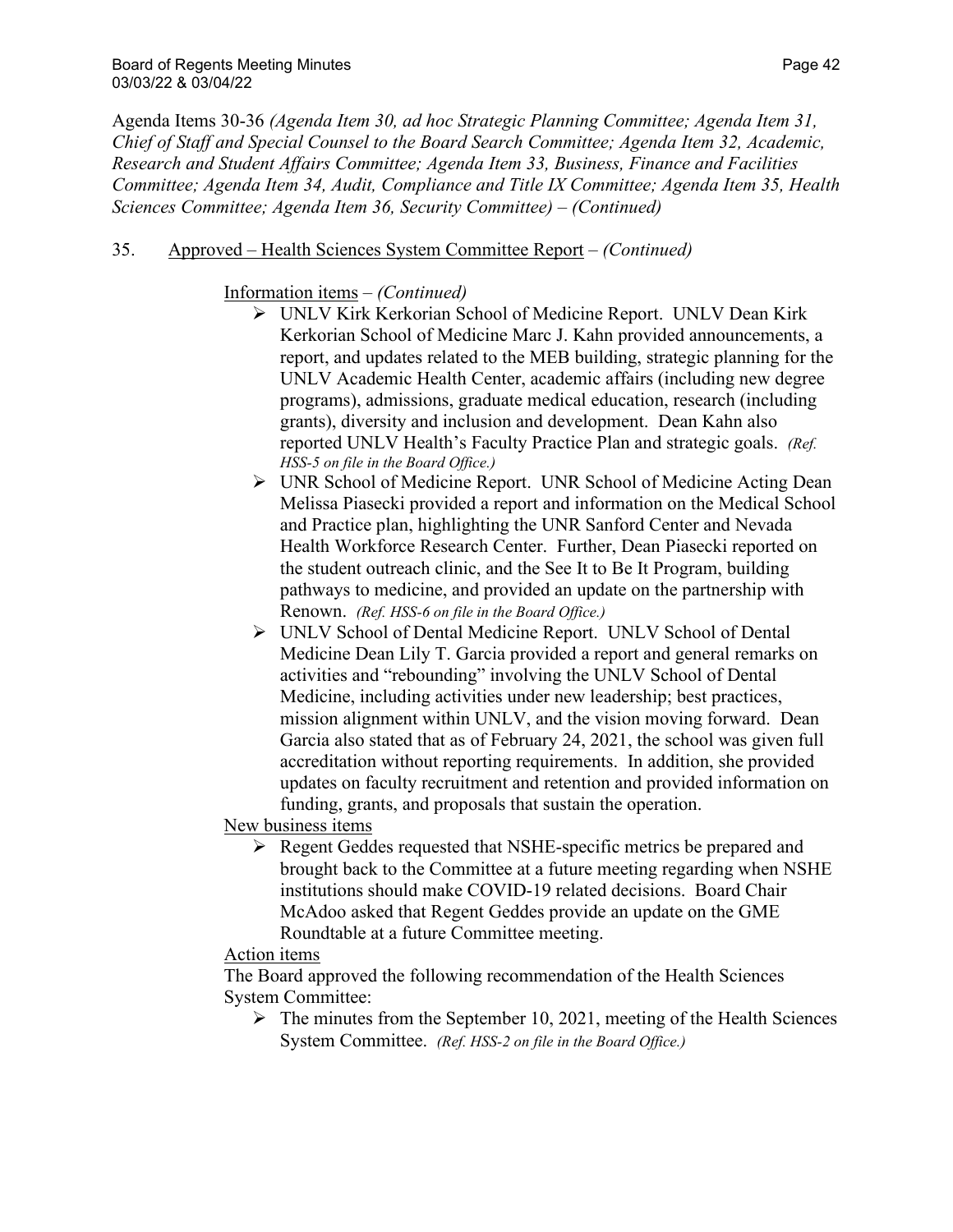36. Approved – Security Committee Report – The Board accepted the Security Committee report and approved the Committee recommendation. *(Committee report on file in the Board Office.)*

The Security Committee met on March 4, 2022, and heard the following: Information items

- Chair's Report. Committee Chair McMichael welcomed the Southern and Northern commands, noting that Lieutenant Summerlin will be speaking on behalf of Director Garcia. Chair McMichael further reminded everyone speaking to use general terms and not specific terms that might compromise security.
- Senate Bill 347: Sexual Misconduct Task Force. Chancellor Rose provided an update on the work of the Task Force on Sexual Misconduct at Institutions of Higher Education, established by the Nevada Legislature, pursuant to Senate Bill 347; specifically, Chancellor Rose highlighted the inaugural meeting of the task force, held on February 17, 2022, the work of the Committee, representation, surveys, and future efforts.
- NSHE Southern Command. Lieutenant Antonia "Toni" Summerlin, on behalf of NSHE Southern Command Director Garcia, presented an update (and video) on the Southern Command's public safety activities, the public safety advisory board, grant funding, campus activity, community outreach, and COVID-19 (noting that Director Garcia and Assistant Director Maye received the UNLV Top Tier Award for COVID-19 mitigation work). In addition, Lieutenant Summerlin provided additional information related to challenges in hiring, training (the ABLE project and HOPE Unit), events and activities with officers, and an update regarding the National De-escalation Training Center – Western Region. *(Refs. SEC-5a and SEC-5b on file in the Board Office.)*
- NSHE Northern Command. NSHE Northern Command Director Eric James provided information on Northern Command's security activities, including grants, social work interns, the university camera project, university community initiatives, organizational resilience, and department training and education. Director James also provided an update regarding internal department highlights and victim services. *(Ref. SEC-6 on file in the Board Office.)*
- NSHE Cybersecurity. SCS Chief Information Officer Anne Milkovich provided an update and overview of cybersecurity matters, including ongoing efforts to protect data integrity against cybercrime and issues raised by greater reliance on technology due to COVID-19.

New business items

 $\triangleright$  None.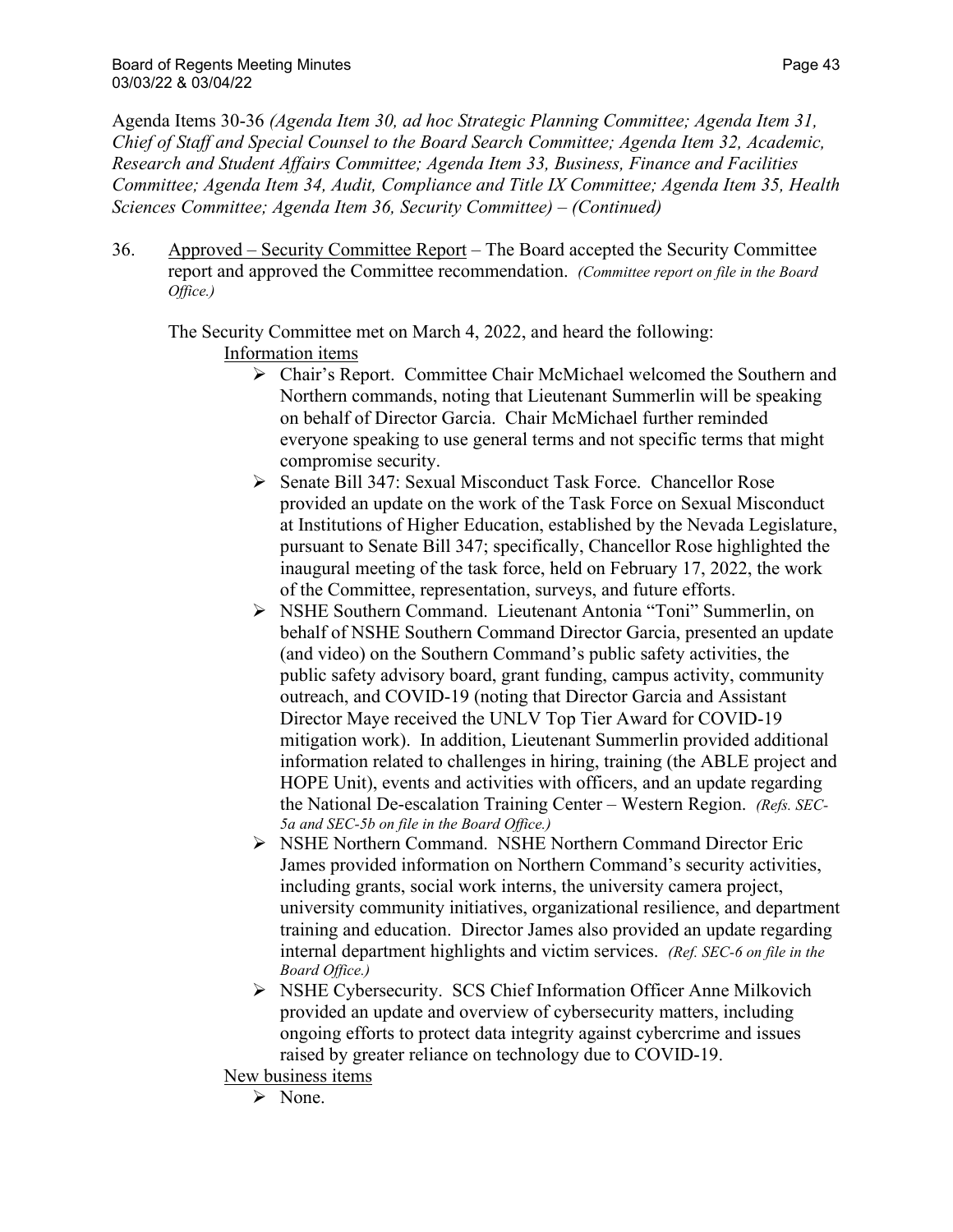# 36. Approved – Security Committee Report – *(Continued)*

# Action items

The Board approved the following recommendation of the Security Committee:

 $\triangleright$  The minutes from the September 10, 2021, meeting of the Security Committee. *(Ref. SEC-2 on file in the Board Office.)*

> Regent Perkins moved approval of the Committee Reports *(Agenda Item 30, ad hoc Strategic Planning Committee; Agenda Item 31, Chief of Staff and Special Counsel to the Board Search Committee; Agenda Item 32, Academic, Research and Student Affairs Committee; Agenda Item 33, Business, Finance and Facilities Committee; Agenda Item 34, Audit, Compliance and Title IX Committee; Agenda Item 35, Health Sciences Committee; Agenda Item 36, Security Committee)*. Regent Del Carlo seconded. Motion carried.

37. Information Only – Anti-Discrimination Resolution – Regent Carol Del Carlo, Vice Chancellor Constance Brooks, Ph.D., and IDEA Council Co-Chairs Jose Melendrez, MSW, and Evi Buell, Ph.D., presented a resolution to condemn and thwart discriminatory language and behaviors throughout the NSHE. The final version of the Resolution will be presented for possible action at a future meeting of the Board. *(Ref. BOR-37 on file in the Board Office.)*

Regent Del Carlo stated she learned a lot during her short time as Chair Pro Tem. However, during the January 14, 2022, meeting, she didn't address remarks that were made, and she should have. She thanked Chair McAdoo for leaving this item on the agenda. Words matter, and what the Board does or fails to do as a body reflects who they are, and she knows that she let the students, faculty, and staff down that day. She asked for forgiveness and noted that she would take the experience and use it as a teaching moment. Regent Del Carlo stated that she had the opportunity to attend the Northern Nevada Black Cultural Awareness Society's Dr. Martin Luther King Jr. Birthday Celebration dinner on Monday. As she glanced through the program, the following quote touched her:

"The function of education is to teach one to think intensively and to think critically. Intelligence plus character – that is the goal of true education."

Her purpose in putting the Resolution forward is not to overstep the IDEA Committee. The IDEA Committee only meets twice a year for one hour and she felt that the issue had to be addressed sooner. She questioned the Board's commitment to the principles of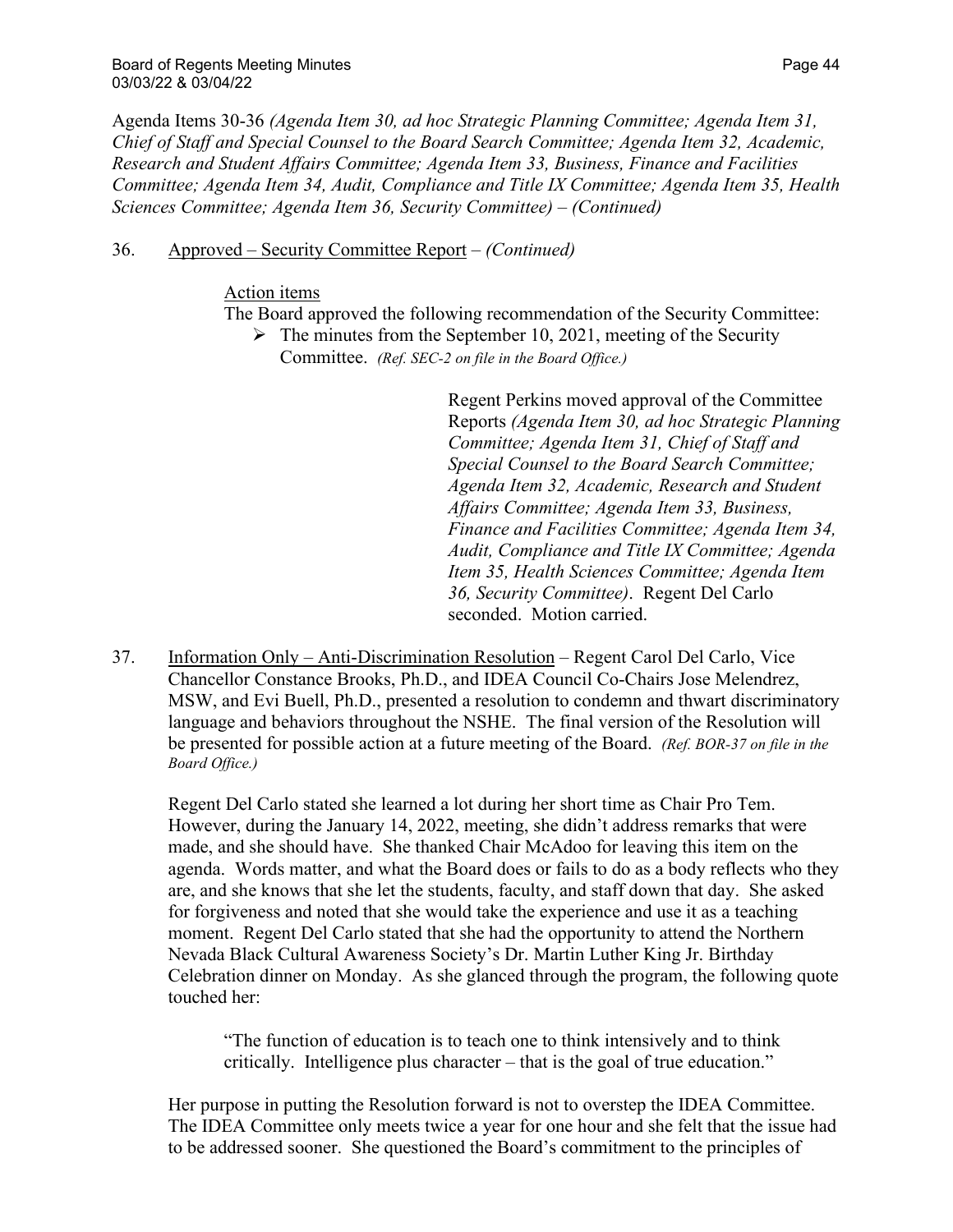#### 37. Information Only – Anti-Discrimination Resolution – *(Continued)*

inclusion, diversity, equity, and accessibility when the Committee only meets twice a year. Regent Del Carlo sees the Resolution as a way to open up the dialogue. She is looking for input from Regents, Presidents, faculty, student leaders, and staff so it can be voted on at a future Board meeting. Her purpose is that all Regents feel comfortable and empowered and have a shared responsibility for speaking up when the language used is offensive and inappropriate.

IDEA Council Co-Chair Melendrez thanked all for the opportunity to be present. Diversity, equity, and inclusion is not an easy subject, and everyone has something to learn and contribute. This is an opportunity to bring change at this level. He is grateful for the chance to be included in the conversations.

IDEA Council Co-Chair Buell stated that as leaders in higher education, there is an obligation to uphold the values of inclusivity and belonging for all that access the campuses. The Board of Regents is uniquely positioned to set an example by unanimously adopting the Resolution. The Resolution asks for accountability and commitment to learn, grow, and improve. Each person must educate themselves and each other, especially when the inclusion and success of the students are at stake.

Vice Chancellor Brooks stated she proudly staffs the IDEA Council and the IDEA Committee. The Resolution was vetted through the Cabinet, IDEA Council, the Council of Presidents, student leaders, and the faculty senates. The IDEA Council will discuss the Resolution at its March meeting and work to incorporate any additional feedback. The IDEA Council is awaiting a decision regarding a special meeting of the IDEA Committee to review the Resolution further or bring it to the regularly scheduled IDEA Committee meeting in June. It is hoped that the Resolution is recommended to the full Board for approval.

Regent Perkins believed the IDEA Committee should meet more than twice a year. She stated she is grateful for the IDEA Council made up of the subject matter experts.

Chair McAdoo pointed out that any Board committee may call a special meeting at any time.

Chair McAdoo felt that input from the NSHE legal team was missing. NSHE cannot make a mistake with this and should ensure it is correct.

Vice Chancellor Brooks stated the Resolution was presented to the Cabinet with input from Deputy General Counsel Yvonne Nevarez-Goodson.

Deputy General Counsel Nevarez-Goodson stated she is happy to work with Vice Chancellor Brooks and the IDEA Council. Legal has been a part of the process since the beginning to ensure there are no legal implications and they have been intentional with the language.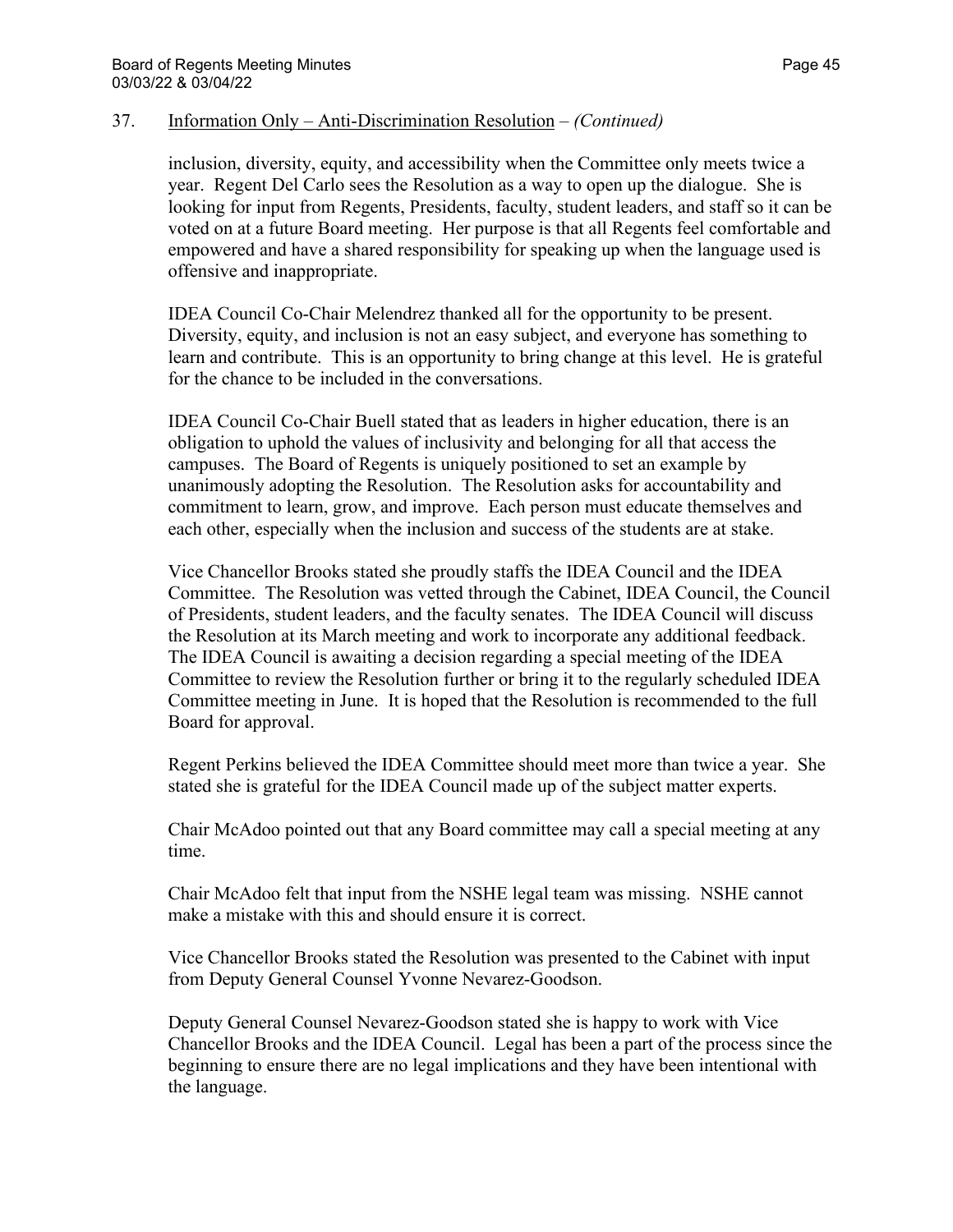### 37. Information Only – Anti-Discrimination Resolution – *(Continued)*

UNLV CSUN President Yap thanked Regent Del Carlo for her sentiments.

UNLV CSN President Yap stated she would like to see steps to ensure that the practice of discrimination isn't tolerated. She asked if the Resolution has any actionable steps. Deputy General Counsel Nevarez-Goodson responded that the Resolution is a statement of affirmation and the principles of value that the Board has. Legal was cautious in the wording to not punish any free speech, but to value it.

Regent Arrascada stated in collaboration with Committee Chair Perkins, they will ensure that the IDEA Committee addresses these issues.

Regent Arrascada stated that Title 4, Chapter 8, Section 5 of the Board of Regents' *Handbook* has a thorough description of the entire system regarding accessibility, inclusion, diversity, and equality.

Regent Carvalho thanked Regent Del Carlo for her remarks. These are complicated discussions, and everyone must open their hearts to do better and see one another where they are. She fully supports the sentiment of the Resolution. The Board has heard from many that a response to the language heard at the January meeting was required. She hopes that when this comes back for approval, it has full support. If it doesn't, she will be left to question who or what is being protected by those who don't support the Resolution.

Regent Brooks believed there should be a due diligence process for truth-seeking and finding. It would be good to have this as a conversation with the entire Board in a manner of everyone working together. He supports the initiative and the efforts, but he does have an issue with the delivery. Everyone should have been at the table for a real stakeholder conversation.

38. Information Only – Employee Buyouts/Settlements Annual Report – Chief General Counsel Joe Reynolds presented a PowerPoint that included a report on employee buyouts/settlements from each institution for the calendar year 2021, pursuant to Board policy (Title 4, Chapter 3, Section 49). *(Ref. BOR-38 and Supplemental Material on file in the Board Office.)* 

Regent Del Carlo believed this was the cost of doing business. There are thoughtful reasons these things occur.

Regent Moran left the meeting.

In response to a question from Regent Perkins related to the cost recovery, Chief General Counsel Reynolds believed that some could be done, but those with litigation costs would be hard.

Regent Carvalho stated these are not always bad. Some are beneficial to the institution.

Regent Arrascada agreed with Regent Carvalho.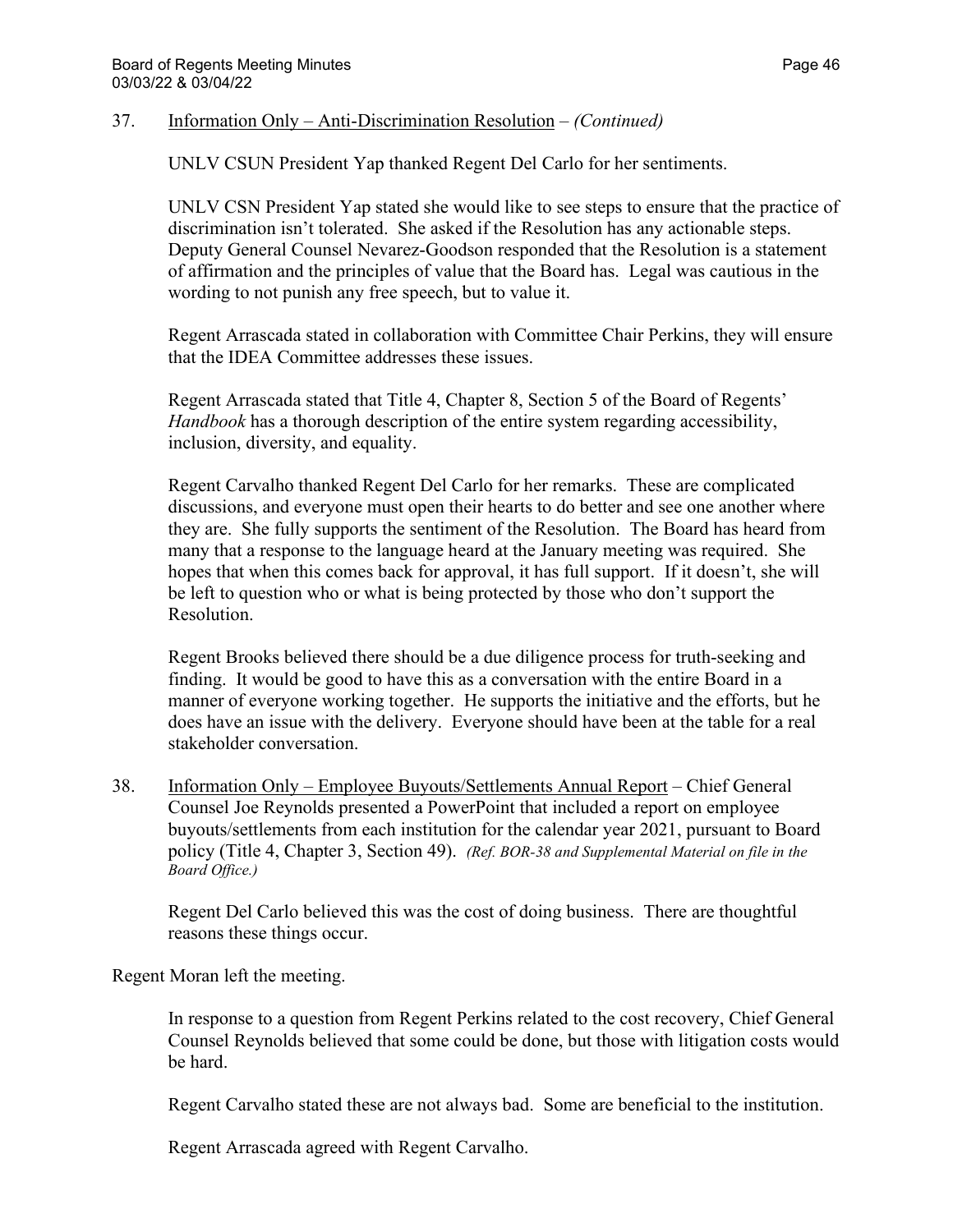#### 38. Information Only – Employee Buyouts/Settlements Annual Report – *(Continued)*

Regent Arrascada asked President Hilgersom to provide background on the disproportionate number of reported buyouts and settlements at TMCC. President Hilgersom stated the majority were voluntary buyouts. The program was carefully designed by the TMCC Budget Reduction Task Force, leadership team, and human resources. The program helped offset the loss of tuition revenue. It was a voluntary program, and several requests were denied because the only way it would work was to leave the position vacant. Nevertheless, it was a positive program for TMCC.

## 39. Information Only – New Business

Regent Perkins requested the Board examine the evaluation and hiring processes; and discuss cultural competency and corporate structure.

Regent Geddes requested the Board examine the President and Chancellor Search evaluation processes; examine the Chief of Staff to the Board of Regents duties and roles; and update budget presentations for future athletic reports.

Regent Brooks requested the Board have an exit conversation with departing student leaders.

Regent Doubrava requested the Board examine the costs and revenue related to the UNLV Football program playing at Allegiant Stadium.

Regent Boylan requested PowerPoint presentations be shorter.

Regent McMichael requested student input metrics on fee discussions.

# 40. Information Only – Public Comment

Dr. Kent Ervin looked forward to the Anti-Discrimination Resolution approval. He thanked Chair McAdoo and the Regents for endorsing faculty compensation as a strategic priority. Developing our own workforce is essential for workforce development and addressing substandard employee compensation is most important for NSHE's future. Part-time instructors paid by course credit are doing a great job, but per credit amounts of less than \$1,000 need to be increased. In addition, NSHE should set a higher percentage goal of courses taught by full-time, permanent faculty. Adjunct faculty are paid to teach the course, while full-time faculty can provide the personal support that is so important for mentoring and retaining students of all backgrounds as well as institutional and community service.

Shannon Sumpter stated that when she interviewed at UNLV in April 1999, she was assured that Grant Hall was number one on the list of replacements on campus. This past September, all the arts in Grant Hall were relocated for a month while UNLV repaired an obsolete air conditioning system. She reiterated the importance of arts and entertainment in Nevada, and that live entertainment brings an impressive amount of revenue to Nevada. UNLV owes it to the students to train them whenever possible in rapidly evolving